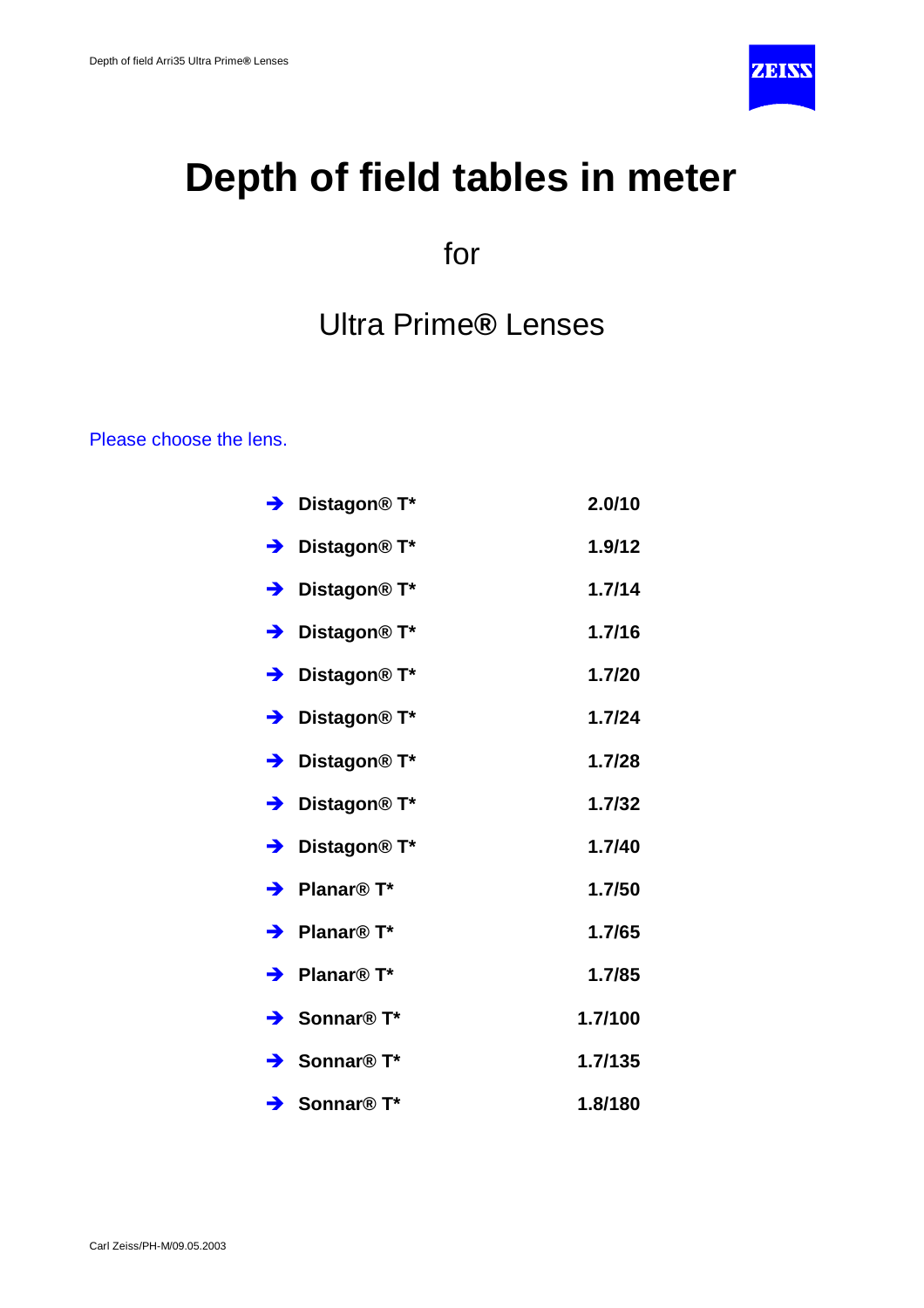

#### <span id="page-1-0"></span>**Distagon® T\* 2.0/10**

Arri35 Ultra Prime

| Entfernung/     | T / Aperture |          |            |                       |            |                       |
|-----------------|--------------|----------|------------|-----------------------|------------|-----------------------|
| <b>Distance</b> | 2.20         |          | 2.83       |                       | 4.00       |                       |
| [m]             | von / from   | bis / to | von / from | $\overline{bis}$ / to | von / from | $\overline{bis}$ / to |
|                 |              |          |            |                       |            |                       |
| inf             | 2.359        | inf      | 1.889      | inf                   | 1.915      | inf                   |
| 10.000          | 1.954        | inf      | 1.628      | inf                   | 1.647      | inf                   |
| 4.000           | 1.554        | inf      | 1.348      | inf                   | 1.360      | inf                   |
| 3.000           | 1.395        | inf      | 1.230      | inf                   | 1.240      | inf                   |
| 2.000           | 1.157        | 11.496   | 1.047      | inf                   | 1.054      | inf                   |
| 1.500           | 0.988        | 3.617    | 0.910      | 6.892                 | 0.915      | inf                   |
| 1.400           | 0.949        | 3.026    | 0.878      | 4.966                 | 0.882      | inf                   |
| 1.300           | 0.907        | 2.546    | 0.843      | 3.757                 | 0.847      | inf                   |
| 1.200           | 0.862        | 2.149    | 0.805      | 2.927                 | 0.809      | inf                   |
| 1.100           | 0.815        | 1.815    | 0.765      | 2.322                 | 0.768      | inf                   |
| 1.000           | 0.764        | 1.530    | 0.721      | 1.861                 | 0.724      | 11.728                |
| 0.950           | 0.738        | 1.403    | 0.698      | 1.670                 | 0.701      | 6.398                 |
| 0.900           | 0.710        | 1.285    | 0.674      | 1.499                 | 0.677      | 4.256                 |
| 0.850           | 0.682        | 1.174    | 0.649      | 1.345                 | 0.651      | 3.100                 |
| 0.800           | 0.652        | 1.070    | 0.623      | 1.206                 | 0.625      | 2.377                 |
| 0.750           | 0.622        | 0.973    | 0.596      | 1.080                 | 0.598      | 1.881                 |
| 0.700           | 0.591        | 0.882    | 0.568      | 0.965                 | 0.570      | 1.521                 |
| 0.650           | 0.558        | 0.796    | 0.539      | 0.860                 | 0.540      | 1.247                 |
| 0.600           | 0.524        | 0.715    | 0.508      | 0.763                 | 0.509      | 1.032                 |
| 0.550           | 0.489        | 0.638    | 0.475      | 0.674                 | 0.476      | 0.858                 |
| 0.500           | 0.452        | 0.566    | 0.442      | 0.591                 | 0.442      | 0.715                 |
| 0.475           | 0.433        | 0.531    | 0.424      | 0.552                 | 0.425      | 0.652                 |
| 0.450           | 0.414        | 0.497    | 0.406      | 0.515                 | 0.407      | 0.595                 |
| 0.425           | 0.395        | 0.464    | 0.388      | 0.478                 | 0.388      | 0.542                 |
| 0.400           | 0.375        | 0.432    | 0.369      | 0.443                 | 0.369      | 0.493                 |
| 0.390           | 0.367        | 0.419    | 0.361      | 0.430                 | 0.361      | 0.474                 |
| 0.380           | 0.358        | 0.407    | 0.353      | 0.416                 | 0.354      | 0.456                 |
| 0.370           | 0.350        | 0.394    | 0.345      | 0.403                 | 0.346      | 0.439                 |
| 0.360           | 0.342        | 0.382    | 0.338      | 0.390                 | 0.338      | 0.422                 |
| 0.350           | 0.334        | 0.370    | 0.330      | 0.377                 | 0.330      | 0.405                 |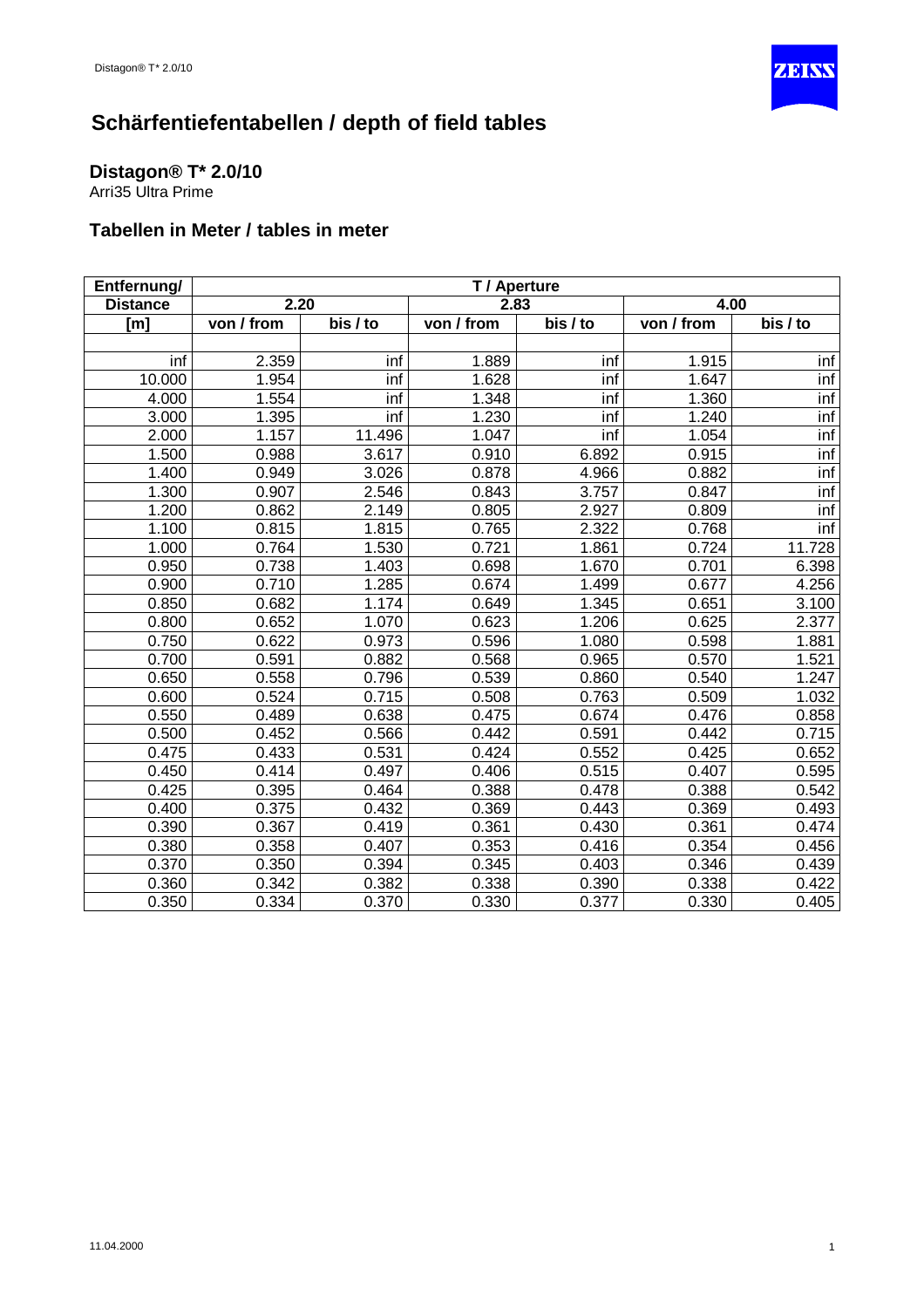

| Entfernung/      | T / Aperture |          |            |                                   |            |          |
|------------------|--------------|----------|------------|-----------------------------------|------------|----------|
| <b>Distance</b>  | 5.66         |          | 8.00       |                                   | 11.31      |          |
| [ <sub>m</sub> ] | von / from   | bis / to | von / from | $\overline{\text{bis}/\text{to}}$ | von / from | bis / to |
|                  |              |          |            |                                   |            |          |
| inf              | 1.588        | inf      | 1.094      | inf                               | 0.746      | inf      |
| 10.000           | 1.405        | inf      | 1.012      | inf                               | 0.712      | inf      |
| 4.000            | 1.197        | inf      | 0.909      | inf                               | 0.666      | inf      |
| 3.000            | 1.106        | inf      | 0.860      | inf                               | 0.643      | inf      |
| 2.000            | 0.959        | inf      | 0.775      | inf                               | 0.601      | inf      |
| 1.500            | 0.846        | inf      | 0.706      | inf                               | 0.564      | inf      |
| 1.400            | 0.819        | inf      | 0.688      | inf                               | 0.554      | inf      |
| 1.300            | 0.789        | inf      | 0.669      | inf                               | 0.543      | inf      |
| 1.200            | 0.757        | inf      | 0.647      | inf                               | 0.530      | inf      |
| 1.100            | 0.722        | inf      | 0.624      | inf                               | 0.516      | inf      |
| 1.000            | 0.684        | inf      | 0.598      | inf                               | 0.501      | inf      |
| 0.950            | 0.664        | inf      | 0.583      | inf                               | 0.492      | inf      |
| 0.900            | 0.643        | inf      | 0.568      | inf                               | 0.482      | inf      |
| 0.850            | 0.621        | inf      | 0.552      | inf                               | 0.472      | inf      |
| 0.800            | 0.598        | inf      | 0.535      | inf                               | 0.461      | inf      |
| 0.750            | 0.574        | 64.856   | 0.517      | inf                               | 0.449      | inf      |
| 0.700            | 0.548        | 6.122    | 0.498      | $\overline{\mathsf{inf}}$         | 0.436      | inf      |
| 0.650            | 0.521        | 3.008    | 0.477      | inf                               | 0.422      | inf      |
| 0.600            | 0.493        | 1.896    | 0.455      | inf                               | 0.407      | inf      |
| 0.550            | 0.463        | 1.324    | 0.431      | 4.359                             | 0.390      | inf      |
| 0.500            | 0.432        | 0.977    | 0.406      | 1.827                             | 0.371      | inf      |
| 0.475            | 0.415        | 0.849    | 0.392      | 1.374                             | 0.361      | 17.541   |
| 0.450            | 0.398        | 0.743    | 0.378      | 1.080                             | 0.350      | 3.320    |
| 0.425            | 0.381        | 0.652    | 0.363      | 0.875                             | 0.338      | 1.762    |
| 0.400            | 0.363        | 0.574    | 0.348      | 0.723                             | 0.326      | 1.164    |
| 0.390            | 0.356        | 0.546    | 0.342      | 0.673                             | 0.321      | 1.017    |
| 0.380            | 0.348        | 0.520    | 0.335      | 0.628                             | 0.316      | 0.898    |
| 0.370            | 0.341        | 0.494    | 0.329      | 0.586                             | 0.311      | 0.801    |
| 0.360            | 0.333        | 0.470    | 0.322      | 0.548                             | 0.306      | 0.720    |
| 0.350            | 0.326        | 0.448    | 0.315      | 0.514                             | 0.300      | 0.652    |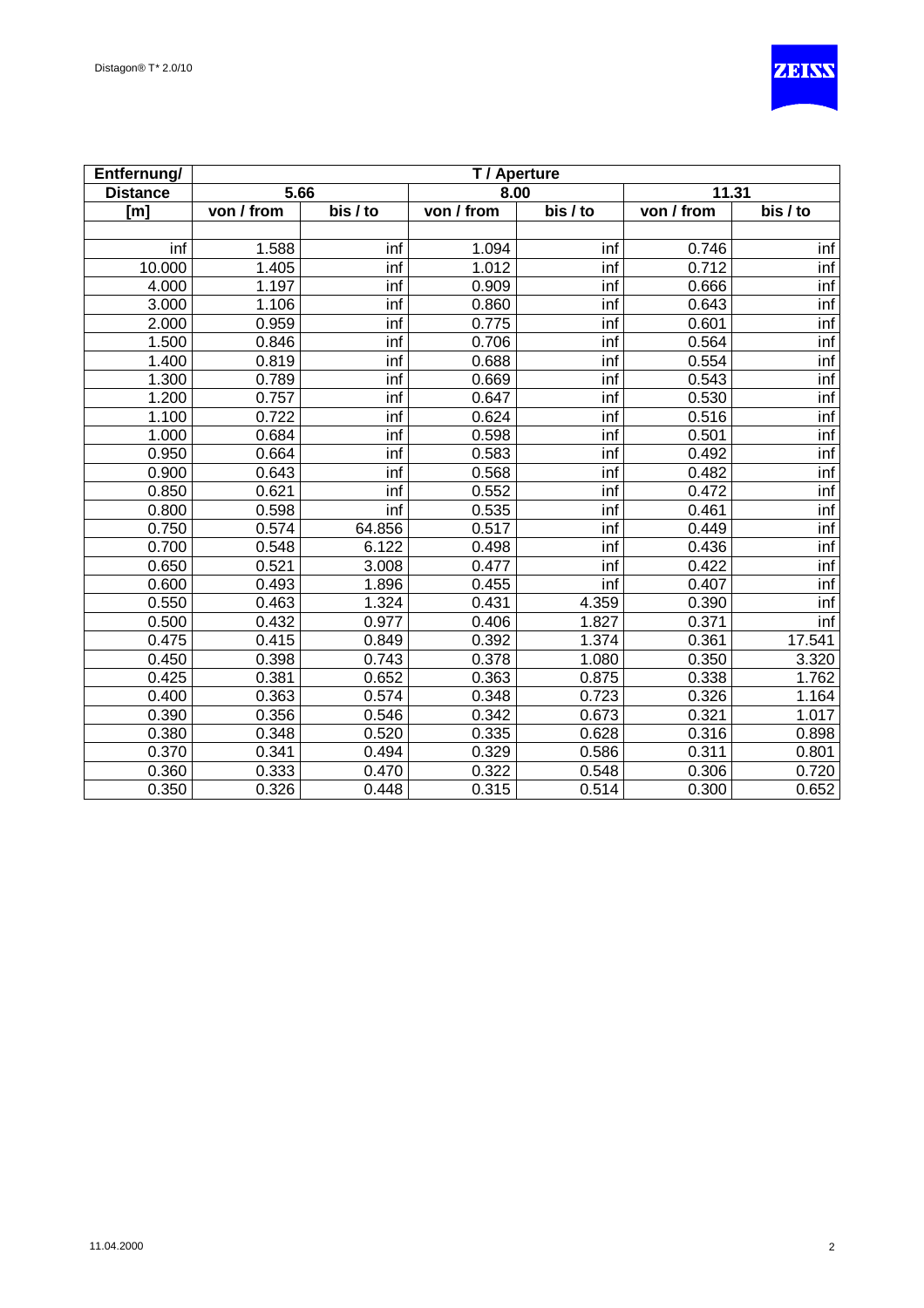

| Entfernung/      | T / Aperture |          |            |                              |  |  |
|------------------|--------------|----------|------------|------------------------------|--|--|
| <b>Distance</b>  | 16.00        |          | 22.63      |                              |  |  |
| [ <sub>m</sub> ] | von / from   | bis / to | von / from | $\overline{\text{bis}}$ / to |  |  |
|                  |              |          |            |                              |  |  |
| inf              | 0.530        | inf      | 0.400      | inf                          |  |  |
| 10.000           | 0.516        | inf      | 0.394      | inf                          |  |  |
| 4.000            | 0.496        | inf      | 0.385      | inf                          |  |  |
| 3.000            | 0.486        | inf      | 0.380      | inf                          |  |  |
| 2.000            | 0.466        | inf      | 0.371      | inf                          |  |  |
| 1.500            | 0.447        | inf      | 0.361      | inf                          |  |  |
| 1.400            | 0.442        | inf      | 0.359      | inf                          |  |  |
| 1.300            | 0.436        | inf      | 0.356      | inf                          |  |  |
| 1.200            | 0.429        | inf      | 0.352      | inf                          |  |  |
| 1.100            | 0.422        | inf      | 0.348      | inf                          |  |  |
| 1.000            | 0.413        | inf      | 0.344      | inf                          |  |  |
| 0.950            | 0.408        | inf      | 0.341      | inf                          |  |  |
| 0.900            | 0.403        | inf      | 0.338      | inf                          |  |  |
| 0.850            | 0.397        | inf      | 0.335      | inf                          |  |  |
| 0.800            | 0.390        | inf      | 0.331      | inf                          |  |  |
| 0.750            | 0.383        | inf      | 0.327      | inf                          |  |  |
| 0.700            | 0.375        | inf      | 0.322      | inf                          |  |  |
| 0.650            | 0.366        | inf      | 0.317      | inf                          |  |  |
| 0.600            | 0.356        | inf      | 0.311      | inf                          |  |  |
| 0.550            | 0.345        | inf      | 0.304      | inf                          |  |  |
| 0.500            | 0.333        | inf      | 0.296      | inf                          |  |  |
| 0.475            | 0.326        | inf      | 0.292      | inf                          |  |  |
| 0.450            | 0.318        | inf      | 0.287      | inf                          |  |  |
| 0.425            | 0.310        | inf      | 0.281      | inf                          |  |  |
| 0.400            | 0.301        | inf      | 0.275      | inf                          |  |  |
| 0.390            | 0.298        | 6.508    | 0.273      | inf                          |  |  |
| 0.380            | 0.294        | 3.092    | 0.270      | inf                          |  |  |
| 0.370            | 0.290        | 2.005    | 0.268      | inf                          |  |  |
| 0.360            | 0.286        | 1.470    | 0.265      | inf                          |  |  |
| 0.350            | 0.281        | 1.152    | 0.262      | inf                          |  |  |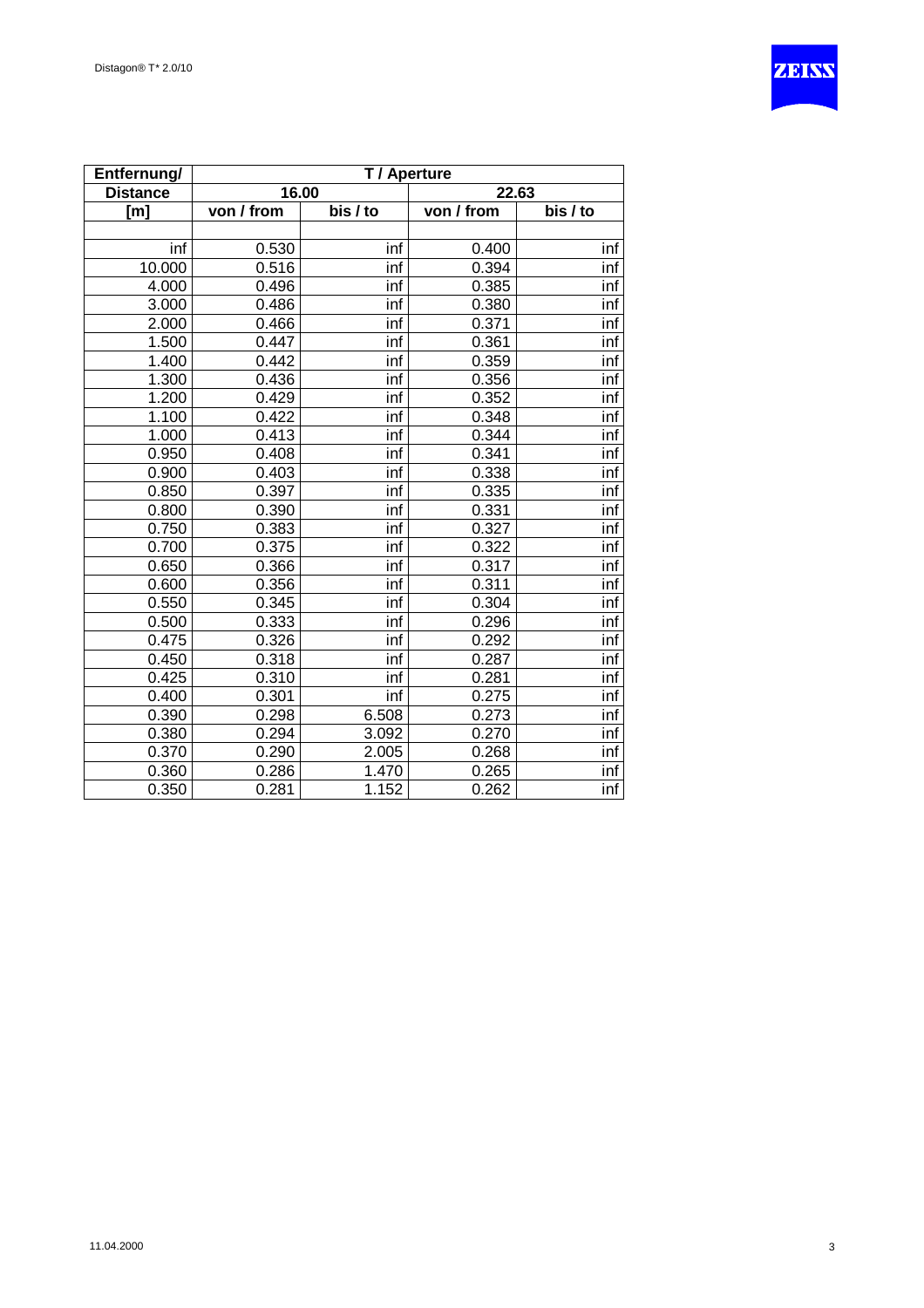

### <span id="page-4-0"></span>**Distagon® T\* 1.9/12**

Arri35 Ultra Prime

| Entfernung/     | T / Aperture |          |            |                       |            |          |
|-----------------|--------------|----------|------------|-----------------------|------------|----------|
| <b>Distance</b> | 2.03         |          | 2.83       |                       | 4.00       |          |
| [m]             | von / from   | bis / to | von / from | $\overline{bis}$ / to | von / from | bis / to |
|                 |              |          |            |                       |            |          |
| inf             | 5.137        | inf      | 3.029      | inf                   | 2.645      | inf      |
| 10.000          | 3.459        | inf      | 2.377      | inf                   | 2.140      | inf      |
| 5.000           | 2.607        | inf      | 1.955      | inf                   | 1.796      | inf      |
| 4.000           | 2.321        | inf      | 1.796      | inf                   | 1.663      | inf      |
| 3.000           | 1.962        | inf      | 1.581      | inf                   | 1.479      | inf      |
| 2.750           | 1.858        | inf      | 1.515      | inf                   | 1.422      | inf      |
| 2.500           | 1.746        | 31.473   | 1.443      | inf                   | 1.359      | inf      |
| 2.250           | 1.626        | 12.269   | 1.363      | inf                   | 1.289      | inf      |
| 2.000           | 1.498        | 6.963    | 1.275      | 25.714                | 1.211      | inf      |
| 1.900           | 1.444        | 5.780    | 1.237      | 14.445                | 1.177      | inf      |
| 1.800           | 1.389        | 4.862    | 1.198      | 9.717                 | 1.142      | inf      |
| 1.700           | 1.331        | 4.130    | 1.156      | 7.116                 | 1.105      | inf      |
| 1.600           | 1.272        | 3.532    | 1.113      | 5.470                 | 1.066      | inf      |
| 1.500           | 1.211        | 3.034    | 1.068      | 4.335                 | 1.025      | inf      |
| 1.400           | 1.148        | 2.614    | 1.021      | 3.504                 | 0.982      | inf      |
| 1.300           | 1.084        | 2.254    | 0.971      | 2.871                 | 0.936      | 17.492   |
| 1.250           | 1.050        | 2.092    | 0.945      | 2.607                 | 0.912      | 10.449   |
| 1.200           | 1.016        | 1.942    | 0.918      | 2.371                 | 0.888      | 7.278    |
| 1.150           | 0.982        | 1.801    | 0.891      | 2.159                 | 0.863      | 5.475    |
| 1.100           | 0.947        | 1.669    | 0.863      | 1.967                 | 0.837      | 4.311    |
| 1.050           | 0.912        | 1.545    | 0.835      | 1.793                 | 0.810      | 3.498    |
| 1.000           | 0.875        | 1.429    | 0.805      | 1.634                 | 0.783      | 2.898    |
| 0.950           | 0.839        | 1.319    | 0.775      | 1.488                 | 0.755      | 2.437    |
| 0.900           | 0.801        | 1.215    | 0.744      | 1.354                 | 0.726      | 2.072    |
| 0.850           | 0.763        | 1.117    | 0.712      | 1.230                 | 0.696      | 1.775    |
| 0.800           | 0.724        | 1.025    | 0.680      | 1.116                 | 0.665      | 1.529    |
| 0.750           | 0.685        | 0.936    | 0.646      | 1.010                 | 0.633      | 1.322    |
| 0.700           | 0.645        | 0.853    | 0.611      | 0.911                 | 0.600      | 1.146    |
| 0.650           | 0.604        | 0.773    | 0.575      | 0.818                 | 0.566      | 0.994    |
| 0.600           | 0.562        | 0.698    | 0.539      | 0.732                 | 0.531      | 0.861    |
| 0.550           | 0.520        | 0.625    | 0.501      | 0.651                 | 0.494      | 0.744    |
| 0.500           | 0.477        | 0.556    | 0.462      | 0.575                 | 0.456      | 0.640    |
| 0.475           | 0.455        | 0.523    | 0.442      | 0.539                 | 0.437      | 0.592    |
| 0.450           | 0.433        | 0.491    | 0.421      | 0.504                 | 0.417      | 0.547    |
| 0.425           | 0.410        | 0.459    | 0.401      | 0.469                 | 0.397      | 0.505    |
| 0.400           | 0.388        | 0.428    | 0.380      | 0.436                 | 0.377      | 0.464    |
| 0.375           | 0.365        | 0.397    | 0.358      | 0.404                 | 0.356      | 0.426    |
| 0.350           | 0.342        | 0.367    | 0.337      | 0.373                 | 0.335      | 0.389    |
| 0.325           | 0.319        | 0.338    | 0.315      | 0.342                 | 0.313      | 0.354    |
| 0.300           | 0.295        | 0.310    | 0.292      | 0.312                 | 0.291      | 0.321    |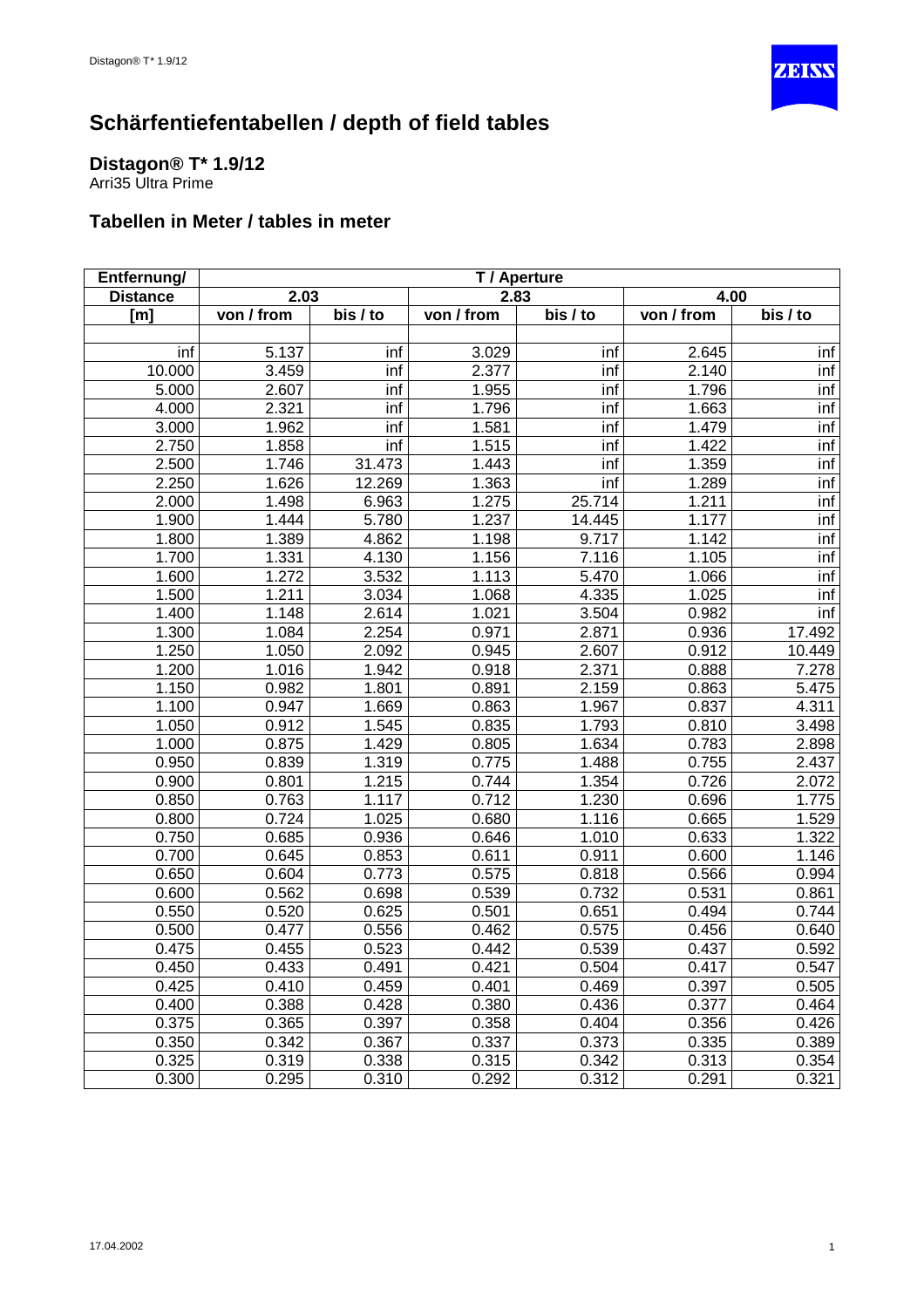

| Entfernung/     | T / Aperture |          |            |                       |            |                       |
|-----------------|--------------|----------|------------|-----------------------|------------|-----------------------|
| <b>Distance</b> | 5.66         |          | 8.00       |                       | 11.31      |                       |
| [m]             | von / from   | bis / to | von / from | $\overline{bis}$ / to | von / from | $\overline{bis}$ / to |
|                 |              |          |            |                       |            |                       |
| inf             | 2.000        | inf      | 1.335      | inf                   | 0.909      | inf                   |
| 10.000          | 1.706        | inf      | 1.207      | inf                   | 0.854      | inf                   |
| 5.000           | 1.488        | inf      | 1.101      | inf                   | 0.806      | inf                   |
| 4.000           | 1.398        | inf      | 1.055      | inf                   | 0.783      | inf                   |
| 3.000           | 1.270        | inf      | 0.986      | inf                   | 0.749      | inf                   |
| 2.750           | 1.229        | inf      | 0.963      | inf                   | 0.737      | inf                   |
| 2.500           | 1.183        | inf      | 0.936      | inf                   | 0.723      | inf                   |
| 2.250           | 1.132        | inf      | 0.906      | inf                   | 0.707      | inf                   |
| 2.000           | 1.073        | inf      | 0.871      | inf                   | 0.687      | inf                   |
| 1.900           | 1.048        | inf      | 0.855      | inf                   | 0.678      | inf                   |
| 1.800           | 1.021        | inf      | 0.838      | inf                   | 0.669      | inf                   |
| 1.700           | 0.992        | inf      | 0.820      | inf                   | 0.658      | inf                   |
| 1.600           | 0.961        | inf      | 0.801      | inf                   | 0.647      | inf                   |
| 1.500           | 0.929        | inf      | 0.780      | inf                   | 0.635      | inf                   |
| 1.400           | 0.894        | inf      | 0.757      | inf                   | 0.621      | inf                   |
| 1.300           | 0.858        | inf      | 0.732      | inf                   | 0.606      | inf                   |
| 1.250           | 0.838        | inf      | 0.719      | inf                   | 0.598      | inf                   |
| 1.200           | 0.818        | inf      | 0.705      | inf                   | 0.589      | inf                   |
| 1.150           | 0.798        | inf      | 0.691      | inf                   | 0.580      | inf                   |
| 1.100           | 0.776        | inf      | 0.676      | inf                   | 0.571      | inf                   |
| 1.050           | 0.754        | inf      | 0.660      | inf                   | 0.561      | inf                   |
| 1.000           | 0.731        | inf      | 0.644      | inf                   | 0.550      | inf                   |
| 0.950           | 0.707        | 14.935   | 0.626      | inf                   | 0.538      | inf                   |
| 0.900           | 0.682        | 6.786    | 0.608      | inf                   | 0.526      | inf                   |
| 0.850           | 0.657        | 4.221    | 0.589      | inf                   | 0.513      | inf                   |
| 0.800           | 0.630        | 2.965    | 0.568      | inf                   | 0.499      | inf                   |
| 0.750           | 0.602        | 2.220    | 0.547      | 14.939                | 0.484      | inf                   |
| 0.700           | 0.573        | 1.727    | 0.524      | 4.727                 | 0.468      | inf                   |
| 0.650           | 0.543        | 1.377    | 0.500      | 2.653                 | 0.450      | inf                   |
| 0.600           | 0.511        | 1.114    | 0.475      | 1.761                 | 0.431      | 12.963                |
| 0.550           | 0.478        | 0.911    | 0.448      | 1.264                 | 0.411      | 2.974                 |
| 0.500           | 0.444        | 0.749    | 0.419      | 0.948                 | 0.389      | 1.560                 |
| 0.475           | 0.426        | 0.679    | 0.404      | 0.829                 | 0.377      | 1.228                 |
| 0.450           | 0.407        | 0.616    | 0.389      | 0.729                 | 0.364      | 0.996                 |
| 0.425           | 0.389        | 0.559    | 0.372      | 0.643                 | 0.351      | 0.824                 |
| 0.400           | 0.370        | 0.506    | 0.356      | 0.568                 | 0.337      | 0.692                 |
| 0.375           | 0.350        | 0.457    | 0.338      | 0.503                 | 0.323      | 0.587                 |
| 0.350           | 0.330        | 0.413    | 0.320      | 0.445                 | 0.308      | 0.502                 |
| 0.325           | 0.309        | 0.371    | 0.302      | 0.394                 | 0.292      | 0.432                 |
| 0.300           | 0.288        | 0.333    | 0.283      | 0.348                 | 0.275      | 0.372                 |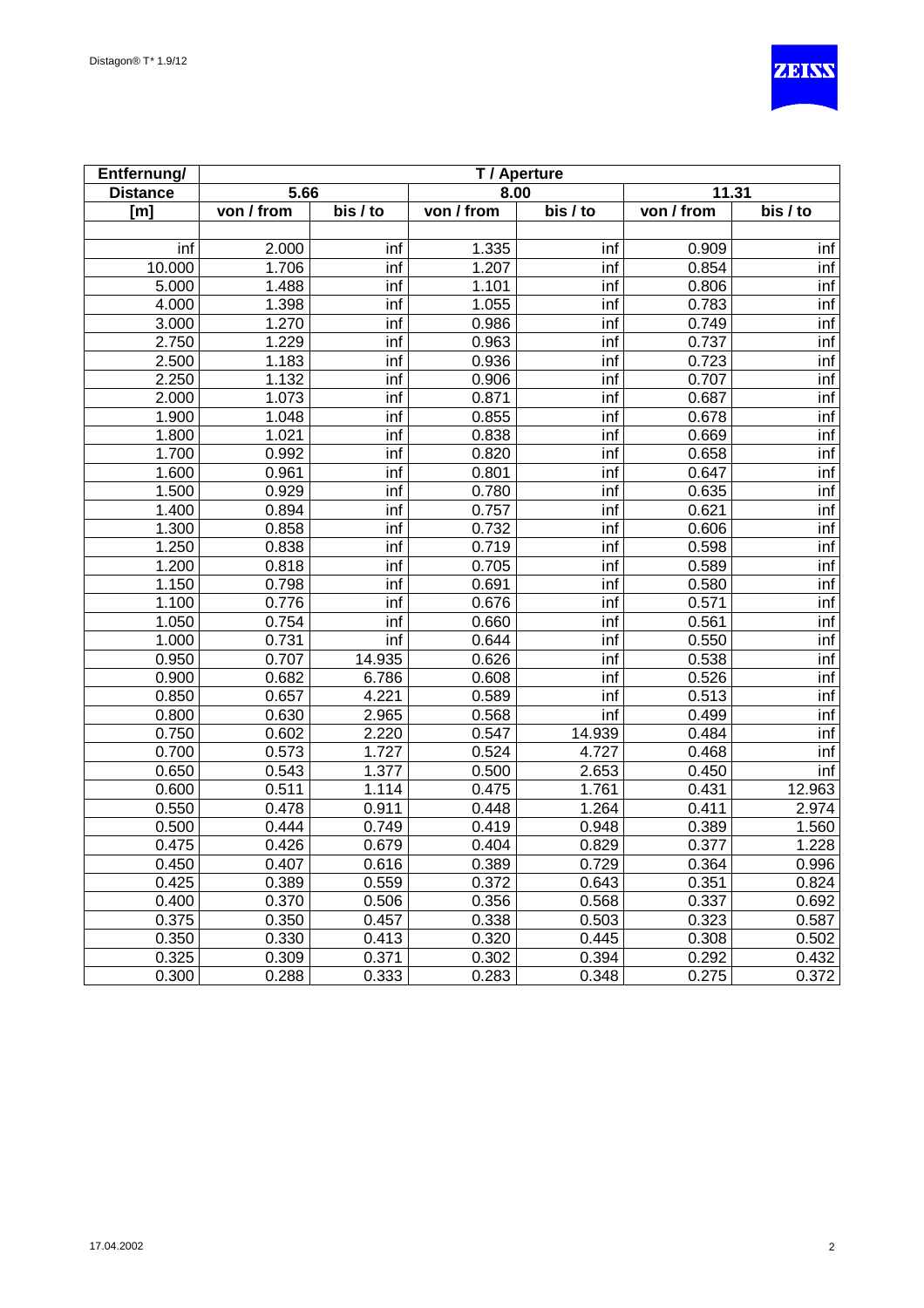

| Entfernung/     | T / Aperture |                       |            |          |  |  |
|-----------------|--------------|-----------------------|------------|----------|--|--|
| <b>Distance</b> | 16.00        |                       |            | 22.63    |  |  |
| [m]             | von / from   | $\overline{bis}$ / to | von / from | bis / to |  |  |
|                 |              |                       |            |          |  |  |
| inf             | 0.642        | inf                   | 0.477      | inf      |  |  |
| 10.000          | 0.618        | inf                   | 0.467      | inf      |  |  |
| 5.000           | 0.596        | inf                   | 0.456      | inf      |  |  |
| 4.000           | 0.586        | inf                   | 0.451      | inf      |  |  |
| 3.000           | 0.569        | inf                   | 0.443      | inf      |  |  |
| 2.750           | 0.563        | inf                   | 0.440      | inf      |  |  |
| 2.500           | 0.556        | inf                   | 0.437      | inf      |  |  |
| 2.250           | 0.548        | inf                   | 0.433      | inf      |  |  |
| 2.000           | 0.538        | inf                   | 0.428      | inf      |  |  |
| 1.900           | 0.533        | inf                   | 0.425      | inf      |  |  |
| 1.800           | 0.528        | inf                   | 0.423      | inf      |  |  |
| 1.700           | 0.523        | inf                   | 0.420      | inf      |  |  |
| 1.600           | 0.517        | inf                   | 0.416      | inf      |  |  |
| 1.500           | 0.510        | inf                   | 0.413      | inf      |  |  |
| 1.400           | 0.502        | inf                   | 0.409      | inf      |  |  |
| 1.300           | 0.494        | inf                   | 0.404      | inf      |  |  |
| 1.250           | 0.489        | inf                   | 0.402      | inf      |  |  |
| 1.200           | 0.484        | inf                   | 0.399      | inf      |  |  |
| 1.150           | 0.479        | inf                   | 0.396      | inf      |  |  |
| 1.100           | 0.473        | inf                   | 0.393      | inf      |  |  |
| 1.050           | 0.467        | inf                   | 0.389      | inf      |  |  |
| 1.000           | 0.461        | inf                   | 0.386      | inf      |  |  |
| 0.950           | 0.454        | inf                   | 0.381      | inf      |  |  |
| 0.900           | 0.446        | inf                   | 0.377      | inf      |  |  |
| 0.850           | 0.438        | inf                   | 0.372      | inf      |  |  |
| 0.800           | 0.429        | inf                   | 0.367      | inf      |  |  |
| 0.750           | 0.419        | inf                   | 0.361      | inf      |  |  |
| 0.700           | 0.409        | inf                   | 0.354      | inf      |  |  |
| 0.650           | 0.397        | inf                   | 0.347      | inf      |  |  |
| 0.600           | 0.384        | inf                   | 0.339      | inf      |  |  |
| 0.550           | 0.370        | inf                   | 0.329      | inf      |  |  |
| 0.500           | 0.353        | inf                   | 0.318      | inf      |  |  |
| 0.475           | 0.345        | 5.065                 | 0.312      | inf      |  |  |
| 0.450           | 0.335        | 2.335                 | 0.306      | inf      |  |  |
| 0.425           | 0.325        | 1.469                 | 0.298      | inf      |  |  |
| 0.400           | 0.315        | 1.044                 | 0.291      | 9.757    |  |  |
| 0.375           | 0.304        | 0.791                 | 0.282      | 1.990    |  |  |
| 0.350           | 0.291        | 0.624                 | 0.273      | 1.065    |  |  |
| 0.325           | 0.278        | 0.505                 | 0.263      | 0.706    |  |  |
| 0.300           | 0.264        | 0.416                 | 0.252      | 0.515    |  |  |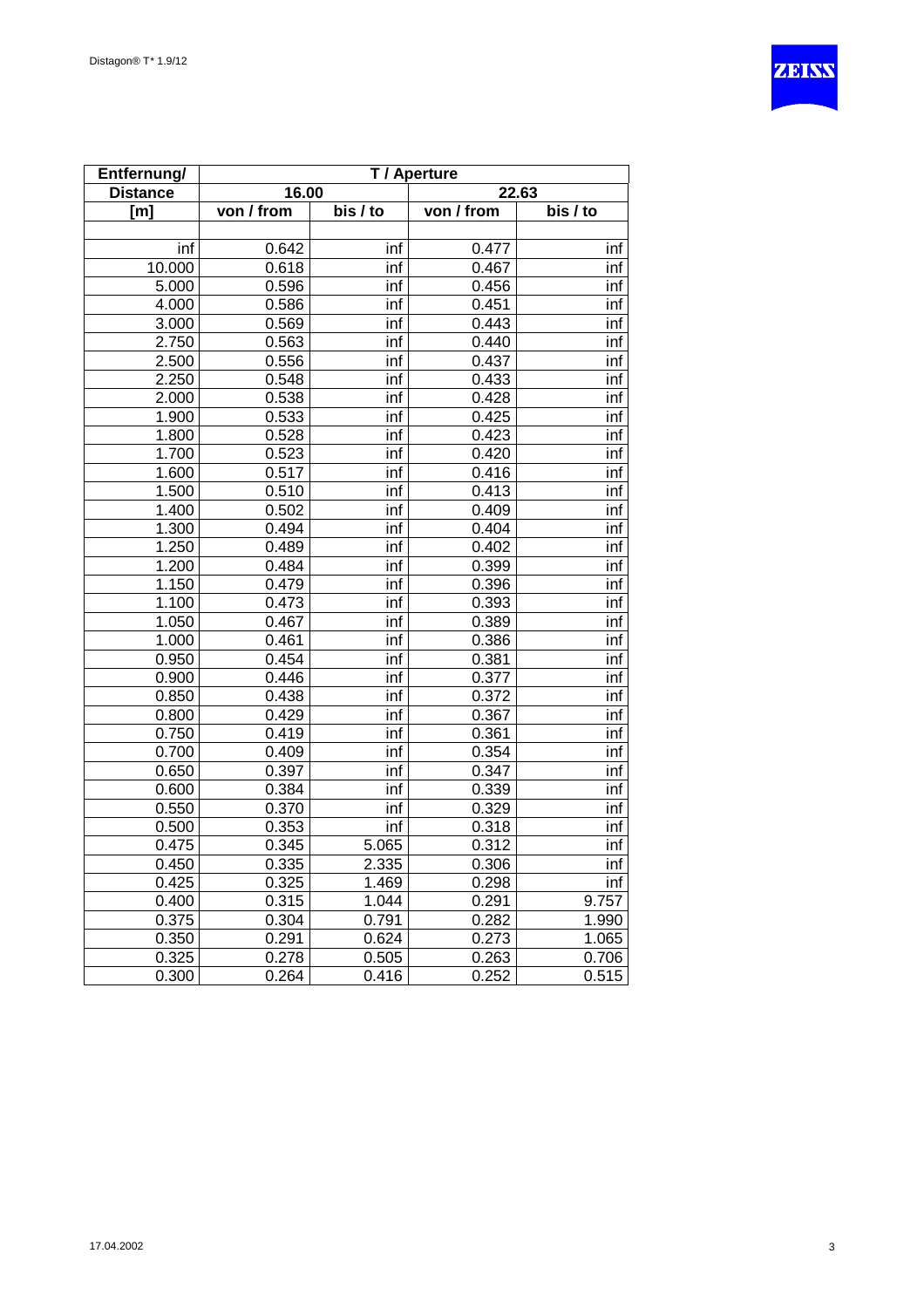

# <span id="page-7-0"></span>**Distagon® T\* 1.7/14**

Arri35 Ultra Prime

| Entfernung/     | T / Aperture |          |            |          |            |          |
|-----------------|--------------|----------|------------|----------|------------|----------|
| <b>Distance</b> | 1.90         |          | 2.00       |          | 2.83       |          |
| [m]             | von / from   | bis / to | von / from | bis / to | von / from | bis / to |
|                 |              |          |            |          |            |          |
| inf             | 4.923        | inf      | 4.428      | inf      | 3.552      | inf      |
| 4.000           | 2.268        | 20.339   | 2.164      | 18.639   | 1.943      | inf      |
| 3.000           | 1.922        | 7.309    | 1.848      | 7.082    | 1.688      | 27.416   |
| 2.000           | 1.473        | 3.205    | 1.431      | 3.163    | 1.337      | 4.628    |
| 1.500           | 1.193        | 2.054    | 1.167      | 2.037    | 1.106      | 2.529    |
| 1.200           | 1.003        | 1.511    | 0.985      | 1.503    | 0.943      | 1.741    |
| 1.000           | 0.865        | 1.196    | 0.852      | 1.191    | 0.822      | 1.328    |
| 0.900           | 0.792        | 1.050    | 0.782      | 1.046    | 0.757      | 1.147    |
| 0.800           | 0.717        | 0.911    | 0.708      | 0.908    | 0.689      | 0.980    |
| 0.750           | 0.678        | 0.844    | 0.671      | 0.842    | 0.653      | 0.901    |
| 0.700           | 0.638        | 0.779    | 0.632      | 0.777    | 0.617      | 0.826    |
| 0.650           | 0.598        | 0.715    | 0.593      | 0.713    | 0.580      | 0.753    |
| 0.600           | 0.557        | 0.652    | 0.553      | 0.651    | 0.542      | 0.683    |
| 0.550           | 0.515        | 0.591    | 0.512      | 0.591    | 0.503      | 0.615    |
| 0.500           | 0.473        | 0.532    | 0.470      | 0.531    | 0.463      | 0.550    |
| 0.475           | 0.451        | 0.503    | 0.449      | 0.502    | 0.442      | 0.518    |
| 0.450           | 0.429        | 0.474    | 0.427      | 0.473    | 0.422      | 0.487    |
| 0.425           | 0.407        | 0.445    | 0.405      | 0.445    | 0.401      | 0.456    |
| 0.400           | 0.385        | 0.417    | 0.383      | 0.416    | 0.379      | 0.426    |
| 0.375           | 0.363        | 0.389    | 0.361      | 0.389    | 0.358      | 0.396    |
| 0.350           | 0.340        | 0.361    | 0.339      | 0.361    | 0.336      | 0.367    |
| 0.325           | 0.317        | 0.334    | 0.316      | 0.334    | 0.314      | 0.338    |
| 0.300           | 0.294        | 0.307    | 0.293      | 0.307    | 0.291      | 0.310    |
| 0.290           | 0.284        | 0.296    | 0.284      | 0.296    | 0.282      | 0.299    |
| 0.280           | 0.275        | 0.285    | 0.275      | 0.285    | 0.273      | 0.288    |
| 0.270           | 0.266        | 0.275    | 0.265      | 0.274    | 0.264      | 0.277    |
| 0.260           | 0.256        | 0.264    | 0.256      | 0.264    | 0.255      | 0.266    |
| 0.250           | 0.247        | 0.253    | 0.246      | 0.253    | 0.246      | 0.255    |
| 0.240           | 0.237        | 0.243    | 0.237      | 0.243    | 0.236      | 0.244    |
| 0.230           | 0.228        | 0.232    | 0.227      | 0.232    | 0.227      | 0.234    |
| 0.220           | 0.218        | 0.222    | 0.218      | 0.222    | 0.217      | 0.223    |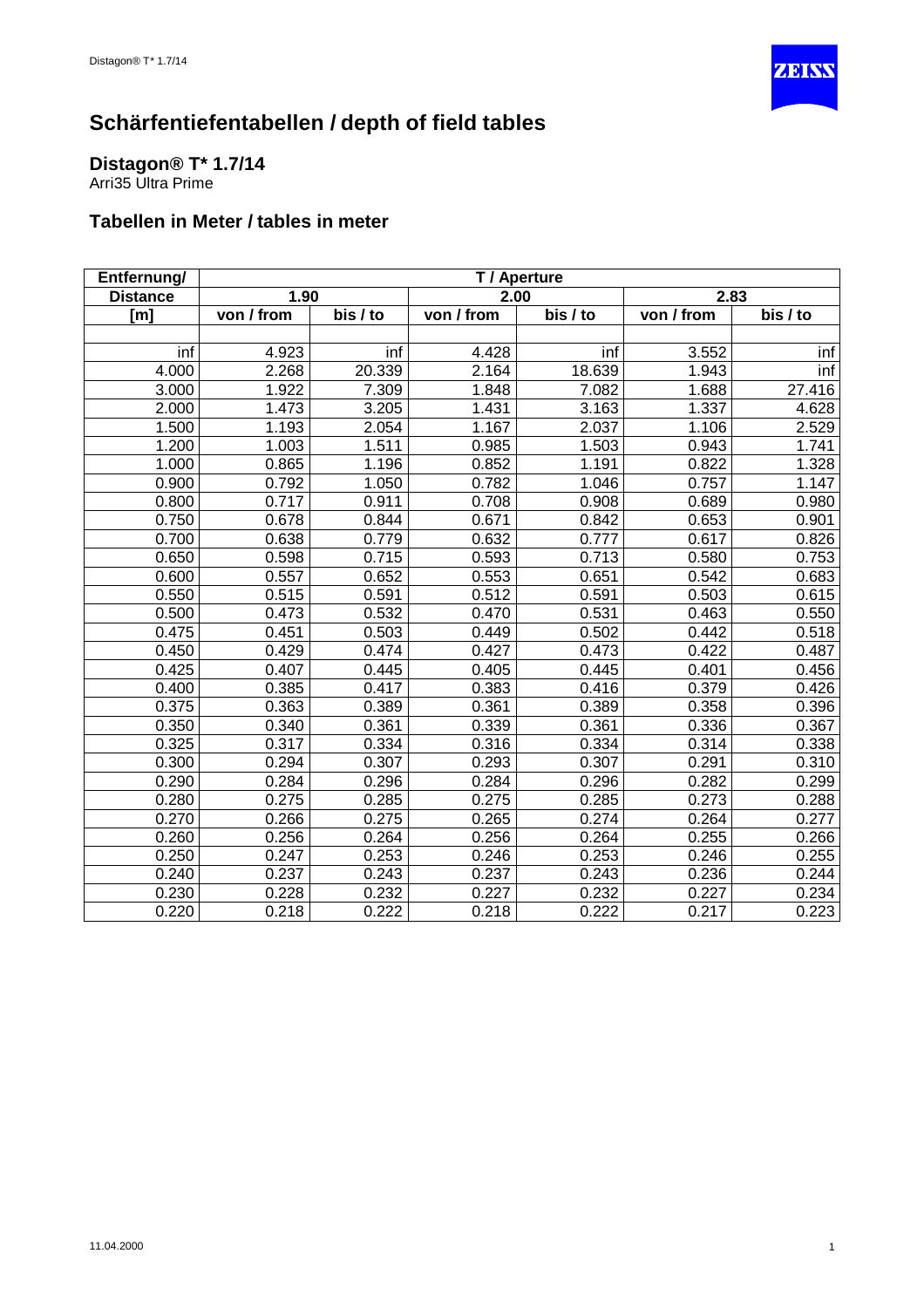

| Entfernung/        |            |          | T / Aperture |          |            |          |
|--------------------|------------|----------|--------------|----------|------------|----------|
| <b>Distance</b>    | 4.00       |          | 5.66         |          | 8.00       |          |
| [m]                | von / from | bis / to | von / from   | bis / to | von / from | bis / to |
|                    |            |          |              |          |            |          |
| inf                | 3.320      | inf      | 2.595        | inf      | 1.773      | inf      |
| $\overline{4.000}$ | 1.875      | inf      | 1.633        | inf      | 1.281      | inf      |
| 3.000              | 1.638      | inf      | 1.453        | inf      | 1.172      | inf      |
| 2.000              | 1.306      | 969.885  | 1.190        | inf      | 1.001      | inf      |
| 1.500              | 1.086      | 5.255    | 1.008        | inf      | 0.874      | inf      |
| 1.200              | 0.929      | 2.639    | 0.873        | 7.070    | 0.775      | inf      |
| 1.000              | 0.811      | 1.763    | 0.771        | 2.929    | 0.696      | 14.823   |
| 0.900              | 0.748      | 1.444    | 0.714        | 2.109    | 0.652      | 4.766    |
| 0.800              | 0.682      | 1.179    | 0.655        | 1.564    | 0.603      | 2.584    |
| 0.750              | 0.647      | 1.062    | 0.623        | 1.354    | 0.578      | 2.029    |
| 0.700              | 0.612      | 0.954    | 0.591        | 1.175    | 0.551      | 1.631    |
| 0.650              | 0.576      | 0.854    | 0.558        | 1.019    | 0.523      | 1.330    |
| 0.600              | 0.538      | 0.761    | 0.523        | 0.883    | 0.493      | 1.096    |
| 0.550              | 0.500      | 0.674    | 0.487        | 0.763    | 0.463      | 0.908    |
| 0.500              | 0.460      | 0.594    | 0.450        | 0.657    | 0.430      | 0.753    |
| 0.475              | 0.440      | 0.555    | 0.431        | 0.608    | 0.413      | 0.686    |
| 0.450              | 0.420      | 0.518    | 0.412        | 0.562    | 0.396      | 0.625    |
| 0.425              | 0.399      | 0.482    | 0.392        | 0.518    | 0.379      | 0.568    |
| 0.400              | 0.378      | 0.447    | 0.372        | 0.476    | 0.360      | 0.515    |
| 0.375              | 0.357      | 0.413    | 0.352        | 0.436    | 0.342      | 0.467    |
| 0.350              | 0.335      | 0.381    | 0.331        | 0.398    | 0.323      | 0.422    |
| 0.325              | 0.313      | 0.349    | 0.310        | 0.362    | 0.303      | 0.380    |
| 0.300              | 0.291      | 0.318    | 0.288        | 0.328    | 0.283      | 0.341    |
| 0.290              | 0.282      | 0.306    | 0.280        | 0.315    | 0.275      | 0.326    |
| 0.280              | 0.273      | 0.294    | 0.271        | 0.301    | 0.267      | 0.311    |
| 0.270              | 0.264      | 0.282    | 0.262        | 0.289    | 0.258      | 0.297    |
| 0.260              | 0.254      | 0.270    | 0.253        | 0.276    | 0.250      | 0.283    |
| 0.250              | 0.245      | 0.259    | 0.244        | 0.264    | 0.241      | 0.269    |
| 0.240              | 0.236      | 0.247    | 0.235        | 0.251    | 0.232      | 0.256    |
| 0.230              | 0.227      | 0.236    | 0.226        | 0.239    | 0.224      | 0.243    |
| 0.220              | 0.217      | 0.225    | 0.216        | 0.228    | 0.215      | 0.231    |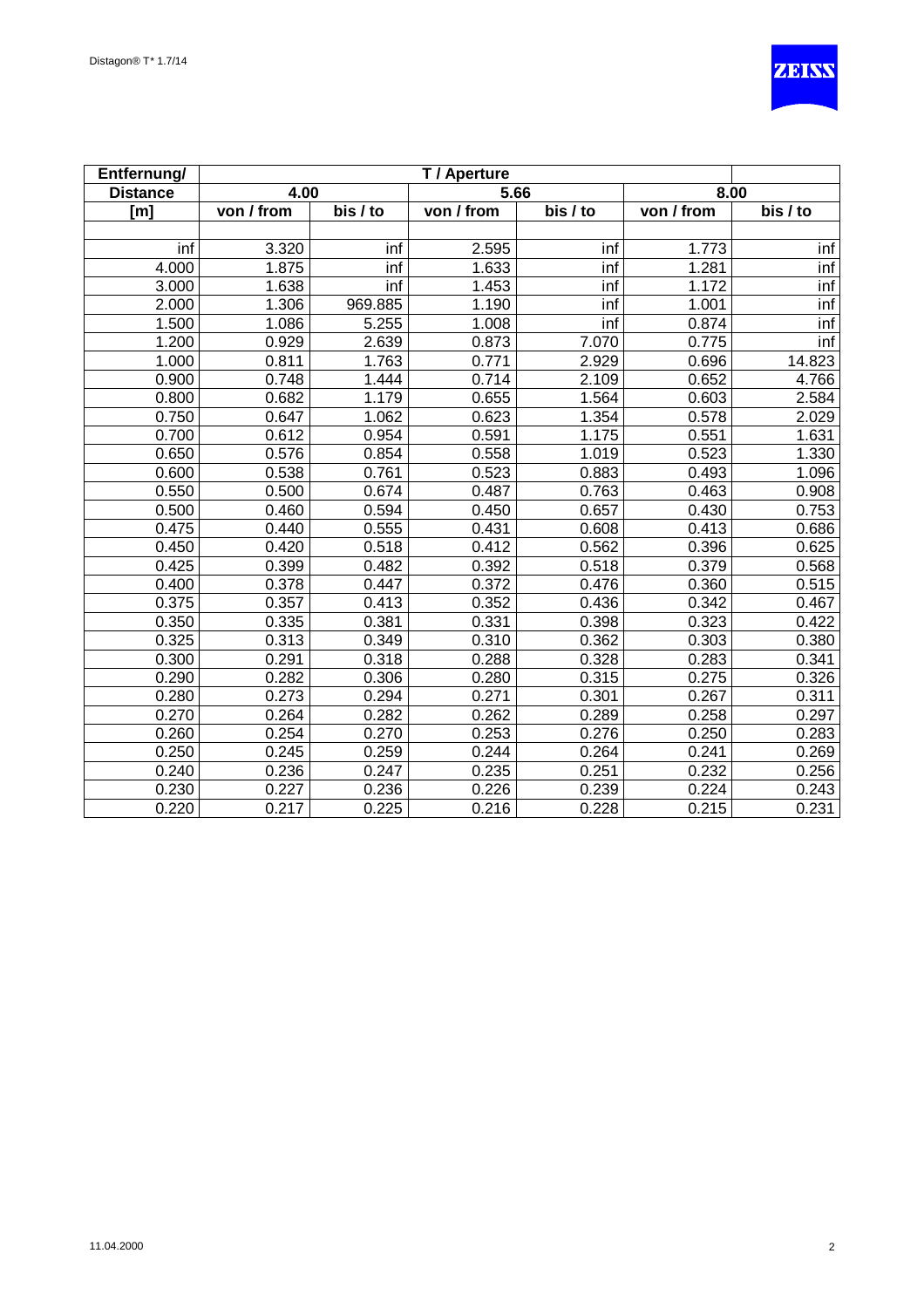

| Entfernung/     | T / Aperture |                           |            |                       |            |          |  |
|-----------------|--------------|---------------------------|------------|-----------------------|------------|----------|--|
| <b>Distance</b> | 11.31        |                           | 16.00      |                       | 22.63      |          |  |
| [m]             | von / from   | bis / to                  | von / from | $\overline{bis}$ / to | von / from | bis / to |  |
|                 |              |                           |            |                       |            |          |  |
| inf             | 1.195        | inf                       | 0.830      | inf                   | 0.597      | inf      |  |
| 4.000           | 0.963        | inf                       | 0.721      | inf                   | 0.545      | inf      |  |
| 3.000           | 0.905        | inf                       | 0.691      | inf                   | 0.530      | inf      |  |
| 2.000           | 0.806        | inf                       | 0.637      | inf                   | 0.502      | inf      |  |
| 1.500           | 0.726        | inf                       | 0.590      | inf                   | 0.476      | inf      |  |
| 1.200           | 0.661        | inf                       | 0.550      | inf                   | 0.452      | inf      |  |
| 1.000           | 0.606        | inf                       | 0.515      | inf                   | 0.431      | inf      |  |
| 0.900           | 0.574        | $\overline{\mathsf{inf}}$ | 0.494      | inf                   | 0.418      | inf      |  |
| 0.800           | 0.538        | 25.696                    | 0.469      | inf                   | 0.402      | inf      |  |
| 0.750           | 0.519        | 6.471                     | 0.456      | inf                   | 0.393      | inf      |  |
| 0.700           | 0.499        | 3.496                     | 0.441      | inf                   | 0.384      | inf      |  |
| 0.650           | 0.477        | 2.289                     | 0.425      | inf                   | 0.373      | inf      |  |
| 0.600           | 0.454        | 1.634                     | 0.408      | 6.219                 | 0.361      | inf      |  |
| 0.550           | 0.429        | 1.224                     | 0.390      | 2.555                 | 0.348      | inf      |  |
| 0.500           | 0.402        | 0.942                     | 0.369      | 1.504                 | 0.334      | 28.871   |  |
| 0.475           | 0.388        | 0.832                     | 0.359      | 1.217                 | 0.326      | 4.569    |  |
| 0.450           | 0.374        | 0.737                     | 0.347      | 1.006                 | 0.317      | 2.374    |  |
| 0.425           | 0.359        | 0.654                     | 0.335      | 0.844                 | 0.308      | 1.552    |  |
| 0.400           | 0.344        | 0.581                     | 0.323      | 0.715                 | 0.298      | 1.122    |  |
| 0.375           | 0.327        | 0.516                     | 0.309      | 0.611                 | 0.288      | 0.857    |  |
| 0.350           | 0.311        | 0.458                     | 0.295      | 0.525                 | 0.277      | 0.677    |  |
| 0.325           | 0.293        | 0.406                     | 0.281      | 0.452                 | 0.265      | 0.548    |  |
| 0.300           | 0.275        | 0.359                     | 0.265      | 0.390                 | 0.252      | 0.450    |  |
| 0.290           | 0.268        | 0.342                     | 0.259      | 0.368                 | 0.247      | 0.417    |  |
| 0.280           | 0.260        | 0.325                     | 0.252      | 0.347                 | 0.241      | 0.387    |  |
| 0.270           | 0.253        | 0.308                     | 0.245      | 0.327                 | 0.236      | 0.360    |  |
| 0.260           | 0.245        | 0.293                     | 0.238      | 0.308                 | 0.230      | 0.334    |  |
| 0.250           | 0.237        | 0.277                     | 0.231      | 0.290                 | 0.224      | 0.311    |  |
| 0.240           | 0.229        | 0.263                     | 0.224      | 0.273                 | 0.217      | 0.290    |  |
| 0.230           | 0.221        | 0.249                     | 0.216      | 0.257                 | 0.211      | 0.270    |  |
| 0.220           | 0.212        | 0.235                     | 0.209      | 0.241                 | 0.204      | 0.252    |  |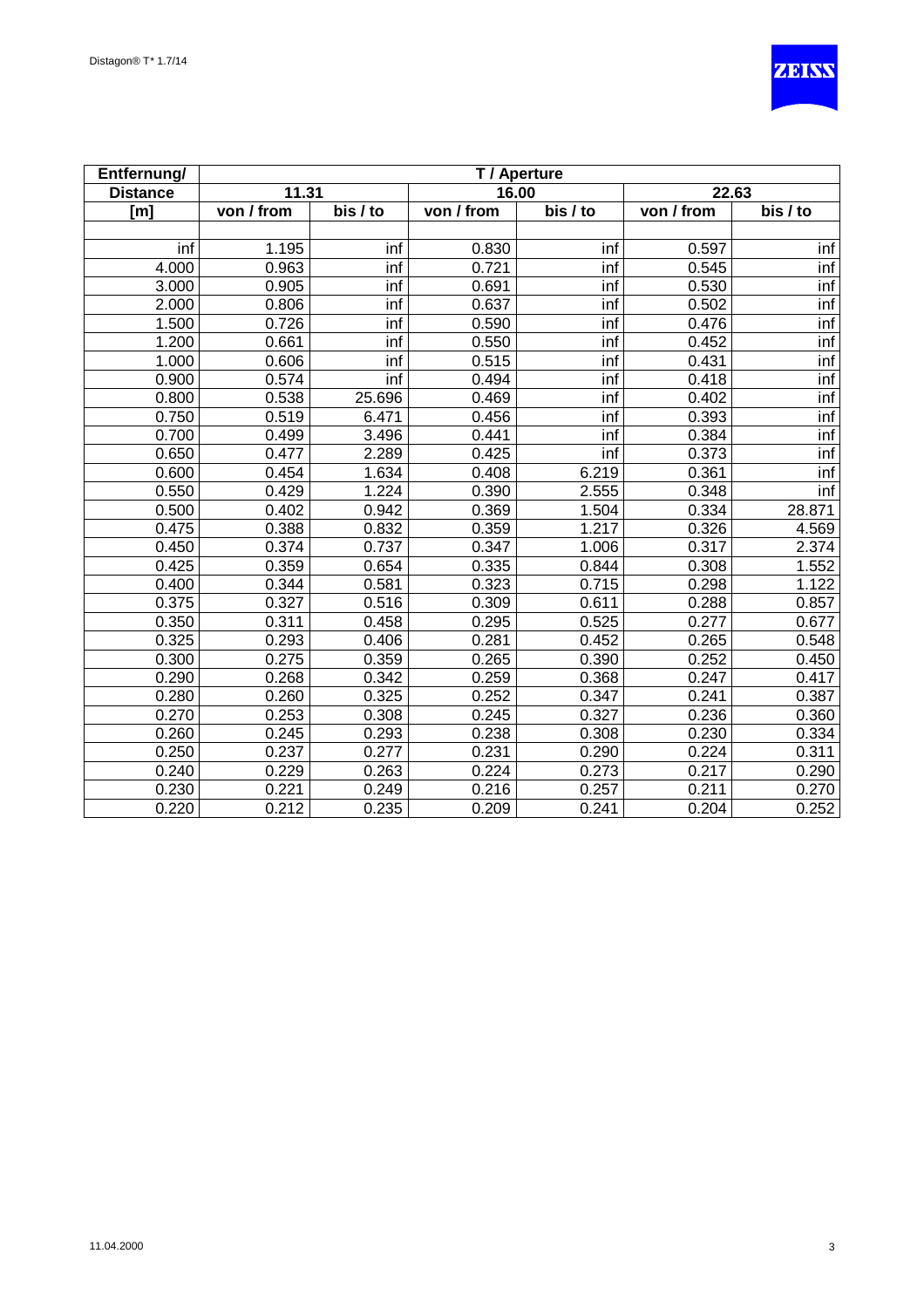

# <span id="page-10-0"></span>**Distagon® T\* 1.7/16**

Arri35 Ultra Prime

| Entfernung/     | T / Aperture |          |            |          |            |          |
|-----------------|--------------|----------|------------|----------|------------|----------|
| <b>Distance</b> | 1.90         |          | 2.00       |          | 2.83       |          |
| [m]             | von / from   | bis / to | von / from | bis / to | von / from | bis / to |
|                 |              |          |            |          |            |          |
| inf             | 6.220        | inf      | 5.926      | inf      | 5.075      | inf      |
| 15.000          | 4.443        | inf      | 4.294      | inf      | 3.835      | inf      |
| 12.000          | 4.147        | inf      | 4.017      | inf      | 3.614      | inf      |
| 10.000          | 3.888        | inf      | 3.774      | inf      | 3.417      | inf      |
| 5.000           | 2.828        | 24.715   | 2.768      | 31.030   | 2.575      | inf      |
| 4.000           | 2.488        | 10.832   | 2.443      | 11.878   | 2.293      | inf      |
| 3.000           | 2.073        | 5.595    | 2.042      | 5.856    | 1.938      | 15.830   |
| 2.750           | 1.955        | 4.758    | 1.927      | 4.945    | 1.835      | 10.478   |
| 2.500           | 1.829        | 4.035    | 1.805      | 4.167    | 1.725      | 7.454    |
| 2.250           | 1.696        | 3.402    | 1.676      | 3.495    | 1.607      | 5.511    |
| 2.000           | 1.555        | 2.845    | 1.538      | 2.909    | 1.480      | 4.157    |
| 1.900           | 1.496        | 2.640    | 1.480      | 2.695    | 1.427      | 3.724    |
| 1.800           | 1.435        | 2.445    | 1.421      | 2.491    | 1.372      | 3.337    |
| 1.700           | 1.373        | 2.258    | 1.360      | 2.297    | 1.315      | 2.990    |
| 1.600           | 1.309        | 2.079    | 1.297      | 2.112    | 1.257      | 2.678    |
| 1.500           | 1.243        | 1.908    | 1.233      | 1.935    | 1.197      | 2.394    |
| 1.400           | 1.176        | 1.744    | 1.167      | 1.766    | 1.135      | 2.135    |
| 1.300           | 1.107        | 1.587    | 1.099      | 1.605    | 1.071      | 1.899    |
| 1.250           | 1.072        | 1.510    | 1.064      | 1.527    | 1.038      | 1.788    |
| 1.200           | 1.036        | 1.436    | 1.029      | 1.450    | 1.005      | 1.682    |
| 1.150           | 1.000        | 1.362    | 0.993      | 1.375    | 0.971      | 1.579    |
| 1.100           | 0.963        | 1.290    | 0.957      | 1.302    | 0.936      | 1.481    |
| 1.050           | 0.925        | 1.220    | 0.920      | 1.230    | 0.901      | 1.387    |
| 1.000           | 0.888        | 1.151    | 0.883      | 1.160    | 0.866      | 1.296    |
| 0.950           | 0.849        | 1.083    | 0.845      | 1.091    | 0.829      | 1.209    |
| 0.900           | 0.810        | 1.016    | 0.806      | 1.023    | 0.792      | 1.125    |
| 0.850           | 0.771        | 0.951    | 0.767      | 0.957    | 0.755      | 1.043    |
| 0.800           | 0.731        | 0.887    | 0.727      | 0.892    | 0.716      | 0.965    |
| 0.750           | 0.690        | 0.824    | 0.687      | 0.828    | 0.678      | 0.889    |
| 0.700           | 0.649        | 0.762    | 0.646      | 0.766    | 0.638      | 0.816    |
| 0.650           | 0.607        | 0.702    | 0.605      | 0.705    | 0.598      | 0.746    |
| 0.600           | 0.564        | 0.642    | 0.562      | 0.645    | 0.557      | 0.677    |
| 0.575           | 0.543        | 0.613    | 0.541      | 0.615    | 0.536      | 0.644    |
| 0.550           | 0.521        | 0.584    | 0.520      | 0.585    | 0.515      | 0.611    |
| 0.525           | 0.499        | 0.555    | 0.498      | 0.556    | 0.493      | 0.579    |
| 0.500           | 0.477        | 0.526    | 0.476      | 0.528    | 0.472      | 0.547    |
| 0.475           | 0.455        | 0.498    | 0.454      | 0.499    | 0.450      | 0.516    |
| 0.450           | 0.432        | 0.470    | 0.432      | 0.471    | 0.429      | 0.485    |
| 0.425           | 0.410        | 0.442    | 0.409      | 0.443    | 0.407      | 0.455    |
| 0.400           | 0.387        | 0.414    | 0.387      | 0.415    | 0.384      | 0.425    |
| 0.375           | 0.364        | 0.387    | 0.364      | 0.387    | 0.362      | 0.396    |
| 0.350           | 0.341        | 0.360    | 0.341      | 0.360    | 0.339      | 0.367    |
| 0.325           | 0.318        | 0.333    | 0.318      | 0.333    | 0.316      | 0.338    |
| 0.300           | 0.294        | 0.306    | 0.294      | 0.306    | 0.293      | 0.310    |
| 0.290           | 0.285        | 0.295    | 0.285      | 0.296    | 0.284      | 0.299    |
| 0.280           | 0.276        | 0.285    | 0.275      | 0.285    | 0.275      | 0.288    |
| 0.270           | 0.266        | 0.274    | 0.266      | 0.274    | 0.265      | 0.277    |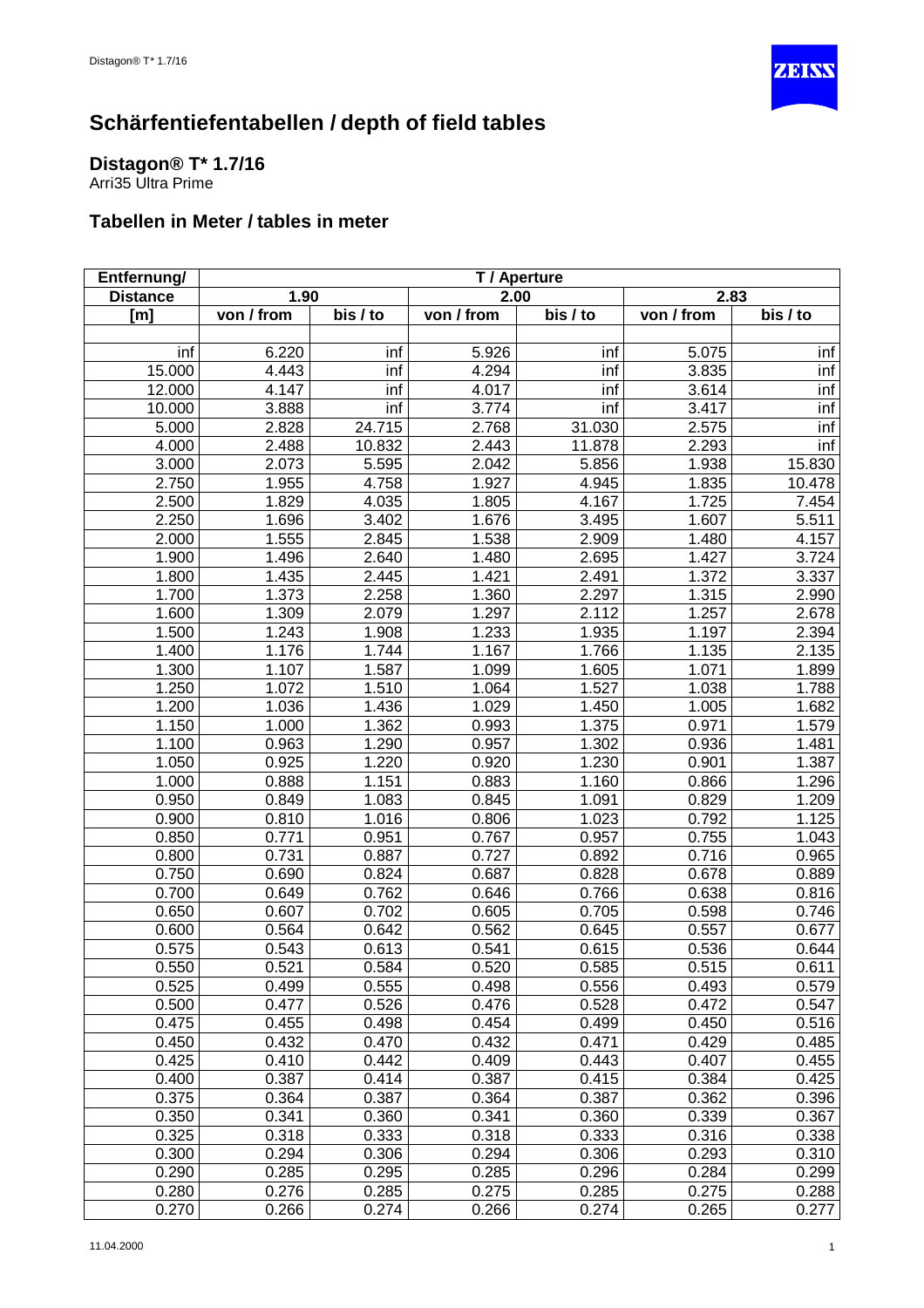

| Entfernung/     |            | T / Aperture         |            |          |            |          |  |  |  |
|-----------------|------------|----------------------|------------|----------|------------|----------|--|--|--|
| <b>Distance</b> |            | 1.90<br>2.83<br>2.00 |            |          |            |          |  |  |  |
| [m]             | von / from | bis / to             | von / from | bis / to | von / from | bis / to |  |  |  |
| 0.260           | 0.257      | 0.264                | 0.256      | 0.264    | 0.256      | 0.266    |  |  |  |
| 0.250           | 0.247      | 0.253                | 0.247      | 0.253    | 0.246      | 0.255    |  |  |  |
| 0.240           | 0.237      | 0.243                | 0.237      | 0.243    | 0.237      | 0.245    |  |  |  |
| 0.230           | 0.228      | 0.232                | 0.228      | 0.232    | 0.227      | 0.234    |  |  |  |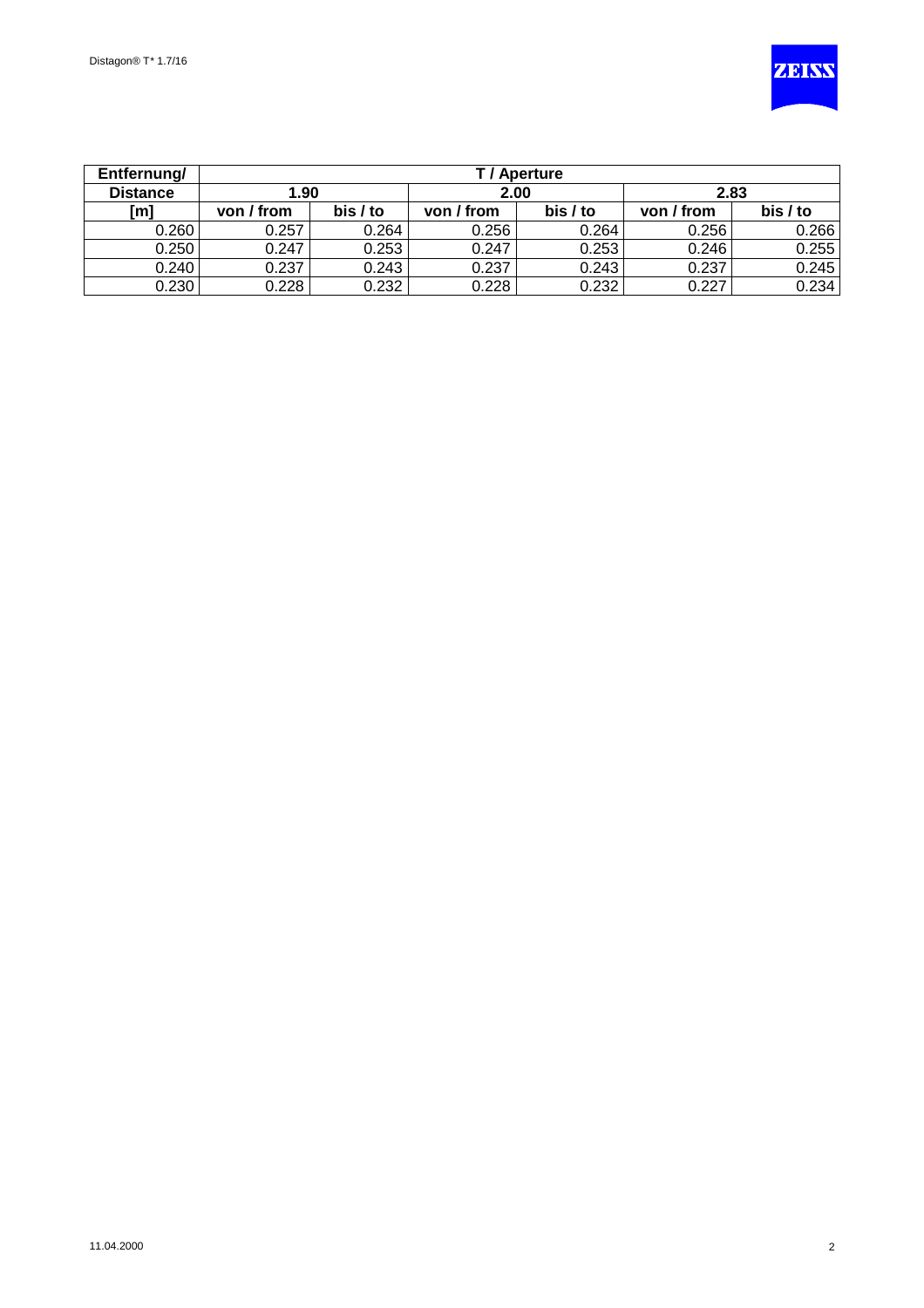

| Entfernung/     | T / Aperture |                       |            |          |                    |                        |
|-----------------|--------------|-----------------------|------------|----------|--------------------|------------------------|
| <b>Distance</b> | 4.00         |                       | 5.66       |          | 8.00               |                        |
| [m]             | von / from   | $\overline{bis}$ / to | von / from | bis / to | von / from         | $\overline{b}$ is / to |
|                 |              |                       |            |          |                    |                        |
| inf             | 4.172        | inf                   | 2.692      | inf      | 1.991              | inf                    |
| 15.000          | 3.302        | inf                   | 2.311      | inf      | 1.780              | inf                    |
| 12.000          | 3.139        | inf                   | 2.232      | inf      | 1.735              | inf                    |
| 10.000          | 2.990        | inf                   | 2.158      | inf      | 1.691              | inf                    |
| 5.000           | 2.330        | inf                   | 1.801      | inf      | 1.470              | inf                    |
| 4.000           | 2.098        | inf                   | 1.663      | inf      | 1.379              | inf                    |
| 3.000           | 1.800        | inf                   | 1.475      | inf      | 1.251              | inf                    |
| 2.750           | 1.711        | inf                   | 1.417      | inf      | 1.210              | inf                    |
| 2.500           | 1.616        | inf                   | 1.353      | inf      | 1.164              | inf                    |
| 2.250           | 1.513        | 33.712                | 1.282      | inf      | $\overline{1.113}$ | inf                    |
| 2.000           | 1.401        | 11.003                | 1.203      | inf      | 1.054              | inf                    |
| 1.900           | 1.354        | 8.342                 | 1.169      | inf      | 1.029              | inf                    |
| 1.800           | 1.305        | 6.576                 | 1.133      | 80.697   | 1.002              | inf                    |
| 1.700           | 1.254        | 5.318                 | 1.096      | 20.188   | 0.973              | inf                    |
| 1.600           | 1.201        | 4.377                 | 1.056      | 10.954   | 0.943              | inf                    |
| 1.500           | 1.147        | 3.646                 | 1.015      | 7.215    | 0.911              | inf                    |
| 1.400           | 1.090        | 3.061                 | 0.972      | 5.192    | 0.877              | inf                    |
| 1.300           | 1.031        | 2.584                 | 0.926      | 3.923    | 0.840              | 177.129                |
| 1.250           | 1.001        | 2.377                 | 0.902      | 3.451    | 0.821              | 23.491                 |
| 1.200           | 0.970        | 2.186                 | 0.878      | 3.054    | 0.802              | 12.116                 |
| 1.150           | 0.939        | 2.012                 | 0.853      | 2.714    | 0.781              | 7.940                  |
| 1.100           | 0.907        | 1.850                 | 0.827      | 2.420    | 0.760              | 5.772                  |
| 1.050           | 0.874        | 1.701                 | 0.800      | 2.164    | 0.738              | 4.444                  |
| 1.000           | 0.841        | 1.562                 | 0.773      | 1.939    | 0.716              | 3.547                  |
| 0.950           | 0.807        | 1.433                 | 0.745      | 1.738    | 0.692              | 2.901                  |
| 0.900           | 0.772        | 1.313                 | 0.716      | 1.560    | 0.668              | 2.413                  |
| 0.850           | 0.737        | 1.200                 | 0.686      | 1.399    | 0.642              | 2.032                  |
| 0.800           | 0.701        | 1.095                 | 0.656      | 1.254    | 0.616              | 1.726                  |
| 0.750           | 0.664        | 0.996                 | 0.624      | 1.122    | 0.589              | 1.474                  |
| 0.700           | 0.626        | 0.902                 | 0.591      | 1.002    | 0.560              | 1.264                  |
| 0.650           | 0.587        | 0.814                 | 0.558      | 0.892    | 0.531              | 1.086                  |
| 0.600           | 0.548        | 0.731                 | 0.523      | 0.791    | 0.500              | 0.933                  |
| 0.575           | 0.528        | 0.692                 | 0.505      | 0.743    | 0.484              | 0.865                  |
| 0.550           | 0.508        | 0.653                 | 0.487      | 0.698    | 0.468              | 0.800                  |
| 0.525           | 0.487        | 0.615                 | 0.468      | 0.654    | 0.451              | 0.740                  |
| 0.500           | 0.466        | 0.578                 | 0.450      | 0.611    | 0.434              | 0.684                  |
| 0.475           | 0.445        | 0.543                 | 0.431      | 0.571    | 0.417              | 0.631                  |
| 0.450           | 0.424        | 0.508                 | 0.411      | 0.531    | 0.399              | 0.581                  |
| 0.425           | 0.403        | 0.474                 | 0.391      | 0.493    | 0.381              | 0.534                  |
| 0.400           | 0.381        | 0.441                 | 0.371      | 0.457    | 0.362              | 0.490                  |
| 0.375           | 0.359        | 0.409                 | 0.351      | 0.422    | 0.343              | 0.448                  |
| 0.350           | 0.337        | 0.377                 | 0.330      | 0.387    | 0.324              | 0.408                  |
| 0.325           | 0.314        | 0.346                 | 0.309      | 0.354    | 0.304              | 0.370                  |
| 0.300           | 0.292        | 0.316                 | 0.287      | 0.322    | 0.283              | 0.334                  |
| 0.290           | 0.283        | 0.305                 | 0.279      | 0.310    | 0.275              | 0.320                  |
| 0.280           | 0.273        | 0.293                 | 0.270      | 0.298    | 0.266              | 0.307                  |
| 0.270           | 0.264        | 0.281                 | 0.261      | 0.285    | 0.258              | 0.293                  |
| 0.260           | 0.255        | 0.270                 | 0.252      | 0.273    | 0.249              | 0.280                  |
| 0.250           | 0.246        | 0.259                 | 0.243      | 0.262    | 0.241              | 0.267                  |
| 0.240           | 0.236        | 0.247                 | 0.234      | 0.250    | 0.232              | 0.255                  |
| 0.230           | 0.227        | 0.236                 | 0.225      | 0.238    | 0.223              | 0.242                  |
|                 |              |                       |            |          |                    |                        |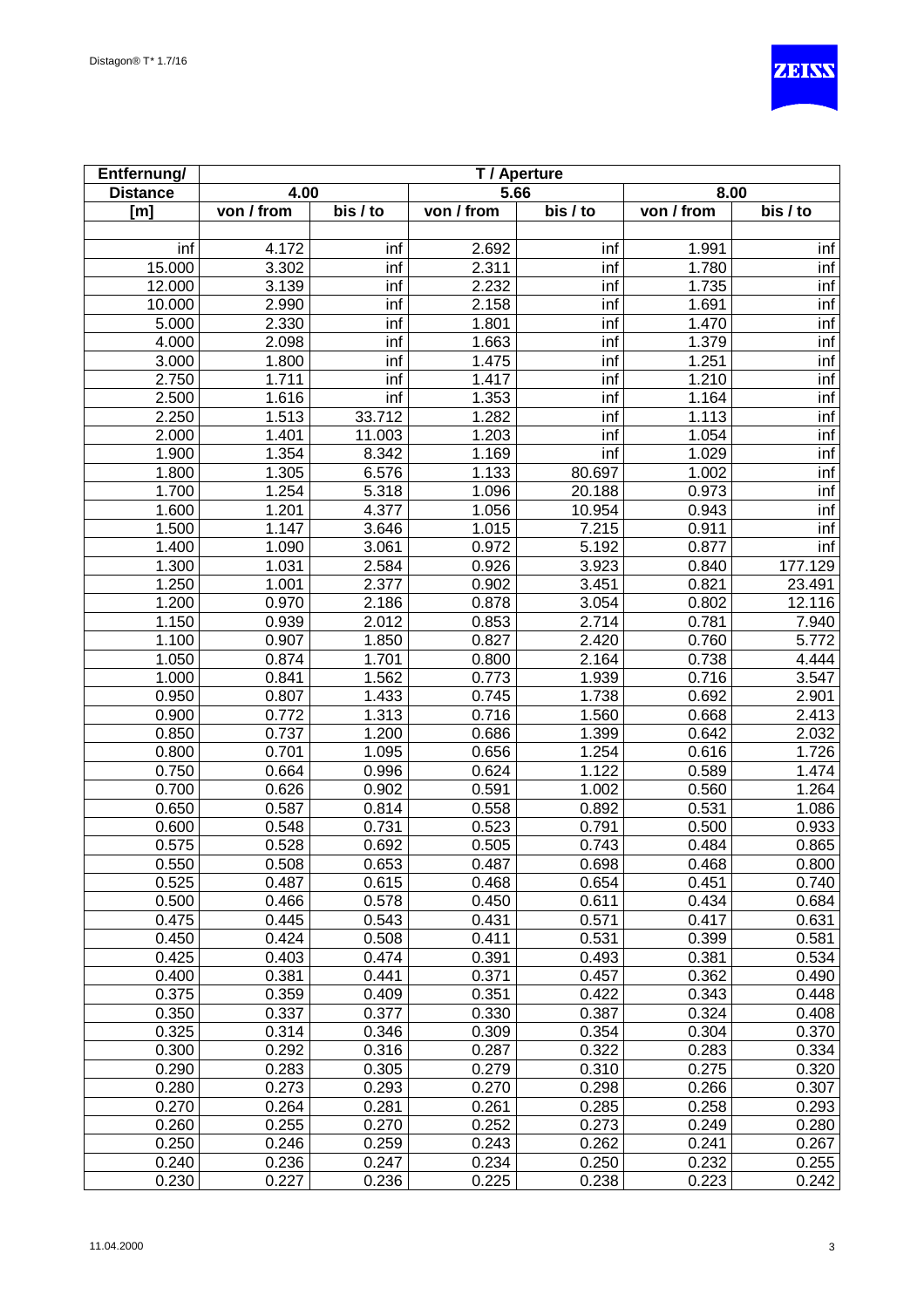

| Entfernung/     | T / Aperture |          |            |          |            |          |
|-----------------|--------------|----------|------------|----------|------------|----------|
| <b>Distance</b> | 11.31        |          | 16.00      |          | 22.63      |          |
| [m]             | von / from   | bis / to | von / from | bis / to | von / from | bis / to |
|                 |              |          |            |          |            |          |
| inf             | 1.346        | inf      | 0.936      | inf      | 0.670      | inf      |
| 15.000          | 1.252        | inf      | 0.893      | inf      | 0.650      | inf      |
| 12.000          | 1.230        | inf      | 0.883      | inf      | 0.645      | inf      |
| 10.000          | 1.210        | inf      | 0.873      | inf      | 0.640      | inf      |
| 5.000           | 1.098        | inf      | 0.817      | inf      | 0.613      | inf      |
| 4.000           | 1.049        | inf      | 0.792      | inf      | 0.600      | inf      |
| 3.000           | 0.977        | inf      | 0.753      | inf      | 0.580      | inf      |
| 2.750           | 0.953        | inf      | 0.740      | inf      | 0.573      | inf      |
| 2.500           | 0.926        | inf      | 0.725      | inf      | 0.565      | inf      |
| 2.250           | 0.895        | inf      | 0.707      | inf      | 0.555      | inf      |
| 2.000           | 0.859        | inf      | 0.686      | inf      | 0.543      | inf      |
| 1.900           | 0.843        | inf      | 0.677      | inf      | 0.538      | inf      |
| 1.800           | 0.826        | inf      | 0.666      | inf      | 0.532      | inf      |
| 1.700           | 0.807        | inf      | 0.655      | inf      | 0.525      | inf      |
| 1.600           | 0.787        | inf      | 0.643      | inf      | 0.518      | inf      |
| 1.500           | 0.766        | inf      | 0.630      | inf      | 0.510      | inf      |
| 1.400           | 0.743        | inf      | 0.615      | inf      | 0.502      | inf      |
| 1.300           | 0.718        | inf      | 0.599      | inf      | 0.492      | inf      |
| 1.250           | 0.705        | inf      | 0.591      | inf      | 0.487      | inf      |
| 1.200           | 0.691        | inf      | 0.582      | inf      | 0.481      | inf      |
| 1.150           | 0.677        | inf      | 0.572      | inf      | 0.476      | inf      |
| 1.100           | 0.661        | inf      | 0.562      | inf      | 0.469      | inf      |
| 1.050           | 0.646        | inf      | 0.551      | inf      | 0.463      | inf      |
| 1.000           | 0.629        | 559.477  | 0.540      | inf      | 0.455      | inf      |
| 0.950           | 0.612        | 14.540   | 0.528      | inf      | 0.448      | inf      |
| 0.900           | 0.594        | 6.990    | 0.516      | inf      | 0.439      | inf      |
| 0.850           | 0.575        | 4.426    | 0.502      | inf      | 0.430      | inf      |
| 0.800           | 0.554        | 3.135    | 0.488      | inf      | 0.421      | inf      |
| 0.750           | 0.533        | 2.358    | 0.472      | 21.014   | 0.410      | inf      |
| 0.700           | 0.511        | 1.839    | 0.456      | 5.607    | 0.399      | inf      |
| 0.650           | 0.487        | 1.467    | 0.438      | 3.044    | 0.387      | inf      |
| 0.600           | 0.462        | 1.188    | 0.419      | 1.989    | 0.373      | inf      |
| 0.575           | 0.449        | 1.073    | 0.409      | 1.664    | 0.366      | 10.974   |
| 0.550           | 0.436        | 0.971    | 0.399      | 1.414    | 0.358      | 4.733    |
| 0.525           | 0.422        | 0.879    | 0.388      | 1.214    | 0.350      | 2.922    |
| 0.500           | 0.408        | 0.797    | 0.376      | 1.051    | 0.342      | 2.060    |
| 0.475           | 0.393        | 0.722    | 0.365      | 0.916    | 0.333      | 1.556    |
| 0.450           | 0.378        | 0.654    | 0.352      | 0.802    | 0.323      | 1.226    |
| 0.425           | 0.362        | 0.592    | 0.339      | 0.705    | 0.313      | 0.992    |
| 0.400           | 0.346        | 0.536    | 0.326      | 0.621    | 0.303      | 0.818    |
| 0.375           | 0.329        | 0.483    | 0.312      | 0.547    | 0.292      | 0.684    |
| 0.350           | 0.312        | 0.435    | 0.297      | 0.482    | 0.280      | 0.577    |
| 0.325           | 0.294        | 0.391    | 0.282      | 0.425    | 0.267      | 0.489    |
| 0.300           | 0.276        | 0.349    | 0.266      | 0.373    | 0.253      | 0.417    |
| 0.290           | 0.268        | 0.333    | 0.259      | 0.354    | 0.248      | 0.391    |
| 0.280           | 0.260        | 0.318    | 0.252      | 0.336    | 0.242      | 0.367    |
| 0.270           | 0.252        | 0.303    | 0.245      | 0.318    | 0.236      | 0.344    |
| 0.260           | 0.244        | 0.289    | 0.238      | 0.302    | 0.230      | 0.323    |
| 0.250           | 0.236        | 0.274    | 0.231      | 0.285    | 0.223      | 0.303    |
| 0.240           | 0.228        | 0.261    | 0.223      | 0.270    | 0.217      | 0.284    |
| 0.230           | 0.220        | 0.247    | 0.216      | 0.255    | 0.210      | 0.267    |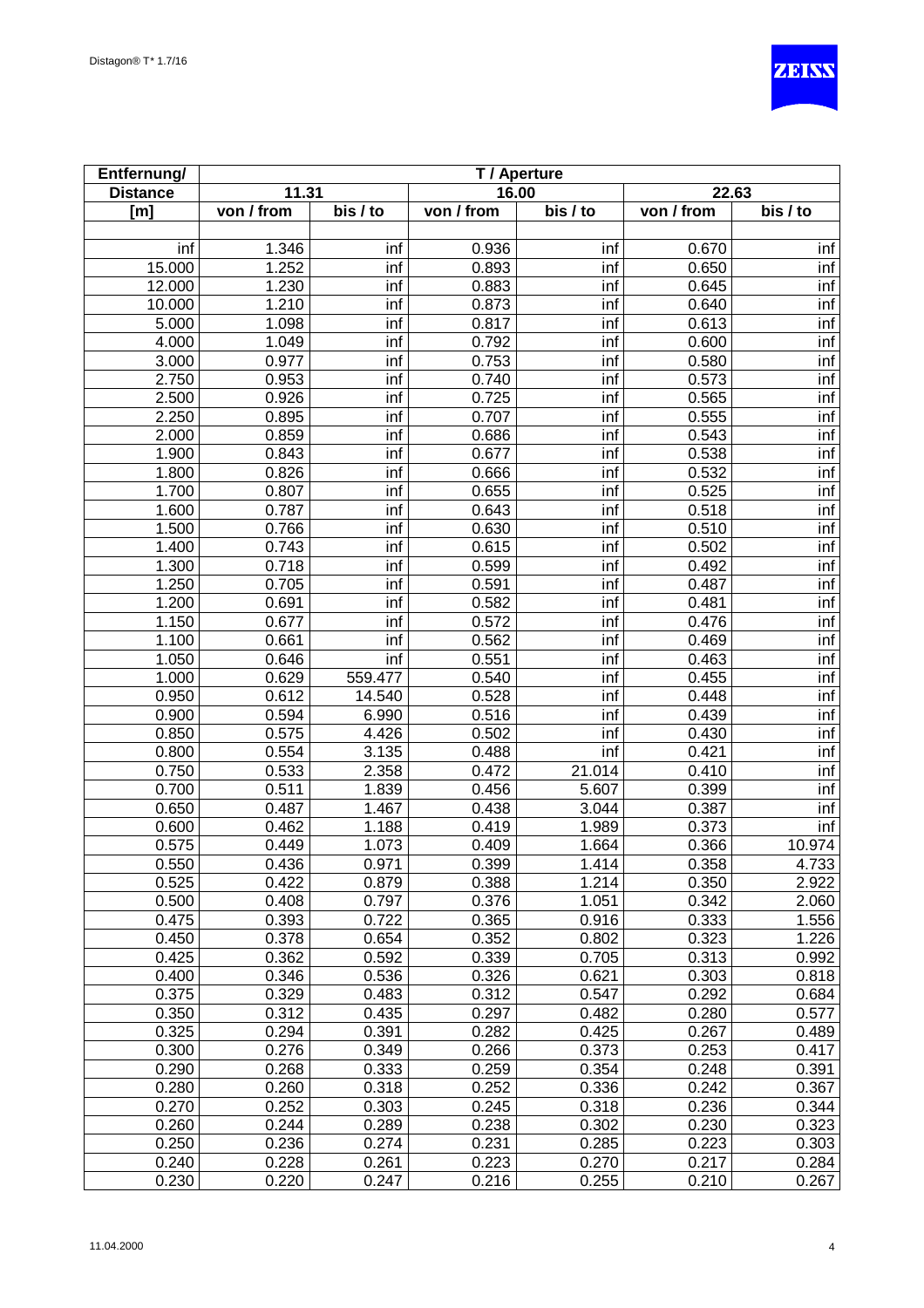

#### <span id="page-14-0"></span>**Distagon® T\* 1.7/20** Arri35 Ultra Prime

| Entfernung/     | T / Aperture |          |            |          |            |          |
|-----------------|--------------|----------|------------|----------|------------|----------|
| <b>Distance</b> | 1.90         |          | 2.00       |          | 2.83       |          |
| [m]             | von / from   | bis / to | von / from | bis / to | von / from | bis / to |
|                 |              |          |            |          |            |          |
| inf             | 9.229        | inf      | 8.381      | inf      | 6.713      | inf      |
| 10.000          | 4.851        | inf      | 4.611      | inf      | 4.066      | inf      |
| 5.000           | 3.290        | 10.685   | 3.180      | 10.825   | 2.916      | 44.281   |
| 4.000           | 2.834        | 6.910    | 2.753      | 6.968    | 2.555      | 13.426   |
| 3.000           | 2.302        | 4.349    | 2.249      | 4.372    | 2.117      | 6.213    |
| 2.750           | 2.155        | 3.833    | 2.109      | 3.850    | 1.993      | 5.197    |
| 2.500           | 2.002        | 3.355    | 1.962      | 3.368    | 1.862      | 4.345    |
| 2.250           | 1.841        | 2.911    | 1.808      | 2.921    | 1.724      | 3.620    |
| 2.000           | 1.674        | 2.498    | 1.647      | 2.505    | 1.577      | 2.995    |
| 1.900           | 1.605        | 2.341    | 1.580      | 2.347    | 1.516      | 2.769    |
| 1.800           | 1.534        | 2.188    | 1.512      | 2.193    | 1.454      | 2.555    |
| 1.700           | 1.462        | 2.039    | 1.442      | 2.044    | 1.389      | 2.351    |
| 1.600           | 1.389        | 1.894    | 1.371      | 1.898    | 1.324      | 2.158    |
| 1.500           | 1.315        | 1.753    | 1.299      | 1.756    | 1.256      | 1.974    |
| 1.400           | 1.239        | 1.615    | 1.225      | 1.618    | 1.187      | 1.799    |
| 1.300           | 1.161        | 1.481    | 1.149      | 1.483    | 1.117      | 1.632    |
| 1.250           | 1.122        | 1.415    | 1.111      | 1.417    | 1.081      | 1.551    |
| 1.200           | 1.082        | 1.350    | 1.072      | 1.352    | 1.044      | 1.472    |
| 1.150           | 1.042        | 1.286    | 1.033      | 1.287    | 1.007      | 1.395    |
| 1.100           | 1.002        | 1.222    | 0.993      | 1.224    | 0.969      | 1.320    |
| 1.050           | 0.961        | 1.160    | 0.953      | 1.161    | 0.931      | 1.246    |
| 1.000           | 0.920        | 1.098    | 0.912      | 1.099    | 0.893      | 1.174    |
| 0.950           | 0.878        | 1.037    | 0.872      | 1.038    | 0.854      | 1.103    |
| 0.900           | 0.836        | 0.976    | 0.830      | 0.977    | 0.814      | 1.034    |
| 0.850           | 0.794        | 0.917    | 0.788      | 0.917    | 0.774      | 0.967    |
| 0.800           | 0.751        | 0.858    | 0.746      | 0.858    | 0.734      | 0.901    |
| 0.750           | 0.707        | 0.799    | 0.703      | 0.800    | 0.692      | 0.836    |
| 0.700           | 0.663        | 0.742    | 0.660      | 0.742    | 0.651      | 0.772    |
| 0.650           | 0.619        | 0.685    | 0.616      | 0.685    | 0.608      | 0.710    |
| 0.600           | 0.574        | 0.629    | 0.572      | 0.629    | 0.565      | 0.649    |
| 0.550           | 0.529        | 0.573    | 0.527      | 0.573    | 0.522      | 0.589    |
| 0.525           | 0.506        | 0.545    | 0.505      | 0.546    | 0.500      | 0.560    |
| 0.500           | 0.484        | 0.518    | 0.482      | 0.518    | 0.478      | 0.531    |
| 0.475           | 0.460        | 0.491    | 0.459      | 0.491    | 0.455      | 0.502    |
| 0.450           | 0.437        | 0.464    | 0.436      | 0.464    | 0.433      | 0.473    |
| 0.425           | 0.414        | 0.437    | 0.413      | 0.437    | 0.410      | 0.445    |
| 0.400           | 0.391        | 0.410    | 0.390      | 0.410    | 0.387      | 0.417    |
| 0.375           | 0.367        | 0.383    | 0.366      | 0.383    | 0.364      | 0.389    |
| 0.350           | 0.344        | 0.357    | 0.343      | 0.357    | 0.341      | 0.361    |
| 0.325           | 0.320        | 0.330    | 0.319      | 0.331    | 0.318      | 0.334    |
| 0.300           | 0.296        | 0.304    | 0.295      | 0.304    | 0.294      | 0.307    |
| 0.290           | 0.286        | 0.294    | 0.286      | 0.294    | 0.285      | 0.296    |
| 0.280           | 0.277        | 0.283    | 0.276      | 0.284    | 0.275      | 0.286    |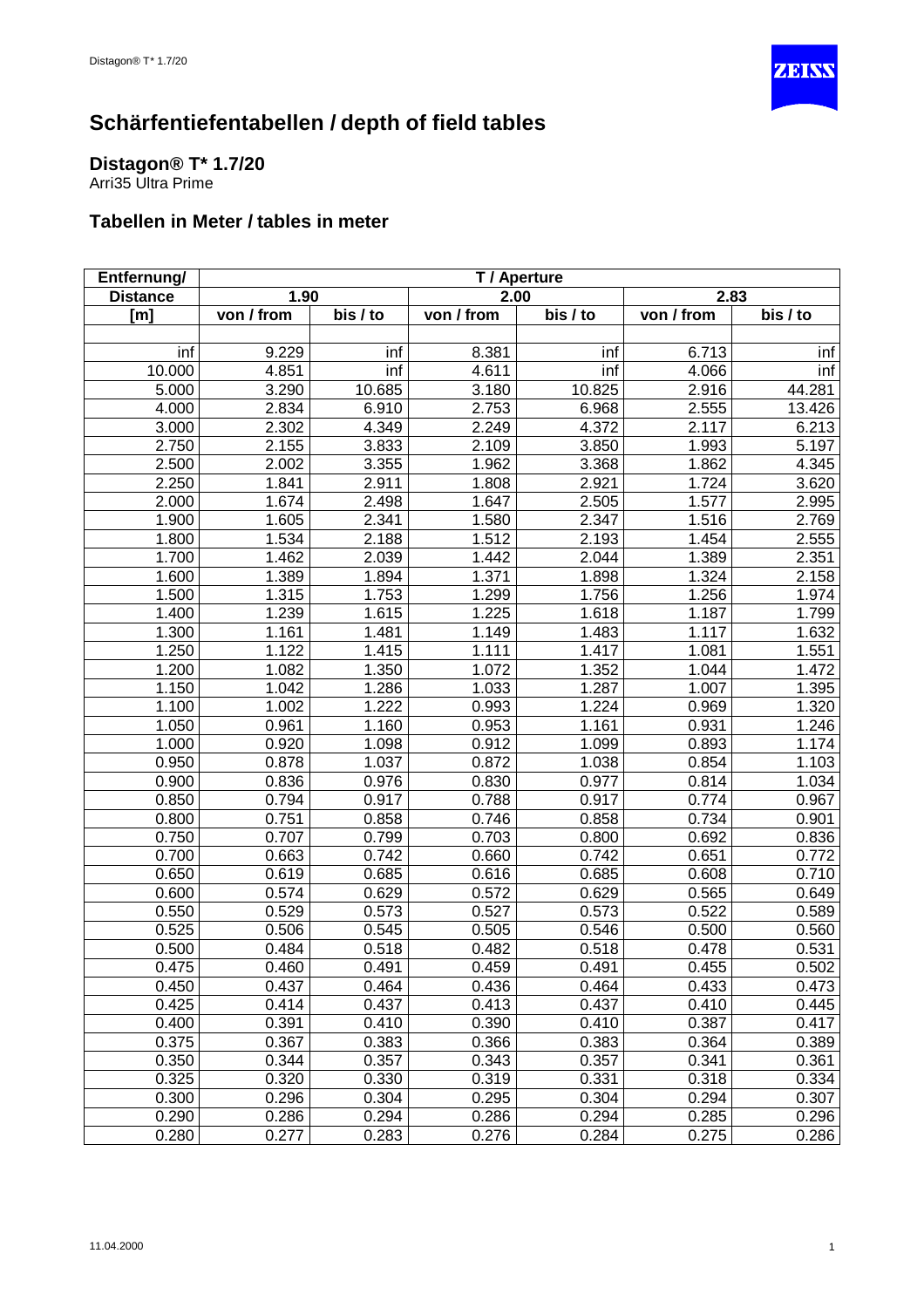

| Entfernung/     | T / Aperture |                    |                    |                       |            |          |
|-----------------|--------------|--------------------|--------------------|-----------------------|------------|----------|
| <b>Distance</b> | 4.00         |                    | 5.66               |                       | 8.00       |          |
| [m]             | von / from   | bis / to           | von / from         | $\overline{bis}$ / to | von / from | bis / to |
|                 |              |                    |                    |                       |            |          |
| inf             | 5.919        | inf                | 4.382              | inf                   | 2.952      | inf      |
| 10.000          | 3.766        | inf                | 3.090              | inf                   | 2.315      | inf      |
| 5.000           | 2.761        | inf                | 2.386              | inf                   | 1.904      | inf      |
| 4.000           | 2.436        | inf                | 2.142              | inf                   | 1.749      | inf      |
| 3.000           | 2.037        | 23.465             | 1.830              | inf                   | 1.539      | inf      |
| 2.750           | 1.922        | 13.358             | 1.738              | inf                   | 1.475      | inf      |
| 2.500           | 1.800        | 8.807              | 1.639              | inf                   | 1.405      | inf      |
| 2.250           | 1.671        | 6.219              | 1.532              | 38.326                | 1.327      | inf      |
| 2.000           | 1.533        | 4.548              | 1.417              | 11.513                | 1.242      | inf      |
| 1.900           | 1.476        | 4.035              | 1.368              | 8.648                 | 1.205      | inf      |
| 1.800           | 1.417        | 3.585              | 1.318              | 6.775                 | 1.166      | inf      |
| 1.700           | 1.356        | 3.189              | 1.266              | 5.455                 | 1.126      | 43.041   |
| 1.600           | 1.294        | 2.835              | 1.212              | 4.475                 | 1.084      | 15.438   |
| 1.500           | 1.229        | 2.519              | 1.156              | 3.718                 | 1.040      | 8.942    |
| 1.400           | 1.163        | 2.235              | 1.098              | 3.116                 | 0.994      | 6.040    |
| 1.300           | 1.096        | 1.977              | 1.038              | 2.626                 | 0.946      | 4.395    |
| 1.250           | 1.061        | 1.857              | 1.007              | 2.413                 | 0.921      | 3.814    |
| 1.200           | 1.026        | 1.743              | 0.976              | 2.218                 | 0.895      | 3.336    |
| 1.150           | 0.990        | 1.633              | 0.944              | 2.040                 | 0.869      | 2.936    |
| 1.100           | 0.954        | 1.529              | 0.912              | 1.875                 | 0.842      | 2.597    |
| 1.050           | 0.917        | 1.429              | 0.878              | 1.723                 | 0.814      | 2.305    |
| 1.000           | 0.880        | 1.333              | 0.844              | 1.582                 | 0.785      | 2.052    |
| 0.950           | 0.842        | 1.240              | 0.810              | 1.450                 | 0.756      | 1.830    |
| 0.900           | 0.804        | 1.152              | 0.775              | 1.328                 | 0.726      | 1.634    |
| 0.850           | 0.765        | 1.067              | 0.739              | 1.213                 | 0.695      | 1.459    |
| 0.800           | 0.725        | 0.985              | 0.702              | 1.106                 | 0.663      | 1.303    |
| 0.750           | 0.685        | 0.906              | 0.665              | 1.006                 | 0.630      | 1.161    |
| 0.700           | 0.644        | 0.831              | 0.627              | 0.911                 | 0.597      | 1.034    |
| 0.650           | 0.603        | 0.758              | 0.588              | 0.822                 | 0.562      | 0.917    |
| 0.600           | 0.561        | 0.687              | 0.548              | 0.738                 | 0.526      | 0.811    |
| 0.550           | 0.518        | 0.619              | 0.508              | 0.658                 | 0.489      | 0.713    |
| 0.525           | 0.496        | 0.586              | 0.487              | 0.620                 | 0.471      | 0.668    |
| 0.500           | 0.475        | 0.554              | 0.466              | 0.583                 | 0.451      | 0.624    |
| 0.475           | 0.453        | 0.522              | 0.445              | 0.547                 | 0.432      | 0.581    |
| 0.450           | 0.430        | 0.490              | 0.424              | 0.512                 | 0.412      | 0.541    |
| 0.425           | 0.408        | $\overline{0.459}$ | $\overline{0.402}$ | 0.477                 | 0.392      | 0.502    |
| 0.400           | 0.386        | 0.429              | 0.381              | 0.444                 | 0.372      | 0.464    |
| 0.375           | 0.363        | 0.399              | 0.359              | 0.411                 | 0.351      | 0.428    |
| 0.350           | 0.340        | 0.370              | 0.337              | 0.380                 | 0.330      | 0.392    |
| 0.325           | 0.317        | 0.341              | 0.314              | 0.349                 | 0.309      | 0.359    |
| 0.300           | 0.294        | 0.312              | 0.291              | 0.318                 | 0.287      | 0.326    |
| 0.290           | 0.284        | 0.301              | 0.282              | 0.306                 | 0.279      | 0.313    |
| 0.280           | 0.275        | 0.290              | 0.273              | 0.295                 | 0.270      | 0.301    |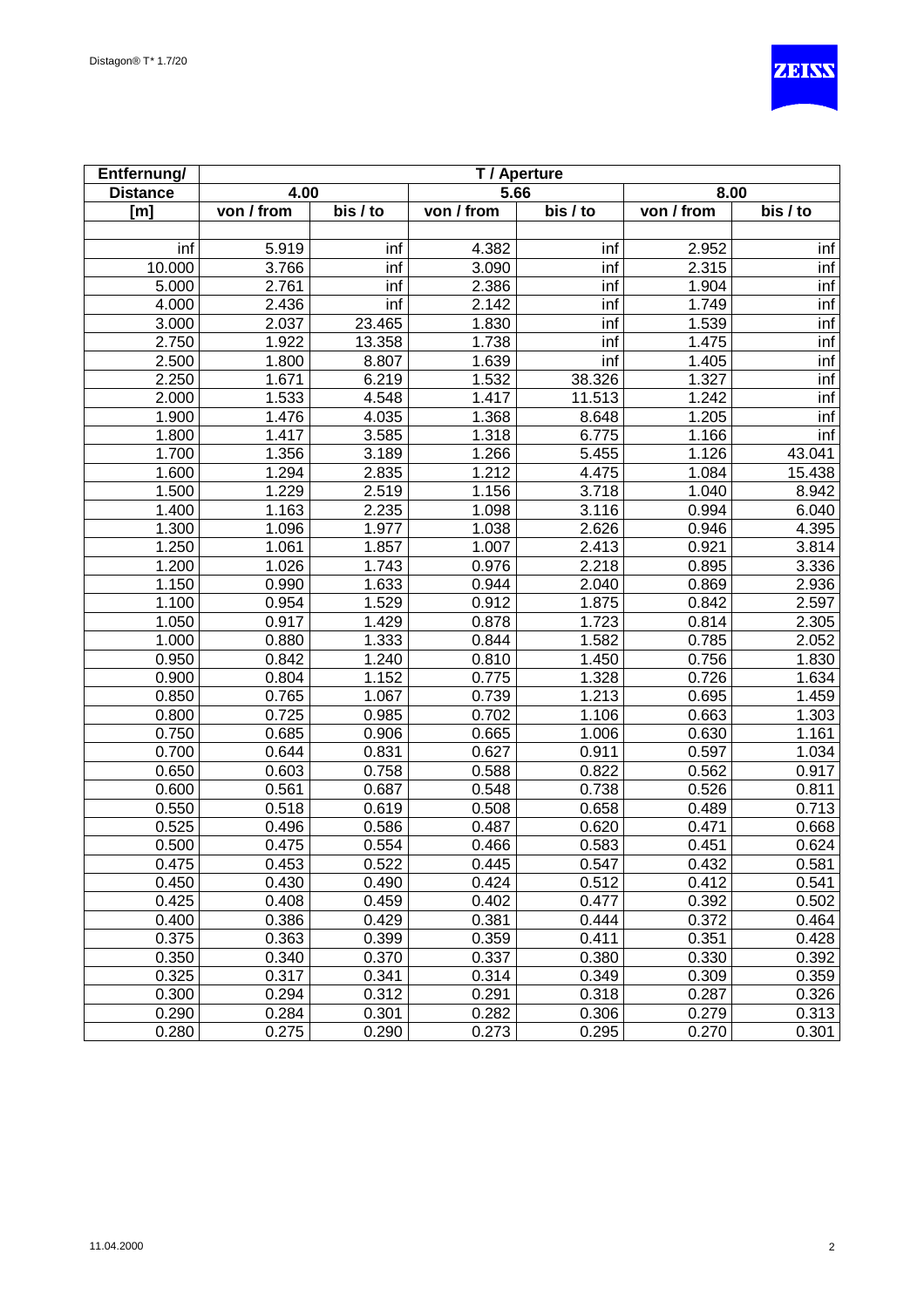

| Entfernung/     | T / Aperture |          |            |          |            |                       |
|-----------------|--------------|----------|------------|----------|------------|-----------------------|
| <b>Distance</b> | 11.31        |          | 16.00      |          | 22.63      |                       |
| [m]             | von / from   | bis / to | von / from | bis / to | von / from | $\overline{bis}$ / to |
|                 |              |          |            |          |            |                       |
| inf             | 1.970        | inf      | 1.336      | inf      | 0.937      | inf                   |
| 10.000          | 1.674        | inf      | 1.200      | inf      | 0.872      | inf                   |
| 5.000           | 1.455        | inf      | 1.088      | inf      | 0.816      | inf                   |
| 4.000           | 1.365        | inf      | 1.040      | inf      | 0.790      | inf                   |
| 3.000           | 1.238        | inf      | 0.968      | inf      | 0.751      | inf                   |
| 2.750           | 1.198        | inf      | 0.945      | inf      | 0.737      | inf                   |
| 2.500           | 1.153        | inf      | 0.918      | inf      | 0.722      | inf                   |
| 2.250           | 1.102        | inf      | 0.887      | inf      | 0.704      | inf                   |
| 2.000           | 1.044        | inf      | 0.851      | inf      | 0.683      | inf                   |
| 1.900           | 1.019        | inf      | 0.835      | inf      | 0.673      | inf                   |
| 1.800           | 0.992        | inf      | 0.818      | inf      | 0.663      | inf                   |
| 1.700           | 0.964        | inf      | 0.799      | inf      | 0.651      | inf                   |
| 1.600           | 0.934        | inf      | 0.780      | inf      | 0.639      | inf                   |
| 1.500           | 0.902        | inf      | 0.758      | inf      | 0.626      | inf                   |
| 1.400           | 0.868        | inf      | 0.736      | inf      | 0.611      | inf                   |
| 1.300           | 0.833        | 47.972   | 0.711      | inf      | 0.595      | inf                   |
| 1.250           | 0.814        | 17.521   | 0.698      | inf      | 0.586      | inf                   |
| 1.200           | 0.794        | 10.385   | 0.684      | inf      | 0.577      | inf                   |
| 1.150           | 0.774        | 7.199    | 0.670      | inf      | 0.568      | inf                   |
| 1.100           | 0.753        | 5.395    | 0.655      | inf      | 0.558      | inf                   |
| 1.050           | 0.731        | 4.234    | 0.639      | inf      | 0.547      | inf                   |
| 1.000           | 0.709        | 3.424    | 0.623      | 63.256   | 0.536      | inf                   |
| 0.950           | 0.686        | 2.827    | 0.605      | 12.316   | 0.524      | inf                   |
| 0.900           | 0.662        | 2.369    | 0.587      | 6.504    | 0.511      | inf                   |
| 0.850           | 0.637        | 2.006    | 0.569      | 4.261    | 0.497      | inf                   |
| 0.800           | 0.611        | 1.711    | 0.549      | 3.071    | 0.483      | inf                   |
| 0.750           | 0.584        | 1.467    | 0.528      | 2.334    | 0.468      | 22.537                |
| 0.700           | 0.556        | 1.262    | 0.506      | 1.833    | 0.451      | 5.829                 |
| 0.650           | 0.526        | 1.087    | 0.482      | 1.469    | 0.434      | 3.147                 |
| 0.600           | 0.496        | 0.936    | 0.458      | 1.194    | 0.415      | 2.051                 |
| 0.550           | 0.464        | 0.804    | 0.431      | 0.978    | 0.394      | 1.455                 |
| 0.525           | 0.447        | 0.744    | 0.418      | 0.887    | 0.384      | 1.249                 |
| 0.500           | 0.431        | 0.688    | 0.404      | 0.805    | 0.372      | 1.081                 |
| 0.475           | 0.413        | 0.635    | 0.389      | 0.730    | 0.361      | 0.941                 |
| 0.450           | 0.396        | 0.585    | 0.374      | 0.662    | 0.348      | 0.824                 |
| 0.425           | 0.378        | 0.538    | 0.359      | 0.599    | 0.336      | 0.723                 |
| 0.400           | 0.359        | 0.494    | 0.343      | 0.542    | 0.322      | 0.636                 |
| 0.375           | 0.341        | 0.451    | 0.326      | 0.489    | 0.309      | 0.560                 |
| 0.350           | 0.321        | 0.411    | 0.309      | 0.441    | 0.294      | 0.493                 |
| 0.325           | 0.302        | 0.373    | 0.291      | 0.395    | 0.279      | 0.434                 |
| 0.300           | 0.281        | 0.337    | 0.273      | 0.353    | 0.263      | 0.381                 |
| 0.290           | 0.273        | 0.323    | 0.266      | 0.337    | 0.256      | 0.361                 |
| 0.280           | 0.265        | 0.309    | 0.258      | 0.322    | 0.249      | 0.343                 |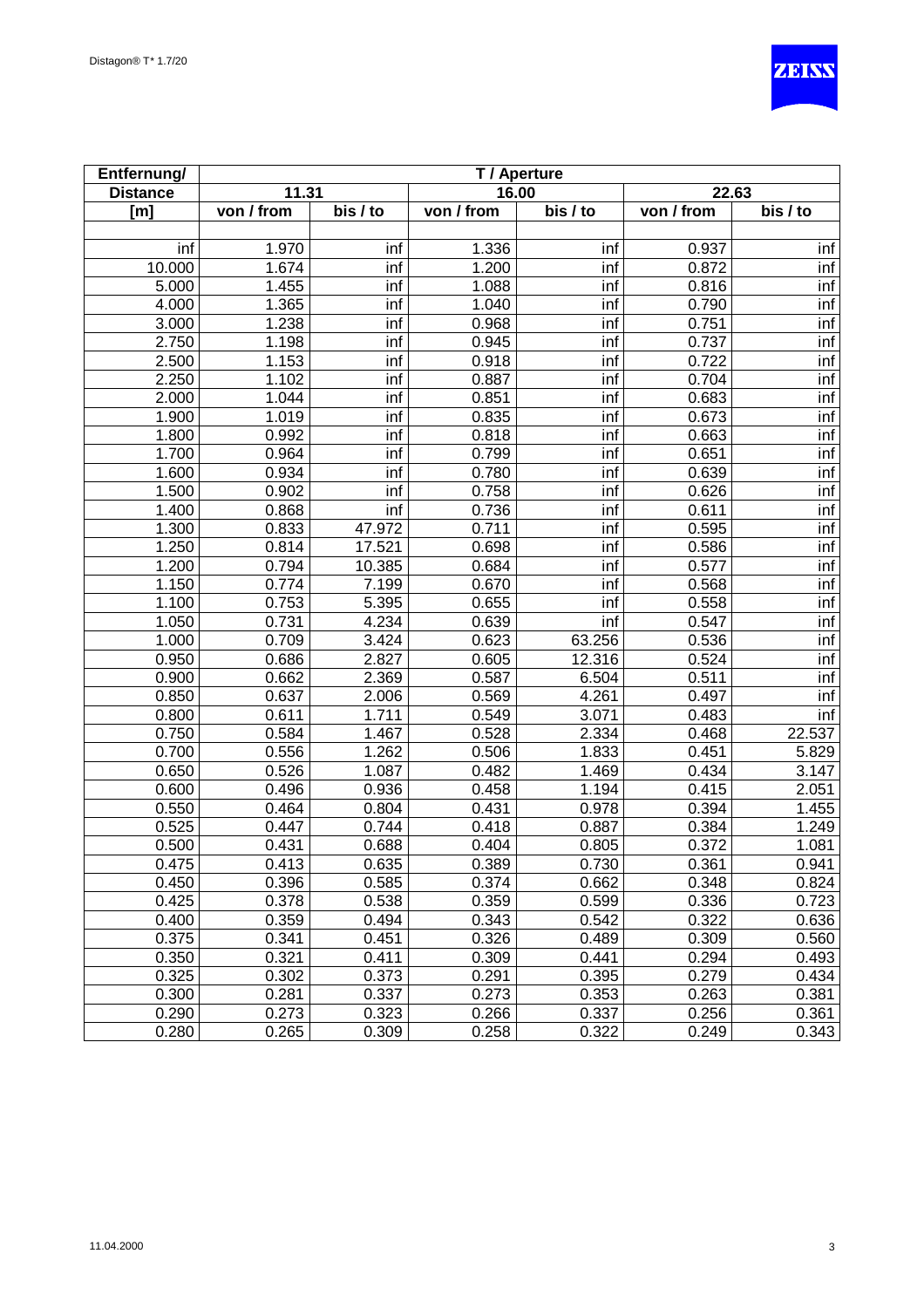

### <span id="page-17-0"></span>**Distagon® T\* 1.7/24**

Arri35 Ultra Prime

| Entfernung/     | T / Aperture |          |            |                       |            |          |
|-----------------|--------------|----------|------------|-----------------------|------------|----------|
| <b>Distance</b> | 1.90         |          | 2.00       |                       | 2.83       |          |
| [m]             | von / from   | bis / to | von / from | $\overline{bis}$ / to | von / from | bis / to |
|                 |              |          |            |                       |            |          |
| inf             | 12.725       | inf      | 12.344     | inf                   | 12.581     | inf      |
| 10.000          | 5.648        | 46.224   | 5.573      | 63.677                | 5.619      | inf      |
| 9.000           | 5.319        | 30.379   | 5.253      | 37.035                | 5.293      | inf      |
| 8.000           | 4.958        | 21.266   | 4.901      | 24.317                | 4.936      | inf      |
| 7.000           | 4.561        | 15.348   | 4.512      | 16.869                | 4.542      | inf      |
| 6.000           | 4.120        | 11.194   | 4.081      | 11.978                | 4.104      | 79.552   |
| 5.000           | 3.629        | 8.118    | 3.599      | 8.520                 | 3.617      | 21.298   |
| 4.500           | 3.362        | 6.861    | 3.336      | 7.145                 | 3.352      | 14.312   |
| 4.000           | 3.079        | 5.749    | 3.057      | 5.945                 | 3.070      | 10.151   |
| 3.500           | 2.778        | 4.757    | 2.760      | 4.890                 | 2.771      | 7.389    |
| 3.000           | 2.458        | 3.868    | 2.444      | 3.954                 | 2.452      | 5.422    |
| 2.750           | 2.290        | 3.456    | 2.278      | 3.525                 | 2.285      | 4.636    |
| 2.500           | 2.116        | 3.065    | 2.106      | 3.118                 | 2.112      | 3.950    |
| 2.250           | 1.937        | 2.693    | 1.928      | 2.733                 | 1.933      | 3.345    |
| 2.000           | 1.751        | 2.338    | 1.744      | 2.368                 | 1.748      | 2.807    |
| 1.900           | 1.675        | 2.200    | 1.669      | 2.227                 | 1.672      | 2.609    |
| 1.800           | 1.598        | 2.066    | 1.592      | 2.089                 | 1.595      | 2.419    |
| 1.700           | 1.520        | 1.933    | 1.515      | 1.953                 | 1.517      | 2.236    |
| 1.600           | 1.440        | 1.803    | 1.436      | 1.821                 | 1.438      | 2.062    |
| 1.500           | 1.360        | 1.675    | 1.356      | 1.690                 | 1.358      | 1.894    |
| 1.400           | 1.278        | 1.550    | 1.275      | 1.563                 | 1.277      | 1.733    |
| 1.300           | 1.196        | 1.427    | 1.193      | 1.437                 | 1.194      | 1.578    |
| 1.250           | 1.154        | 1.366    | 1.151      | 1.375                 | 1.152      | 1.503    |
| 1.200           | 1.112        | 1.306    | 1.109      | 1.314                 | 1.110      | 1.430    |
| 1.150           | 1.069        | 1.246    | 1.067      | 1.254                 | 1.068      | 1.357    |
| 1.100           | 1.026        | 1.186    | 1.024      | 1.194                 | 1.025      | 1.286    |
| 1.050           | 0.983        | 1.128    | 0.981      | 1.134                 | 0.982      | 1.216    |
| 1.000           | 0.940        | 1.069    | 0.938      | 1.075                 | 0.939      | 1.148    |
| 0.950           | 0.896        | 1.012    | 0.895      | 1.017                 | 0.895      | 1.081    |
| 0.900           | 0.852        | 0.954    | 0.851      | 0.959                 | 0.851      | 1.015    |
| 0.850           | 0.808        | 0.898    | 0.807      | 0.901                 | 0.807      | 0.950    |
| 0.800           | 0.763        | 0.841    | 0.762      | 0.845                 | 0.762      | 0.886    |
| 0.750           | 0.718        | 0.786    | 0.717      | 0.788                 | 0.717      | 0.824    |
| 0.700           | 0.673        | 0.730    | 0.672      | 0.733                 | 0.672      | 0.762    |
| 0.650           | 0.627        | 0.675    | 0.626      | 0.677                 | 0.626      | 0.702    |
| 0.600           | 0.581        | 0.621    | 0.580      | 0.622                 | 0.580      | 0.643    |
| 0.550           | 0.534        | 0.567    | 0.534      | 0.568                 | 0.534      | 0.584    |
| 0.525           | 0.511        | 0.540    | 0.511      | 0.541                 | 0.511      | 0.555    |
| 0.500           | 0.488        | 0.513    | 0.487      | 0.514                 | 0.487      | 0.527    |
| 0.475           | 0.464        | 0.487    | 0.464      | 0.487                 | 0.464      | 0.498    |
| 0.450           | 0.440        | 0.460    | 0.440      | 0.461                 | 0.440      | 0.470    |
| 0.425           | 0.417        | 0.434    | 0.417      | 0.434                 | 0.417      | 0.442    |
| 0.400           | 0.393        | 0.407    | 0.393      | 0.408                 | 0.393      | 0.415    |
| 0.375           | 0.369        | 0.381    | 0.369      | 0.382                 | 0.369      | 0.387    |
| 0.350           | 0.345        | 0.355    | 0.345      | 0.356                 | 0.345      | 0.360    |
| 0.325           | 0.321        | 0.329    | 0.321      | 0.329                 | 0.321      | 0.333    |
| 0.300           | 0.297        | 0.303    | 0.297      | 0.304                 | 0.297      | 0.306    |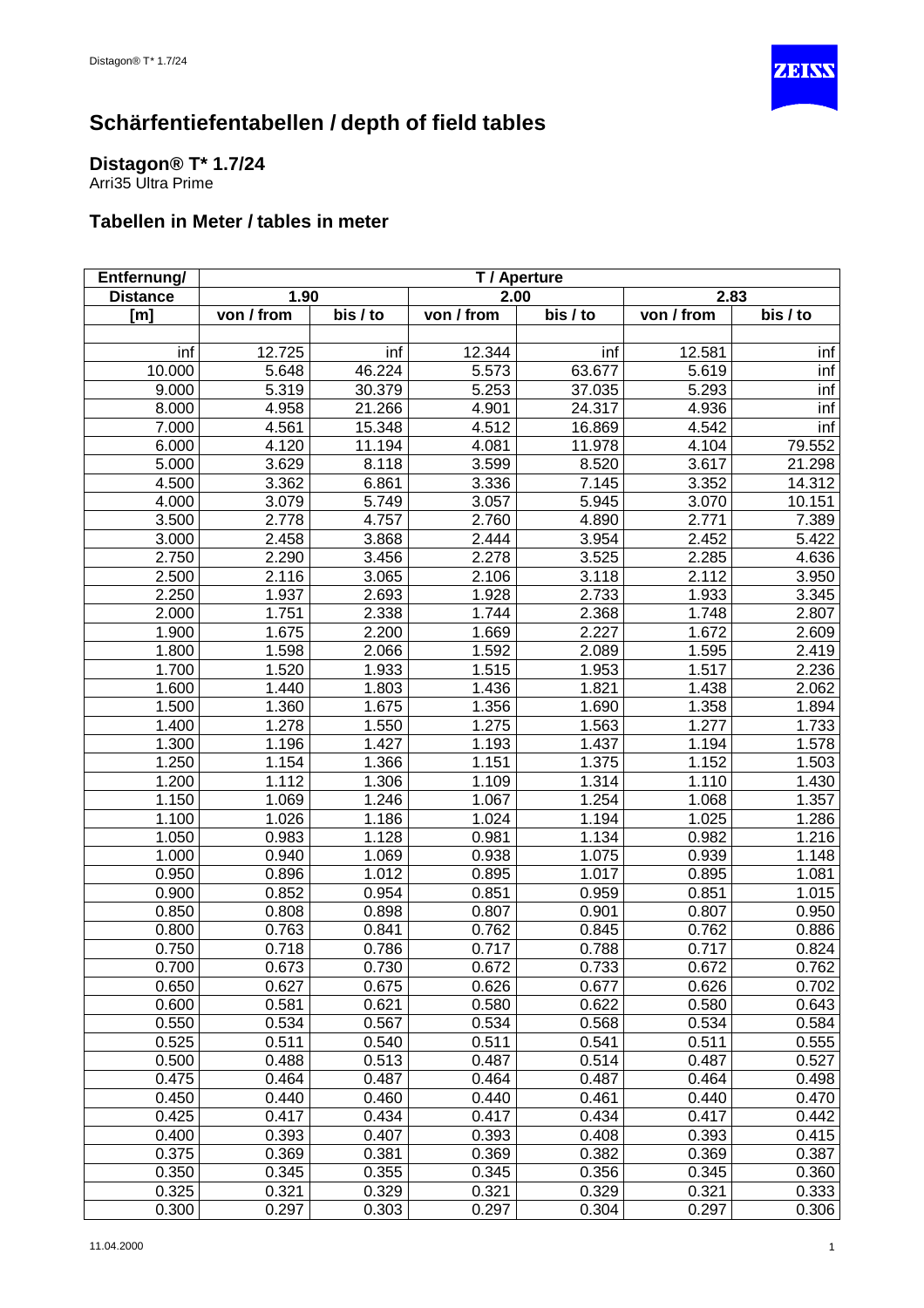

| Entfernung/     | T / Aperture |          |            |                       |                    |          |  |
|-----------------|--------------|----------|------------|-----------------------|--------------------|----------|--|
| <b>Distance</b> | 4.00         |          | 5.66       |                       | 8.00               |          |  |
| [m]             | von / from   | bis / to | von / from | $\overline{bis}$ / to | von / from         | bis / to |  |
|                 |              |          |            |                       |                    |          |  |
| inf             | 10.095       | inf      | 5.543      | inf                   | 4.227              | inf      |  |
| 10.000          | 5.071        | inf      | 3.611      | inf                   | 3.011              | inf      |  |
| 9.000           | 4.805        | inf      | 3.476      | inf                   | 2.918              | inf      |  |
| 8.000           | 4.510        | inf      | 3.321      | inf                   | 2.809              | inf      |  |
| 7.000           | 4.180        | inf      | 3.141      | inf                   | 2.681              | inf      |  |
| 6.000           | 3.808        | inf      | 2.930      | inf                   | 2.527              | inf      |  |
| 5.000           | 3.386        | inf      | 2.677      | inf                   | 2.338              | inf      |  |
| 4.500           | 3.153        | inf      | 2.532      | inf                   | 2.228              | inf      |  |
| 4.000           | 2.903        | 49.600   | 2.371      | inf                   | 2.103              | inf      |  |
| 3.500           | 2.635        | 17.368   | 2.191      | 619.803               | 1.963              | inf      |  |
| 3.000           | 2.346        | 9.306    | 1.991      | 19.216                | 1.802              | inf      |  |
| 2.750           | 2.193        | 7.185    | 1.881      | 11.888                | $\overline{1.712}$ | inf      |  |
| 2.500           | 2.034        | 5.641    | 1.764      | 8.156                 | 1.616              | inf      |  |
| 2.250           | 1.868        | 4.468    | 1.640      | 5.895                 | 1.512              | 30.322   |  |
| 2.000           | 1.695        | 3.547    | 1.507      | 4.378                 | 1.400              | 10.707   |  |
| 1.900           | 1.624        | 3.231    | 1.452      | 3.902                 | 1.352              | 8.196    |  |
| 1.800           | 1.552        | 2.941    | 1.394      | 3.482                 | $\overline{1.303}$ | 6.503    |  |
| 1.700           | 1.478        | 2.672    | 1.336      | 3.108                 | 1.252              | 5.283    |  |
| 1.600           | 1.403        | 2.423    | 1.275      | 2.773                 | $\overline{1.199}$ | 4.362    |  |
| 1.500           | 1.327        | 2.192    | 1.213      | 2.471                 | 1.144              | 3.643    |  |
| 1.400           | 1.249        | 1.976    | 1.148      | 2.198                 | 1.087              | 3.066    |  |
| 1.300           | 1.170        | 1.775    | 1.082      | 1.949                 | 1.029              | 2.592    |  |
| 1.250           | 1.130        | 1.679    | 1.049      | 1.833                 | 0.998              | 2.386    |  |
| 1.200           | 1.090        | 1.586    | 1.014      | 1.722                 | 0.967              | 2.196    |  |
| 1.150           | 1.049        | 1.496    | 0.979      | 1.616                 | 0.936              | 2.022    |  |
| 1.100           | 1.008        | 1.409    | 0.944      | 1.514                 | 0.904              | 1.861    |  |
| 1.050           | 0.967        | 1.325    | 0.908      | 1.416                 | 0.871              | 1.712    |  |
| 1.000           | 0.925        | 1.243    | 0.872      | 1.322                 | 0.838              | 1.573    |  |
| 0.950           | 0.883        | 1.163    | 0.835      | 1.231                 | 0.804              | 1.443    |  |
| 0.900           | 0.840        | 1.086    | 0.797      | $\overline{1.145}$    | 0.769              | 1.323    |  |
| 0.850           | 0.797        | 1.011    | 0.759      | 1.061                 | 0.734              | 1.210    |  |
| 0.800           | 0.754        | 0.939    | 0.720      | 0.980                 | 0.698              | 1.104    |  |
| 0.750           | 0.710        | 0.868    | 0.680      | 0.903                 | 0.661              | 1.004    |  |
| 0.700           | 0.666        | 0.799    | 0.640      | 0.828                 | 0.623              | 0.910    |  |
| 0.650           | 0.621        | 0.732    | 0.599      | 0.756                 | 0.585              | 0.821    |  |
| 0.600           | 0.576        | 0.667    | 0.558      | 0.686                 | 0.545              | 0.738    |  |
| 0.550           | 0.530        | 0.603    | 0.515      | 0.618                 | 0.505              | 0.659    |  |
| 0.525           | 0.507        | 0.572    | 0.494      | 0.585                 | 0.485              | 0.621    |  |
| 0.500           | 0.484        | 0.542    | 0.472      | 0.553                 | 0.464              | 0.584    |  |
| 0.475           | 0.461        | 0.511    | 0.451      | 0.521                 | 0.443              | 0.547    |  |
| 0.450           | 0.438        | 0.481    | 0.429      | 0.490                 | 0.422              | 0.512    |  |
| 0.425           | 0.414        | 0.452    | 0.406      | 0.459                 | 0.401              | 0.478    |  |
| 0.400           | 0.391        | 0.423    | 0.384      | 0.429                 | 0.379              | 0.445    |  |
| 0.375           | 0.367        | 0.394    | 0.362      | 0.399                 | 0.357              | 0.412    |  |
| 0.350           | 0.344        | 0.366    | 0.339      | 0.370                 | 0.335              | 0.380    |  |
| 0.325           | 0.320        | 0.338    | 0.316      | 0.341                 | 0.313              | 0.349    |  |
| 0.300           | 0.296        | 0.310    | 0.293      | 0.312                 | 0.291              | 0.319    |  |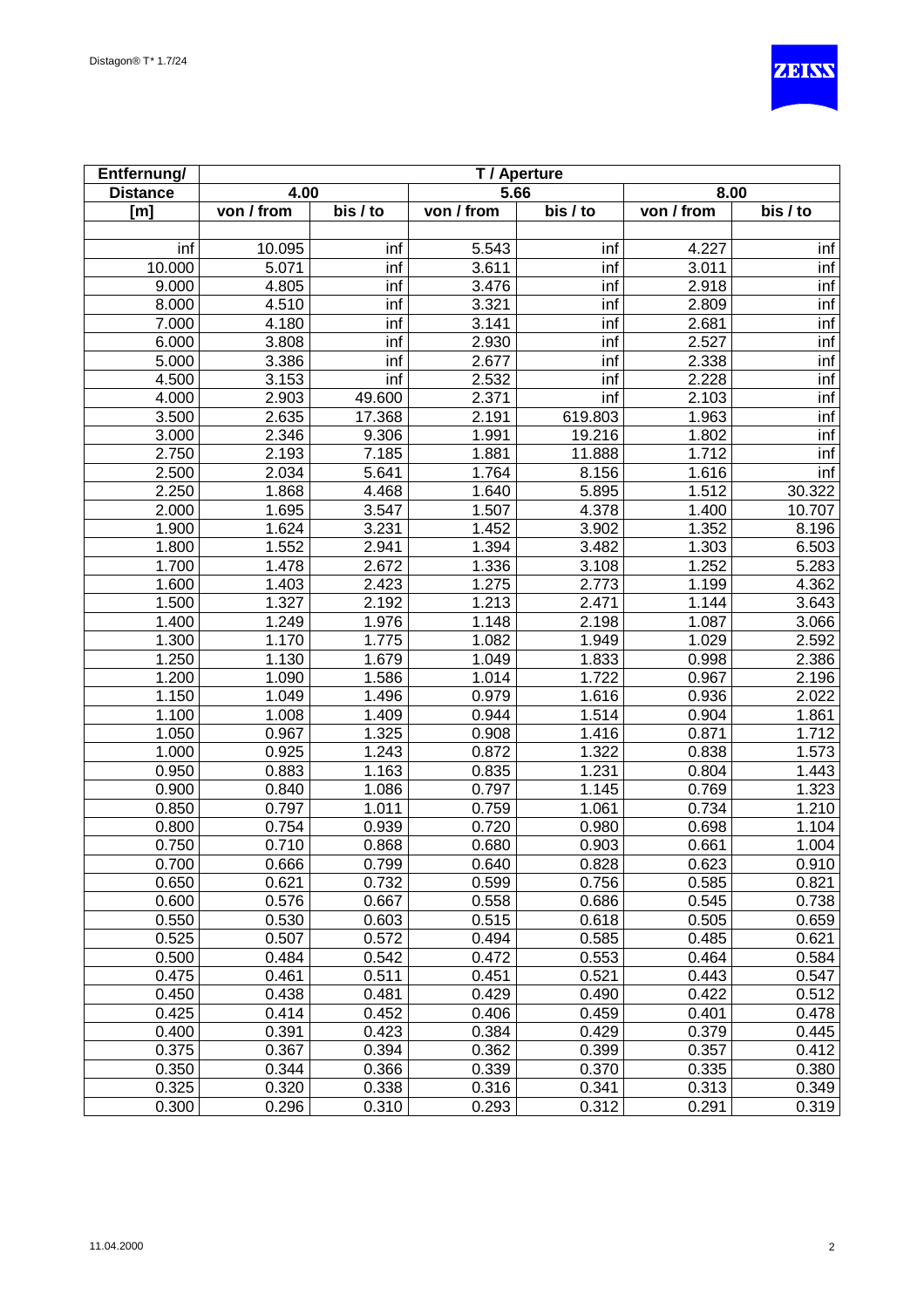

| Entfernung/     | T / Aperture |          |            |          |                    |                       |  |
|-----------------|--------------|----------|------------|----------|--------------------|-----------------------|--|
| <b>Distance</b> | 11.31        |          | 16.00      |          | 22.63              |                       |  |
| [m]             | von / from   | bis / to | von / from | bis / to | von / from         | $\overline{bis}$ / to |  |
|                 |              |          |            |          |                    |                       |  |
| inf             | 2.734        | inf      | 1.832      | inf      | 1.261              | inf                   |  |
| 10.000          | 2.180        | inf      | 1.573      | inf      | 1.139              | inf                   |  |
| 9.000           | 2.132        | inf      | 1.549      | inf      | 1.126              | inf                   |  |
| 8.000           | 2.074        | inf      | 1.520      | inf      | 1.112              | inf                   |  |
| 7.000           | 2.005        | inf      | 1.484      | inf      | 1.093              | inf                   |  |
| 6.000           | 1.920        | inf      | 1.438      | inf      | 1.069              | inf                   |  |
| 5.000           | 1.812        | inf      | 1.379      | inf      | 1.038              | inf                   |  |
| 4.500           | 1.746        | inf      | 1.342      | inf      | 1.018              | inf                   |  |
| 4.000           | 1.671        | inf      | 1.298      | inf      | 0.994              | inf                   |  |
| 3.500           | 1.583        | inf      | 1.246      | inf      | 0.965              | inf                   |  |
| 3.000           | 1.479        | inf      | 1.183      | inf      | 0.928              | inf                   |  |
| 2.750           | 1.420        | inf      | 1.146      | inf      | 0.906              | inf                   |  |
| 2.500           | 1.355        | inf      | 1.105      | inf      | 0.882              | inf                   |  |
| 2.250           | 1.283        | inf      | 1.058      | inf      | 0.853              | inf                   |  |
| 2.000           | 1.203        | inf      | 1.005      | inf      | 0.820              | inf                   |  |
| 1.900           | 1.168        | inf      | 0.982      | inf      | 0.805              | inf                   |  |
| 1.800           | 1.132        | 73.673   | 0.957      | inf      | 0.789              | inf                   |  |
| 1.700           | 1.094        | 19.965   | 0.931      | inf      | 0.772              | inf                   |  |
| 1.600           | 1.055        | 10.971   | 0.903      | inf      | 0.754              | inf                   |  |
| 1.500           | 1.013        | 7.264    | 0.873      | inf      | 0.734              | inf                   |  |
| 1.400           | 0.969        | 5.241    | 0.842      | inf      | 0.712              | inf                   |  |
| 1.300           | 0.923        | 3.967    | 0.808      | 16.599   | 0.689              | inf                   |  |
| 1.250           | 0.899        | 3.492    | 0.790      | 10.430   | 0.677              | inf                   |  |
| 1.200           | 0.875        | 3.091    | 0.772      | 7.437    | 0.664              | inf                   |  |
| 1.150           | 0.850        | 2.748    | 0.753      | 5.669    | 0.650              | inf                   |  |
| 1.100           | 0.824        | 2.452    | 0.733      | 4.503    | 0.636              | inf                   |  |
| 1.050           | 0.797        | 2.193    | 0.713      | 3.675    | 0.622              | 418.791               |  |
| 1.000           | 0.770        | 1.965    | 0.691      | 3.057    | 0.606              | 16.554                |  |
| 0.950           | 0.742        | 1.762    | 0.669      | 2.579    | 0.590              | 8.034                 |  |
| 0.900           | 0.713        | 1.581    | 0.646      | 2.197    | 0.573              | 5.114                 |  |
| 0.850           | 0.683        | 1.419    | 0.623      | 1.885    | 0.555              | 3.638                 |  |
| 0.800           | 0.652        | 1.271    | 0.598      | 1.626    | 0.536              | 2.747                 |  |
| 0.750           | 0.621        | 1.138    | 0.572      | 1.407    | 0.516              | 2.151                 |  |
| 0.700           | 0.588        | 1.016    | 0.545      | 1.219    | 0.495              | 1.725                 |  |
| 0.650           | 0.554        | 0.904    | 0.517      | 1.057    | 0.472              | 1.404                 |  |
| 0.600           | 0.520        | 0.802    | 0.487      | 0.915    | 0.449              | 1.154                 |  |
| 0.550           | 0.484        | 0.707    | 0.457      | 0.790    | $\overline{0.424}$ | 0.954                 |  |
| 0.525           | 0.465        | 0.662    | 0.441      | 0.733    | 0.411              | 0.869                 |  |
| 0.500           | 0.447        | 0.619    | 0.424      | 0.679    | 0.397              | 0.791                 |  |
| 0.475           | 0.428        | 0.578    | 0.408      | 0.628    | 0.383              | 0.719                 |  |
| 0.450           | 0.408        | 0.538    | 0.391      | 0.580    | 0.368              | 0.654                 |  |
| 0.425           | 0.389        | 0.500    | 0.373      | 0.534    | 0.353              | 0.594                 |  |
| 0.400           | 0.369        | 0.463    | 0.355      | 0.491    | 0.338              | 0.538                 |  |
| 0.375           | 0.349        | 0.427    | 0.337      | 0.449    | 0.322              | 0.487                 |  |
| 0.350           | 0.328        | 0.392    | 0.318      | 0.410    | 0.305              | 0.439                 |  |
| 0.325           | 0.307        | 0.358    | 0.299      | 0.372    | 0.288              | 0.395                 |  |
| 0.300           | 0.286        | 0.326    | 0.279      | 0.337    | 0.270              | 0.353                 |  |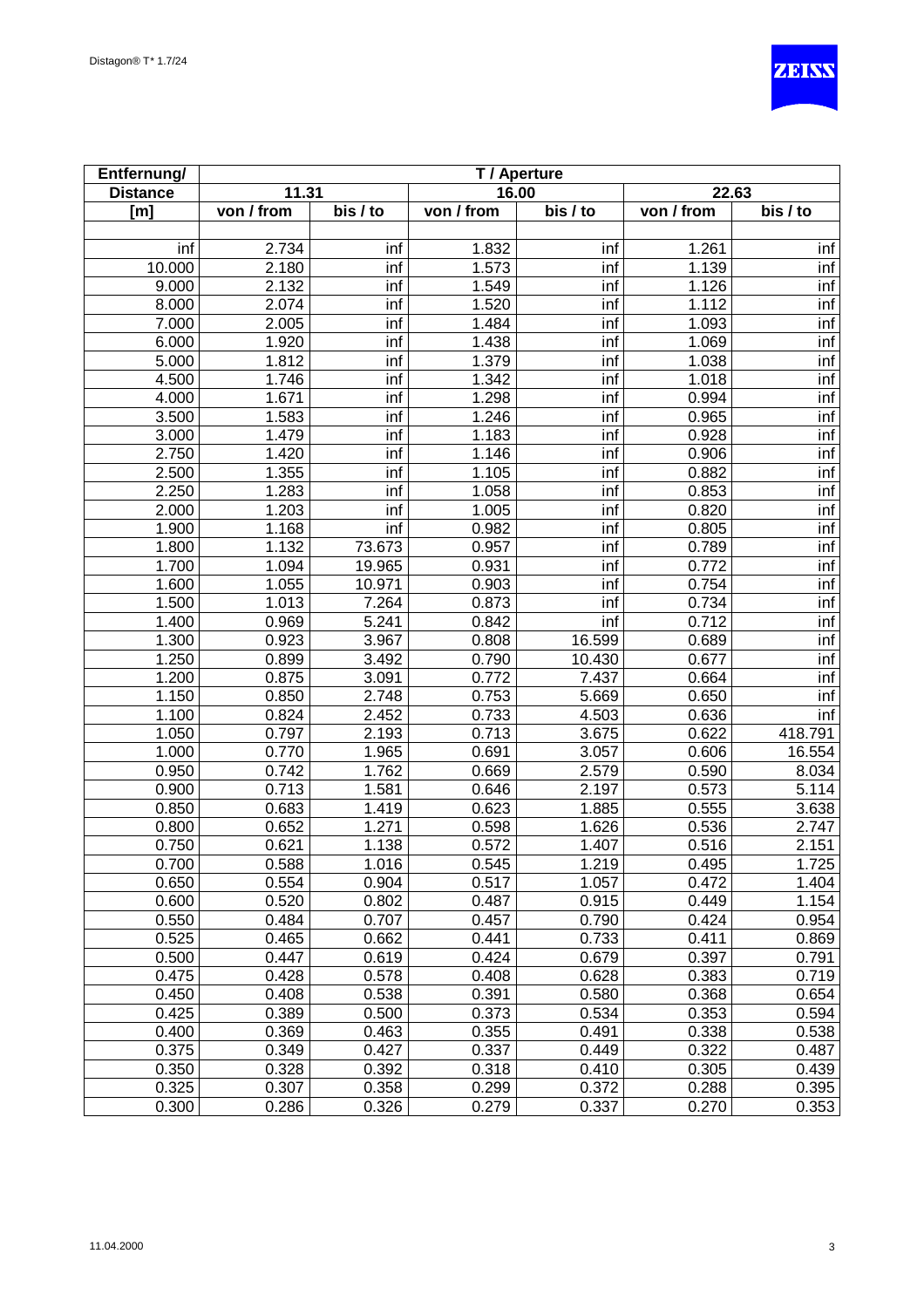

#### <span id="page-20-0"></span>**Distagon® T\* 1.7/28** Arri35 Ultra Prime

| Entfernung/     | T / Aperture |          |            |          |            |          |
|-----------------|--------------|----------|------------|----------|------------|----------|
| <b>Distance</b> | 1.90         |          | 2.00       |          | 2.83       |          |
| [m]             | von / from   | bis / to | von / from | bis / to | von / from | bis / to |
|                 |              |          |            |          |            |          |
| inf             | 17.879       | inf      | 16.621     | inf      | 11.818     | inf      |
| 10.000          | 6.463        | 22.422   | 6.295      | 23.325   | 5.471      | 54.972   |
| 5.000           | 3.945        | 6.858    | 3.883      | 6.938    | 3.560      | 8.332    |
| 4.000           | 3.301        | 5.091    | 3.258      | 5.134    | 3.030      | 5.851    |
| 3.000           | 2.596        | 3.562    | 2.569      | 3.583    | 2.428      | 3.910    |
| 2.500           | 2.217        | 2.872    | 2.198      | 2.885    | 2.095      | 3.090    |
| 2.000           | 1.818        | 2.225    | 1.806      | 2.233    | 1.737      | 2.351    |
| 1.750           | 1.611        | 1.917    | 1.602      | 1.923    | 1.549      | 2.008    |
| 1.500           | 1.399        | 1.618    | 1.392      | 1.622    | 1.353      | 1.681    |
| 1.400           | 1.313        | 1.501    | 1.307      | 1.504    | 1.272      | 1.554    |
| 1.300           | 1.225        | 1.385    | 1.220      | 1.388    | 1.190      | 1.430    |
| 1.250           | 1.181        | 1.328    | 1.176      | 1.331    | 1.149      | 1.369    |
| 1.200           | 1.137        | 1.271    | 1.133      | 1.274    | 1.107      | 1.308    |
| 1.150           | 1.092        | 1.215    | 1.088      | 1.217    | 1.065      | 1.248    |
| 1.100           | 1.048        | 1.158    | 1.044      | 1.160    | 1.023      | 1.188    |
| 1.050           | 1.003        | 1.103    | 0.999      | 1.104    | 0.980      | 1.129    |
| 1.000           | 0.958        | 1.047    | 0.955      | 1.048    | 0.937      | 1.071    |
| 0.950           | 0.912        | 0.992    | 0.909      | 0.993    | 0.894      | 1.013    |
| 0.900           | 0.866        | 0.937    | 0.864      | 0.938    | 0.850      | 0.955    |
| 0.850           | 0.820        | 0.882    | 0.818      | 0.883    | 0.806      | 0.898    |
| 0.800           | 0.774        | 0.828    | 0.772      | 0.829    | 0.762      | 0.842    |
| 0.750           | 0.728        | 0.774    | 0.726      | 0.775    | 0.717      | 0.786    |
| 0.700           | 0.681        | 0.720    | 0.680      | 0.721    | 0.672      | 0.730    |
| 0.650           | 0.634        | 0.667    | 0.633      | 0.667    | 0.626      | 0.675    |
| 0.600           | 0.587        | 0.614    | 0.586      | 0.614    | 0.580      | 0.621    |
| 0.550           | 0.539        | 0.561    | 0.539      | 0.562    | 0.534      | 0.567    |
| 0.500           | 0.492        | 0.509    | 0.491      | 0.509    | 0.488      | 0.513    |
| 0.475           | 0.468        | 0.483    | 0.467      | 0.483    | 0.464      | 0.486    |
| 0.450           | 0.444        | 0.457    | 0.443      | 0.457    | 0.440      | 0.460    |
| 0.425           | 0.420        | 0.431    | 0.419      | 0.431    | 0.417      | 0.433    |
| 0.400           | 0.395        | 0.405    | 0.395      | 0.405    | 0.393      | 0.407    |
| 0.375           | 0.371        | 0.379    | 0.371      | 0.379    | 0.369      | 0.381    |
| 0.350           | 0.347        | 0.353    | 0.347      | 0.353    | 0.345      | 0.355    |
| 0.325           | 0.322        | 0.328    | 0.322      | 0.328    | 0.321      | 0.329    |
| 0.300           | 0.298        | 0.302    | 0.298      | 0.302    | 0.297      | 0.303    |
| 0.290           | 0.288        | 0.292    | 0.288      | 0.292    | 0.287      | 0.293    |
| 0.280           | 0.278        | 0.282    | 0.278      | 0.282    | 0.278      | 0.282    |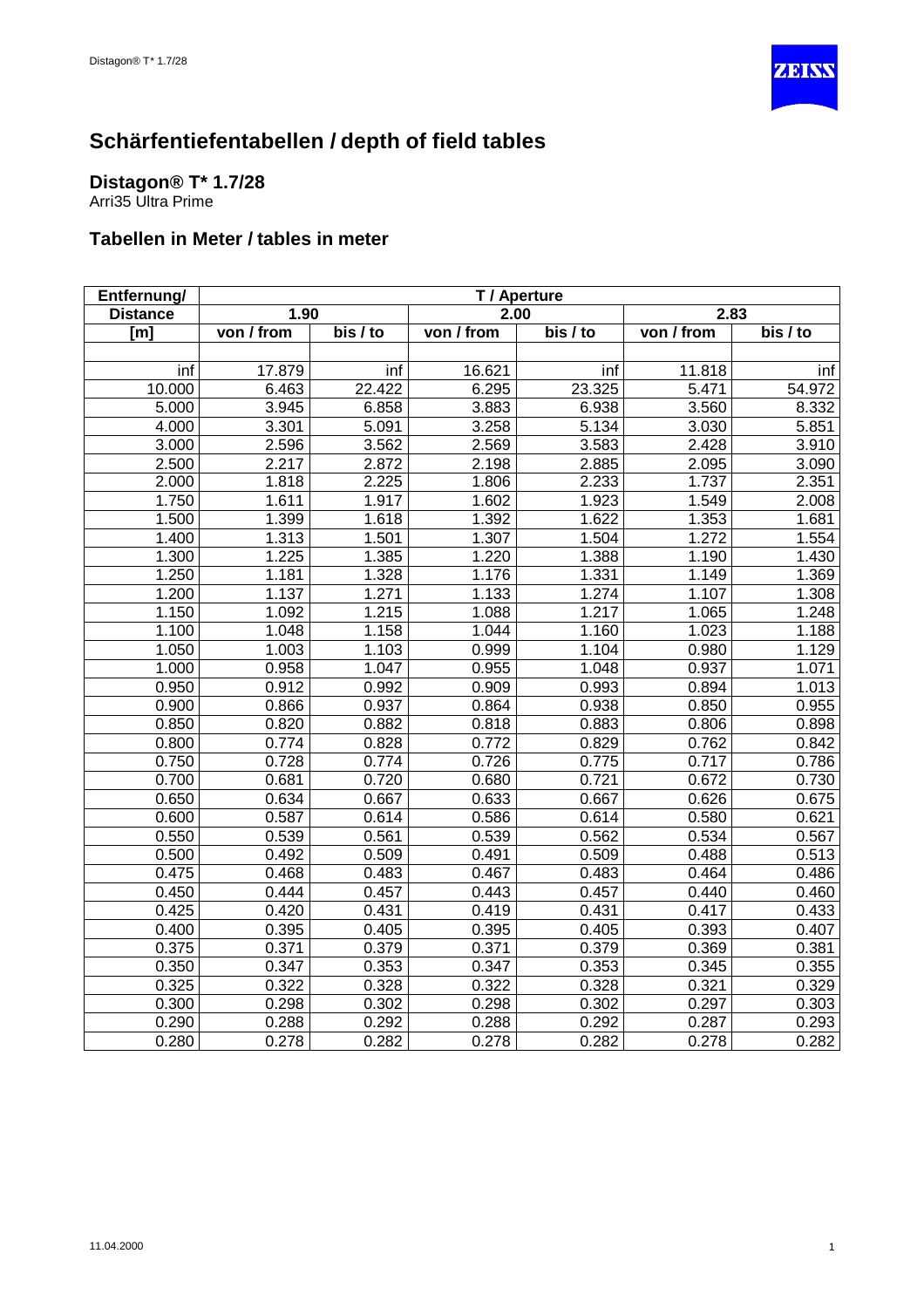

| Entfernung/     | T/Aperture |                   |            |          |            |          |
|-----------------|------------|-------------------|------------|----------|------------|----------|
| <b>Distance</b> | 4.00       |                   | 5.66       |          | 8.00       |          |
| [m]             | von / from | bis / to          | von / from | bis / to | von / from | bis / to |
|                 |            |                   |            |          |            |          |
| inf             | 9.272      | inf               | 6.837      | inf      | 4.816      | inf      |
| 10.000          | 4.866      | inf               | 4.114      | inf      | 3.299      | inf      |
| 5.000           | 3.298      | 13.444            | 2.942      | 66.281   | 2.508      | inf      |
| 4.000           | 2.841      | 7.948             | 2.575      | 14.879   | 2.240      | inf      |
| 3.000           | 2.307      | 4.728             | 2.131      | 6.491    | 1.901      | 12.591   |
| 2.500           | 2.006      | 3.571             | 1.873      | 4.474    | 1.695      | 6.664    |
| 2.000           | 1.677      | 2.612             | 1.585      | 3.052    | 1.459      | 3.907    |
| 1.750           | 1.501      | 2.192             | 1.429      | 2.488    | 1.326      | 3.016    |
| 1.500           | 1.317      | 1.805             | 1.262      | 1.996    | 1.183      | 2.313    |
| 1.400           | 1.241      | 1.658             | 1.192      | 1.816    | 1.123      | 2.072    |
| 1.300           | 1.163      | 1.516             | 1.121      | 1.645    | 1.060      | 1.850    |
| 1.250           | 1.124      | $\frac{1}{1.447}$ | 1.085      | 1.563    | 1.028      | 1.745    |
| 1.200           | 1.084      | 1.379             | 1.048      | 1.483    | 0.995      | 1.644    |
| 1.150           | 1.044      | 1.311             | 1.011      | 1.404    | 0.962      | 1.546    |
| 1.100           | 1.004      | 1.245             | 0.973      | 1.328    | 0.928      | 1.453    |
| 1.050           | 0.963      | 1.180             | 0.935      | 1.253    | 0.894      | 1.362    |
| 1.000           | 0.921      | 1.116             | 0.896      | 1.180    | 0.859      | 1.275    |
| 0.950           | 0.880      | 1.052             | 0.857      | 1.108    | 0.823      | 1.191    |
| 0.900           | 0.837      | 0.990             | 0.817      | 1.038    | 0.787      | 1.109    |
| 0.850           | 0.795      | 0.928             | 0.777      | 0.970    | 0.750      | 1.030    |
| 0.800           | 0.752      | 0.867             | 0.736      | 0.903    | 0.712      | 0.954    |
| 0.750           | 0.708      | 0.808             | 0.694      | 0.838    | 0.673      | 0.881    |
| 0.700           | 0.664      | 0.749             | 0.652      | 0.774    | 0.634      | 0.809    |
| 0.650           | 0.620      | 0.690             | 0.610      | 0.711    | 0.595      | 0.740    |
| 0.600           | 0.575      | 0.633             | 0.567      | 0.650    | 0.554      | 0.673    |
| 0.550           | 0.530      | 0.576             | 0.523      | 0.590    | 0.513      | 0.608    |
| 0.500           | 0.484      | 0.521             | 0.479      | 0.531    | 0.470      | 0.545    |
| 0.475           | 0.461      | 0.493             | 0.456      | 0.502    | 0.449      | 0.514    |
| 0.450           | 0.438      | 0.465             | 0.434      | 0.473    | 0.427      | 0.483    |
| 0.425           | 0.415      | 0.438             | 0.411      | 0.445    | 0.405      | 0.453    |
| 0.400           | 0.391      | 0.411             | 0.388      | 0.417    | 0.383      | 0.424    |
| 0.375           | 0.368      | 0.384             | 0.365      | 0.389    | 0.361      | 0.395    |
| 0.350           | 0.344      | 0.358             | 0.342      | 0.361    | 0.339      | 0.366    |
| 0.325           | 0.320      | 0.331             | 0.318      | 0.334    | 0.316      | 0.338    |
| 0.300           | 0.296      | 0.305             | 0.295      | 0.307    | 0.293      | 0.310    |
| 0.290           | 0.287      | 0.294             | 0.285      | 0.296    | 0.284      | 0.299    |
| 0.280           | 0.277      | 0.284             | 0.276      | 0.285    | 0.274      | 0.288    |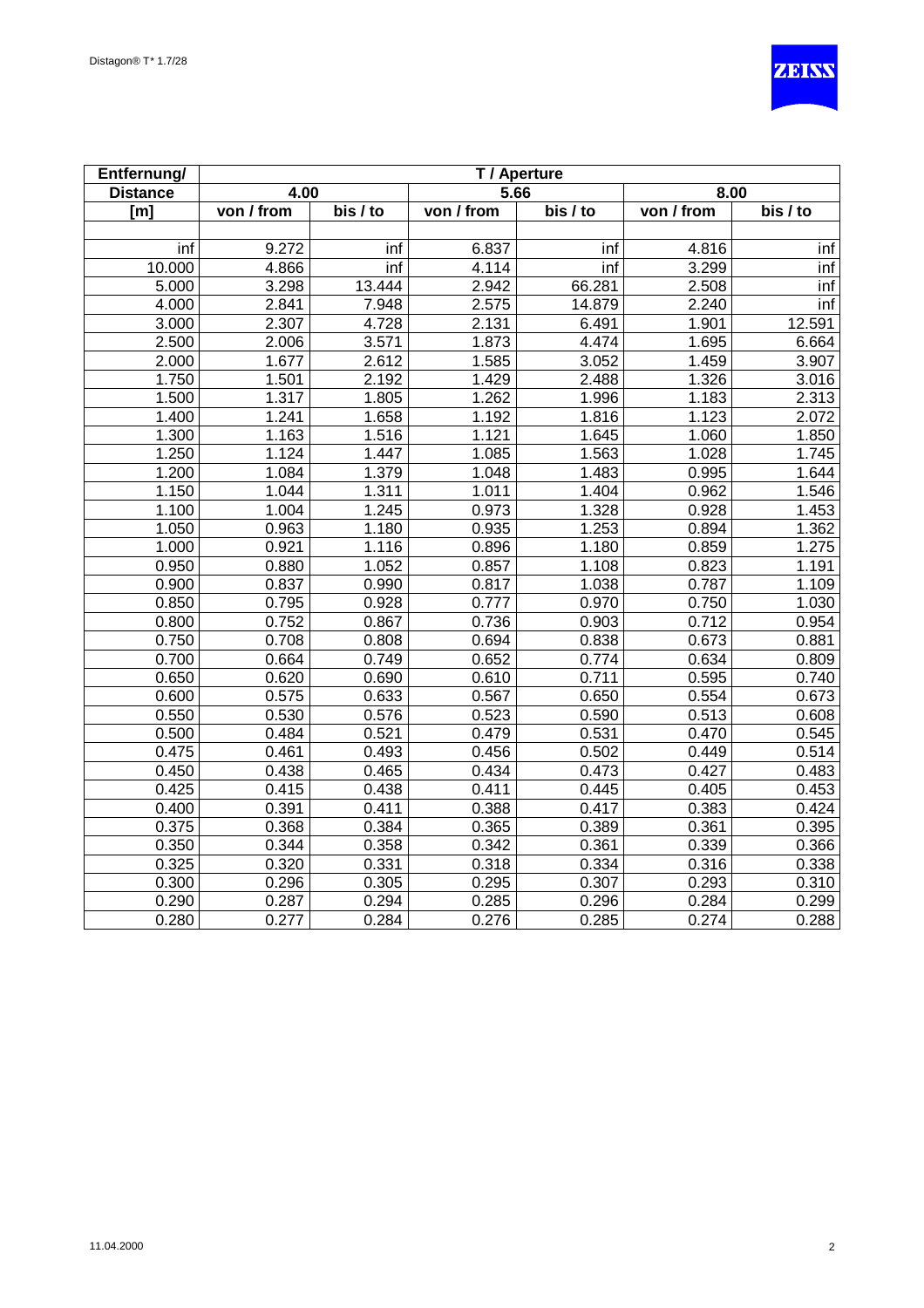

| Entfernung/     | T / Aperture |          |            |                       |            |          |
|-----------------|--------------|----------|------------|-----------------------|------------|----------|
| <b>Distance</b> | 11.31        |          | 16.00      |                       | 22.63      |          |
| [m]             | von / from   | bis / to | von / from | $\overline{bis}$ / to | von / from | bis / to |
|                 |              |          |            |                       |            |          |
| inf             | 3.332        | inf      | 2.329      | inf                   | 1.644      | inf      |
| 10.000          | 2.540        | inf      | 1.923      | inf                   | 1.438      | inf      |
| 5.000           | 2.052        | inf      | 1.637      | inf                   | 1.278      | inf      |
| 4.000           | 1.872        | inf      | 1.523      | inf                   | 1.210      | inf      |
| 3.000           | 1.634        | inf      | 1.366      | inf                   | 1.112      | inf      |
| 2.500           | 1.482        | 19.348   | 1.261      | inf                   | 1.045      | inf      |
| 2.000           | 1.301        | 6.253    | 1.131      | 44.838                | 0.957      | inf      |
| 1.750           | 1.197        | 4.216    | 1.053      | 9.807                 | 0.903      | inf      |
| 1.500           | 1.081        | 2.940    | 0.965      | 4.806                 | 0.840      | 61.978   |
| 1.400           | 1.031        | 2.554    | 0.926      | 3.830                 | 0.811      | 13.992   |
| 1.300           | 0.979        | 2.218    | 0.885      | 3.104                 | 0.781      | 7.393    |
| 1.250           | 0.952        | 2.066    | 0.863      | 2.806                 | 0.764      | 5.849    |
| 1.200           | 0.925        | 1.923    | 0.841      | 2.542                 | 0.748      | 4.771    |
| 1.150           | 0.896        | 1.789    | 0.818      | 2.306                 | 0.730      | 3.975    |
| 1.100           | 0.867        | 1.662    | 0.795      | 2.094                 | 0.712      | 3.363    |
| 1.050           | 0.838        | 1.542    | 0.771      | 1.902                 | 0.693      | 2.878    |
| 1.000           | 0.808        | 1.429    | 0.746      | 1.729                 | 0.674      | 2.484    |
| 0.950           | 0.776        | 1.322    | 0.720      | 1.570                 | 0.653      | 2.158    |
| 0.900           | 0.745        | 1.221    | 0.693      | 1.425                 | 0.632      | 1.884    |
| 0.850           | 0.712        | 1.124    | 0.665      | 1.292                 | 0.610      | 1.650    |
| 0.800           | 0.679        | 1.032    | 0.637      | 1.169                 | 0.586      | 1.448    |
| 0.750           | 0.644        | 0.945    | 0.607      | 1.056                 | 0.562      | 1.271    |
| 0.700           | 0.609        | 0.862    | 0.576      | 0.950                 | 0.537      | 1.116    |
| 0.650           | 0.573        | 0.782    | 0.545      | 0.852                 | 0.510      | 0.979    |
| 0.600           | 0.536        | 0.706    | 0.512      | 0.761                 | 0.482      | 0.856    |
| 0.550           | 0.497        | 0.634    | 0.478      | 0.675                 | 0.452      | 0.745    |
| 0.500           | 0.458        | 0.564    | 0.442      | 0.595                 | 0.421      | 0.646    |
| 0.475           | 0.438        | 0.531    | 0.424      | 0.557                 | 0.405      | 0.600    |
| 0.450           | 0.418        | 0.498    | 0.405      | 0.520                 | 0.389      | 0.555    |
| 0.425           | 0.397        | 0.465    | 0.386      | 0.484                 | 0.372      | 0.513    |
| 0.400           | 0.376        | 0.434    | 0.367      | 0.449                 | 0.354      | 0.473    |
| 0.375           | 0.355        | 0.403    | 0.347      | 0.415                 | 0.337      | 0.434    |
| 0.350           | 0.334        | 0.373    | 0.327      | 0.382                 | 0.318      | 0.398    |
| 0.325           | 0.312        | 0.343    | 0.306      | 0.351                 | 0.299      | 0.362    |
| 0.300           | 0.290        | 0.314    | 0.285      | 0.320                 | 0.280      | 0.328    |
| 0.290           | 0.281        | 0.302    | 0.277      | 0.307                 | 0.272      | 0.315    |
| 0.280           | 0.272        | 0.291    | 0.268      | 0.295                 | 0.264      | 0.302    |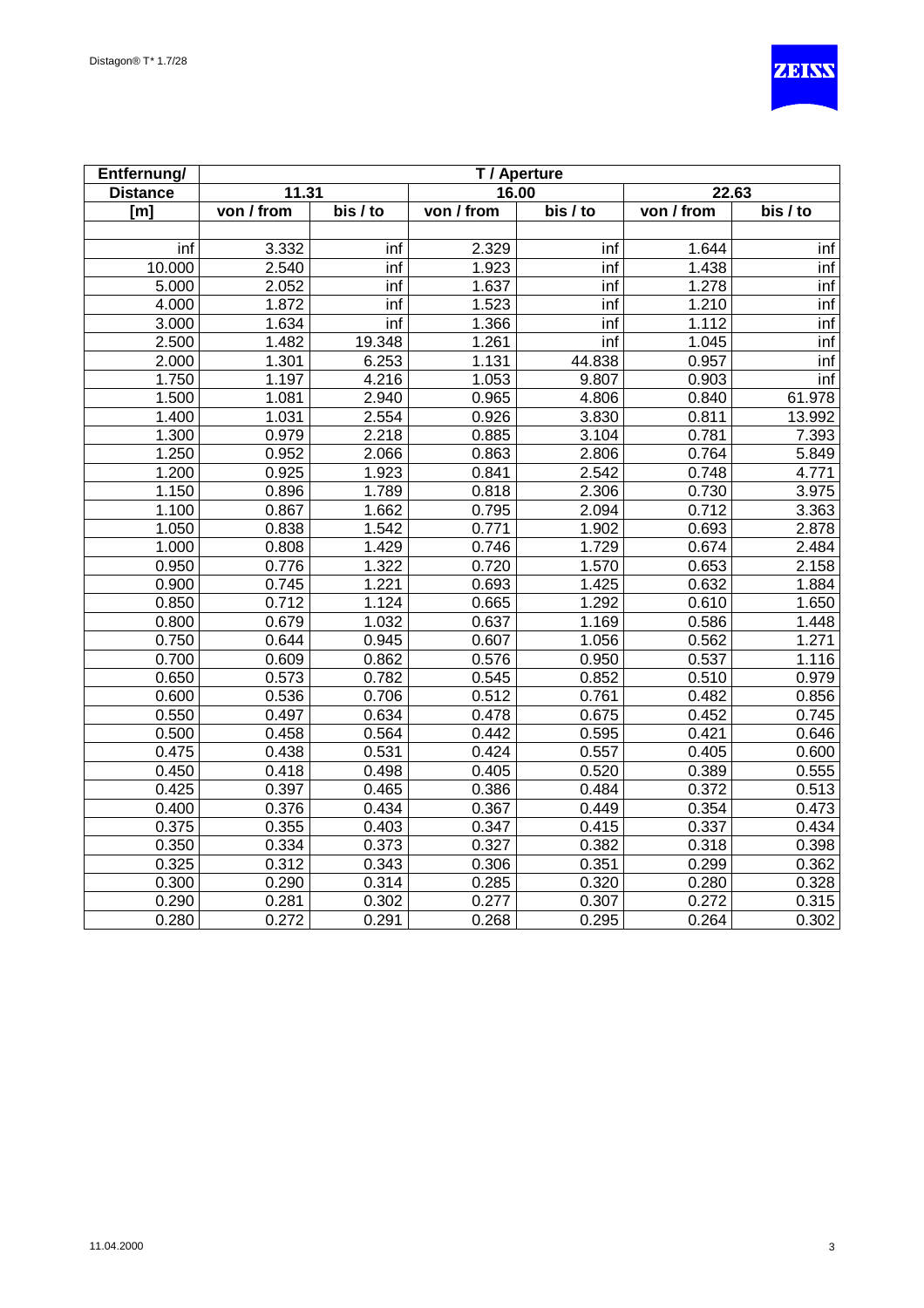

### <span id="page-23-0"></span>**Distagon® T\* 1.7/32**

Arri35 Ultra Prime

| Entfernung/     | T / Aperture |          |            |          |            |          |
|-----------------|--------------|----------|------------|----------|------------|----------|
| <b>Distance</b> | 1.90         |          | 2.00       |          | 2.83       |          |
| [m]             | von / from   | bis / to | von / from | bis / to | von / from | bis / to |
|                 |              |          |            |          |            |          |
| inf             | 22.575       | inf      | 21.974     | inf      | 20.653     | inf      |
| 10.000          | 6.977        | 17.779   | 6.920      | 18.828   | 6.785      | 51.900   |
| 5.000           | 4.126        | 6.360    | 4.106      | 6.487    | 4.059      | 8.257    |
| 4.000           | 3.426        | 4.814    | 3.413      | 4.886    | 3.380      | 5.813    |
| 3.000           | 2.671        | 3.427    | 2.663      | 3.462    | 2.643      | 3.893    |
| 2.500           | 2.270        | 2.784    | 2.265      | 2.807    | 2.251      | 3.079    |
| 2.000           | 1.853        | 2.173    | 1.850      | 2.187    | 1.840      | 2.344    |
| 1.750           | 1.639        | 1.879    | 1.636      | 1.889    | 1.628      | 2.003    |
| 1.500           | 1.419        | 1.592    | 1.417      | 1.599    | 1.412      | 1.677    |
| 1.400           | 1.330        | 1.478    | 1.328      | 1.484    | 1.324      | 1.551    |
| 1.300           | 1.240        | 1.366    | 1.239      | 1.371    | 1.235      | 1.428    |
| 1.250           | 1.195        | 1.311    | 1.194      | 1.315    | 1.190      | 1.366    |
| 1.200           | 1.150        | 1.255    | 1.148      | 1.260    | 1.145      | 1.306    |
| 1.150           | 1.104        | 1.200    | 1.103      | 1.204    | 1.100      | 1.246    |
| 1.100           | 1.058        | 1.146    | 1.057      | 1.149    | 1.054      | 1.187    |
| 1.050           | 1.012        | 1.091    | 1.011      | 1.094    | 1.009      | 1.128    |
| 1.000           | 0.966        | 1.037    | 0.965      | 1.039    | 0.963      | 1.069    |
| 0.950           | 0.920        | 0.983    | 0.919      | 0.985    | 0.917      | 1.011    |
| 0.900           | 0.873        | 0.929    | 0.873      | 0.931    | 0.871      | 0.954    |
| 0.850           | 0.826        | 0.875    | 0.826      | 0.877    | 0.824      | 0.897    |
| 0.800           | 0.780        | 0.822    | 0.779      | 0.823    | 0.777      | 0.841    |
| 0.750           | 0.732        | 0.769    | 0.732      | 0.770    | 0.731      | 0.785    |
| 0.700           | 0.685        | 0.716    | 0.685      | 0.717    | 0.683      | 0.729    |
| 0.650           | 0.637        | 0.663    | 0.637      | 0.664    | 0.636      | 0.675    |
| 0.600           | 0.590        | 0.611    | 0.589      | 0.612    | 0.589      | 0.620    |
| 0.550           | 0.542        | 0.559    | 0.541      | 0.559    | 0.541      | 0.566    |
| 0.500           | 0.493        | 0.507    | 0.493      | 0.507    | 0.493      | 0.513    |
| 0.475           | 0.469        | 0.481    | 0.469      | 0.481    | 0.469      | 0.486    |
| 0.450           | 0.445        | 0.455    | 0.445      | 0.455    | 0.444      | 0.459    |
| 0.425           | 0.421        | 0.429    | 0.421      | 0.430    | 0.420      | 0.433    |
| 0.400           | 0.396        | 0.404    | 0.396      | 0.404    | 0.396      | 0.407    |
| 0.375           | 0.372        | 0.378    | 0.372      | 0.378    | 0.372      | 0.381    |
| 0.350           | 0.348        | 0.353    | 0.347      | 0.353    | 0.347      | 0.355    |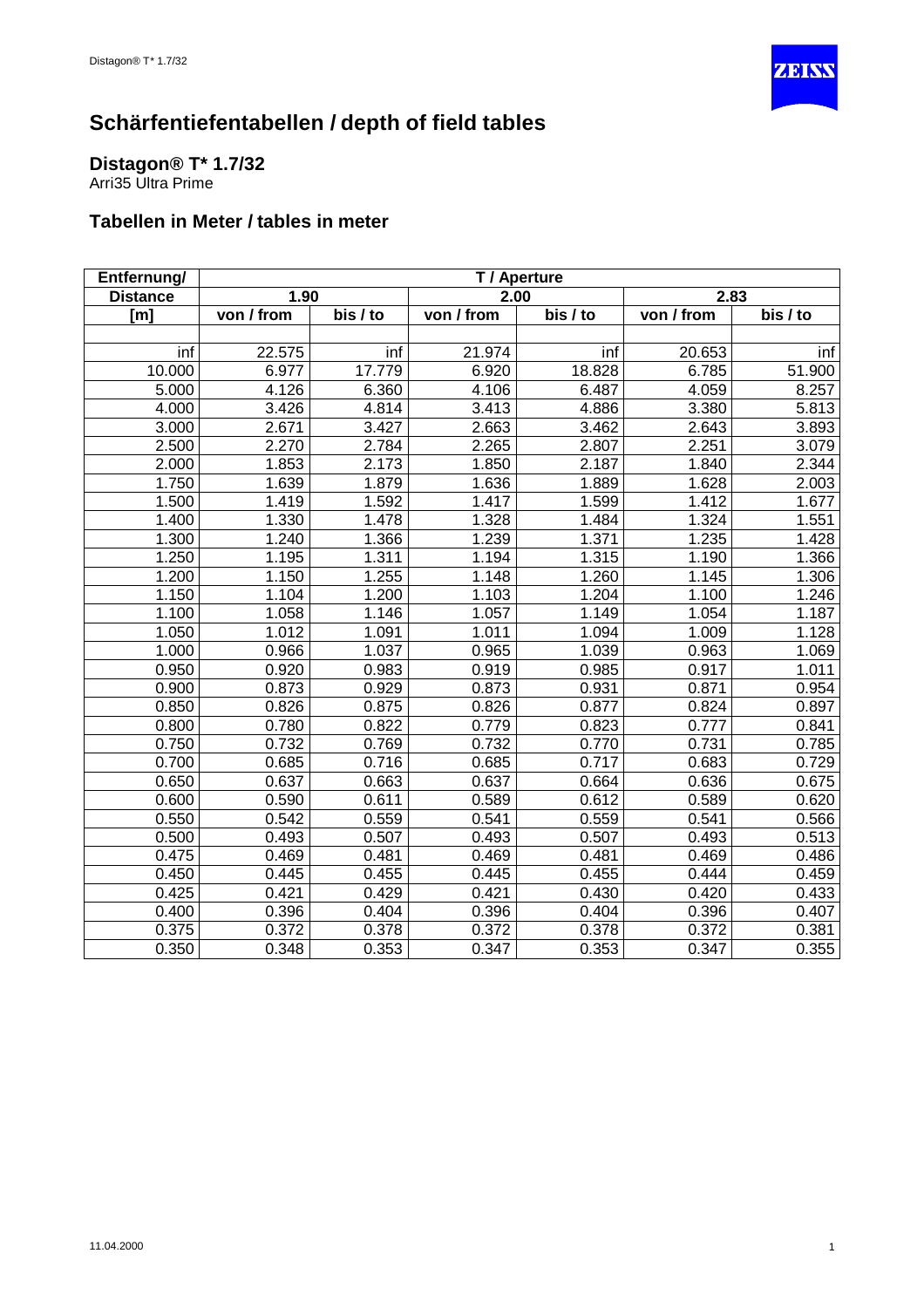

| Entfernung/     | T / Aperture |                       |            |          |                         |          |  |
|-----------------|--------------|-----------------------|------------|----------|-------------------------|----------|--|
| <b>Distance</b> | 4.00         |                       | 5.66       |          | 8.00                    |          |  |
| [m]             | von / from   | $\overline{bis}$ / to | von / from | bis / to | $\overline{von / from}$ | bis / to |  |
|                 |              |                       |            |          |                         |          |  |
| inf             | 17.146       | inf                   | 10.372     | inf      | 7.552                   | inf      |  |
| 10.000          | 6.365        | inf                   | 5.145      | inf      | 4.356                   | inf      |  |
| 5.000           | 3.908        | 12.665                | 3.421      | 23.447   | 3.060                   | inf      |  |
| 4.000           | 3.276        | 7.670                 | 2.930      | 10.583   | 2.664                   | 39.351   |  |
| 3.000           | 2.580        | 4.628                 | 2.364      | 5.529    | 2.191                   | 8.836    |  |
| 2.500           | 2.205        | 3.514                 | 2.048      | 4.001    | 1.918                   | 5.454    |  |
| 2.000           | 1.811        | 2.581                 | 1.706      | 2.828    | 1.617                   | 3.465    |  |
| 1.750           | 1.605        | 2.170                 | 1.524      | 2.339    | 1.453                   | 2.750    |  |
| 1.500           | 1.395        | 1.790                 | 1.334      | 1.901    | 1.281                   | 2.156    |  |
| 1.400           | 1.309        | 1.646                 | 1.256      | 1.738    | 1.209                   | 1.946    |  |
| 1.300           | 1.222        | 1.506                 | 1.176      | 1.582    | 1.136                   | 1.750    |  |
| 1.250           | 1.178        | 1.438                 | 1.136      | 1.506    | 1.098                   | 1.656    |  |
| 1.200           | 1.134        | 1.370                 | 1.095      | 1.431    | 1.060                   | 1.565    |  |
| 1.150           | 1.090        | 1.304                 | 1.054      | 1.359    | 1.022                   | 1.477    |  |
| 1.100           | 1.045        | 1.238                 | 1.013      | 1.287    | 0.983                   | 1.392    |  |
| 1.050           | 1.000        | 1.174                 | 0.971      | 1.217    | 0.944                   | 1.309    |  |
| 1.000           | 0.955        | 1.110                 | 0.929      | 1.148    | 0.905                   | 1.229    |  |
| 0.950           | 0.910        | 1.047                 | 0.886      | 1.081    | 0.865                   | 1.151    |  |
| 0.900           | 0.865        | 0.985                 | 0.843      | 1.014    | 0.824                   | 1.075    |  |
| 0.850           | 0.819        | 0.924                 | 0.800      | 0.949    | 0.783                   | 1.001    |  |
| 0.800           | 0.773        | 0.864                 | 0.756      | 0.885    | 0.741                   | 0.929    |  |
| 0.750           | 0.727        | 0.805                 | 0.712      | 0.823    | 0.699                   | 0.860    |  |
| 0.700           | 0.680        | 0.746                 | 0.668      | 0.761    | 0.657                   | 0.792    |  |
| 0.650           | 0.633        | 0.688                 | 0.623      | 0.701    | 0.613                   | 0.726    |  |
| 0.600           | 0.586        | 0.631                 | 0.578      | 0.641    | 0.570                   | 0.661    |  |
| 0.550           | 0.539        | 0.575                 | 0.532      | 0.583    | 0.525                   | 0.599    |  |
| 0.500           | 0.491        | 0.519                 | 0.486      | 0.526    | 0.481                   | 0.538    |  |
| 0.475           | 0.467        | 0.492                 | 0.462      | 0.497    | 0.458                   | 0.508    |  |
| 0.450           | 0.443        | 0.465                 | 0.439      | 0.469    | 0.435                   | 0.478    |  |
| 0.425           | 0.419        | 0.437                 | 0.416      | 0.441    | 0.412                   | 0.449    |  |
| 0.400           | 0.395        | 0.410                 | 0.392      | 0.414    | 0.389                   | 0.420    |  |
| 0.375           | 0.371        | 0.384                 | 0.368      | 0.386    | 0.366                   | 0.391    |  |
| 0.350           | 0.347        | 0.357                 | 0.345      | 0.359    | 0.343                   | 0.363    |  |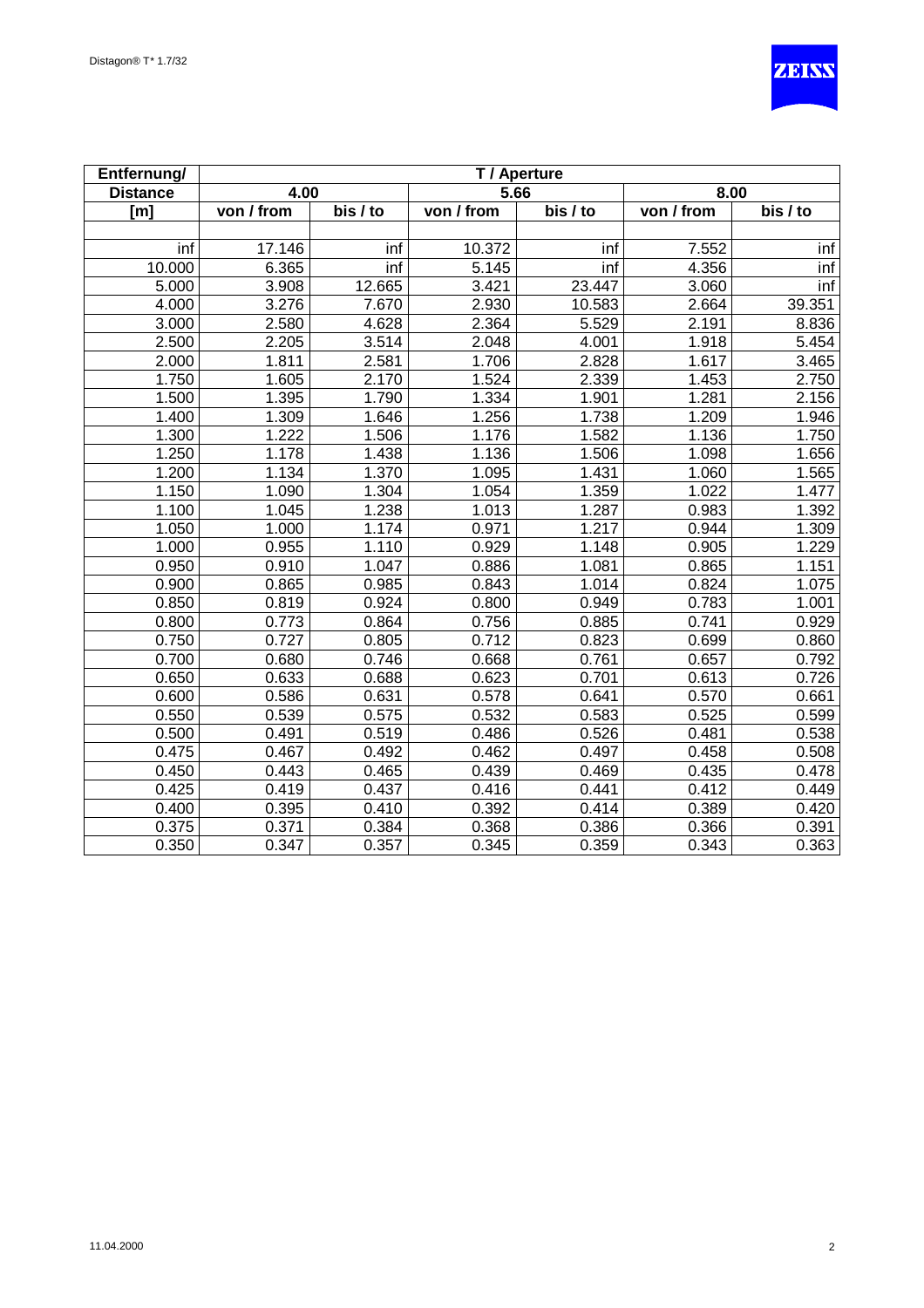

| Entfernung/     | T / Aperture |          |            |          |            |          |  |
|-----------------|--------------|----------|------------|----------|------------|----------|--|
| <b>Distance</b> | 11.31        |          | 16.00      |          | 22.63      |          |  |
| [m]             | von / from   | bis / to | von / from | bis / to | von / from | bis / to |  |
|                 |              |          |            |          |            |          |  |
| inf             | 4.892        | inf      | 3.263      | inf      | 2.223      | inf      |  |
| 10.000          | 3.333        | inf      | 2.501      | inf      | 1.851      | inf      |  |
| 5.000           | 2.527        | inf      | 2.027      | inf      | 1.586      | inf      |  |
| 4.000           | 2.255        | inf      | 1.852      | inf      | 1.479      | inf      |  |
| 3.000           | 1.911        | 26.500   | 1.618      | inf      | 1.331      | inf      |  |
| 2.500           | 1.703        | 9.165    | 1.470      | 234.179  | 1.232      | inf      |  |
| 2.000           | 1.464        | 4.627    | 1.292      | 8.786    | 1.108      | inf      |  |
| 1.750           | 1.331        | 3.419    | 1.189      | 5.208    | 1.034      | 20.326   |  |
| 1.500           | 1.187        | 2.536    | 1.075      | 3.376    | 0.949      | 6.379    |  |
| 1.400           | 1.126        | 2.246    | 1.026      | 2.872    | 0.912      | 4.751    |  |
| 1.300           | 1.063        | 1.985    | 0.974      | 2.450    | 0.872      | 3.670    |  |
| 1.250           | 1.031        | 1.863    | 0.948      | 2.263    | 0.851      | 3.256    |  |
| 1.200           | 0.998        | 1.747    | 0.920      | 2.091    | 0.830      | 2.901    |  |
| 1.150           | 0.964        | 1.637    | 0.892      | 1.931    | 0.808      | 2.594    |  |
| 1.100           | 0.930        | 1.531    | 0.864      | 1.783    | 0.785      | 2.326    |  |
| 1.050           | 0.896        | 1.430    | 0.834      | 1.645    | 0.761      | 2.089    |  |
| 1.000           | 0.860        | 1.333    | 0.804      | 1.515    | 0.737      | 1.879    |  |
| 0.950           | 0.825        | 1.241    | 0.774      | 1.394    | 0.712      | 1.691    |  |
| 0.900           | 0.788        | 1.152    | 0.742      | 1.280    | 0.686      | 1.522    |  |
| 0.850           | 0.751        | 1.066    | 0.710      | 1.174    | 0.659      | 1.369    |  |
| 0.800           | 0.713        | 0.984    | 0.676      | 1.073    | 0.631      | 1.230    |  |
| 0.750           | 0.675        | 0.905    | 0.642      | 0.978    | 0.602      | 1.104    |  |
| 0.700           | 0.635        | 0.829    | 0.607      | 0.888    | 0.572      | 0.988    |  |
| 0.650           | 0.595        | 0.756    | 0.571      | 0.803    | 0.541      | 0.881    |  |
| 0.600           | 0.555        | 0.685    | 0.534      | 0.722    | 0.508      | 0.782    |  |
| 0.550           | 0.513        | 0.617    | 0.497      | 0.646    | 0.475      | 0.691    |  |
| 0.500           | 0.471        | 0.552    | 0.457      | 0.573    | 0.440      | 0.606    |  |
| 0.475           | 0.449        | 0.520    | 0.438      | 0.538    | 0.422      | 0.566    |  |
| 0.450           | 0.428        | 0.488    | 0.417      | 0.504    | 0.404      | 0.528    |  |
| 0.425           | 0.406        | 0.458    | 0.397      | 0.471    | 0.385      | 0.490    |  |
| 0.400           | 0.384        | 0.427    | 0.376      | 0.438    | 0.366      | 0.454    |  |
| 0.375           | 0.361        | 0.397    | 0.355      | 0.406    | 0.346      | 0.419    |  |
| 0.350           | 0.339        | 0.368    | 0.334      | 0.375    | 0.326      | 0.385    |  |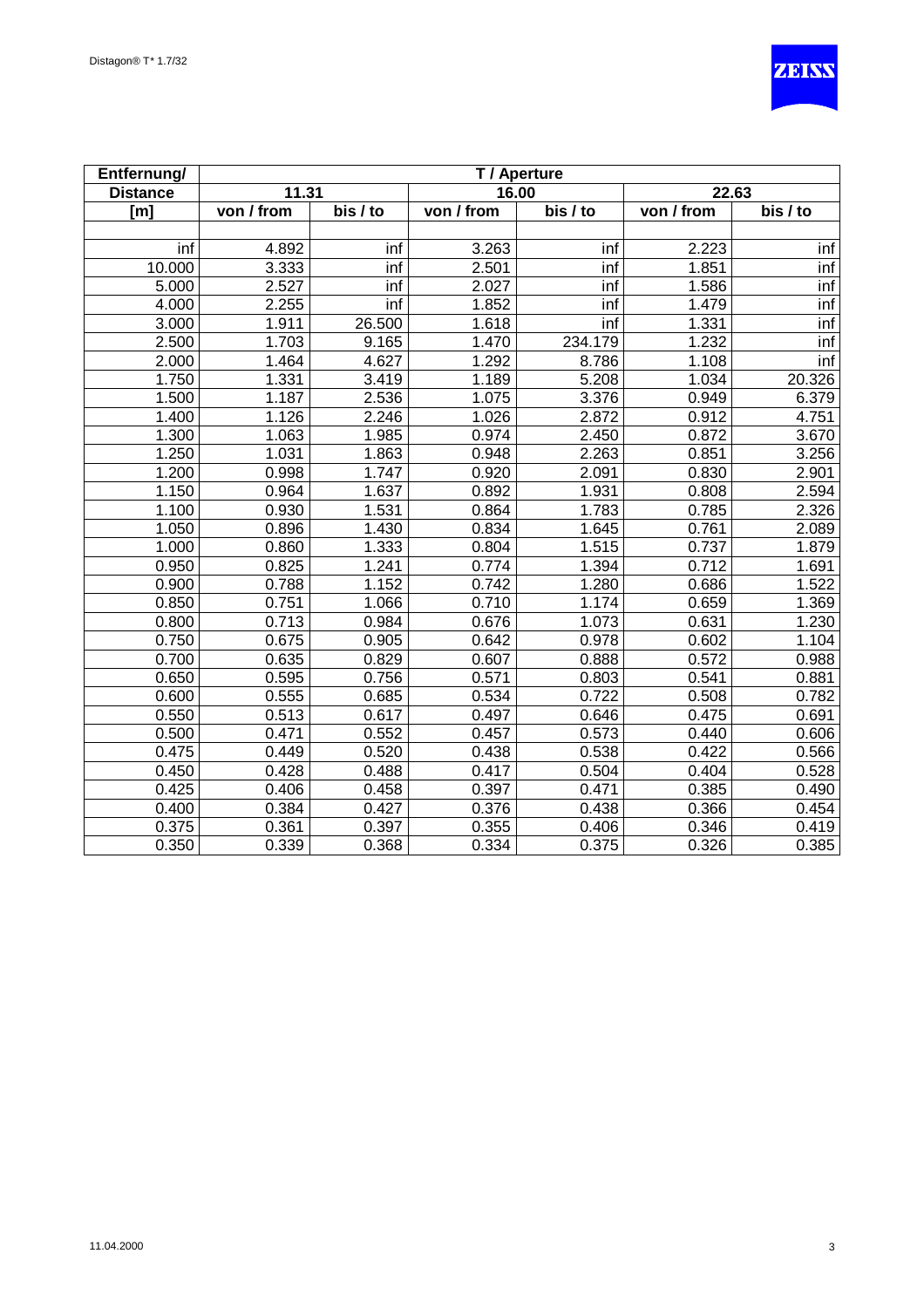

#### <span id="page-26-0"></span>**Distagon® T\* 1.7/40**

Arri35 Ultra Prime

| Entfernung/     | T / Aperture |          |            |          |            |          |
|-----------------|--------------|----------|------------|----------|------------|----------|
| <b>Distance</b> | 1.90         |          | 2.00       |          | 2.83       |          |
| [m]             | von / from   | bis / to | von / from | bis / to | von / from | bis / to |
|                 |              |          |            |          |            |          |
| inf             | 36.095       | inf      | 33.523     | inf      | 26.792     | inf      |
| 15.000          | 10.642       | 24.743   | 10.410     | 25.305   | 9.666      | 45.039   |
| 10.000          | 7.868        | 13.524   | 7.741      | 13.689   | 7.325      | 17.899   |
| 5.000           | 4.415        | 5.730    | 4.376      | 5.759    | 4.242      | 6.375    |
| 4.000           | 3.621        | 4.448    | 3.594      | 4.466    | 3.505      | 4.823    |
| 3.000           | 2.785        | 3.240    | 2.770      | 3.249    | 2.717      | 3.430    |
| 2.500           | 2.351        | 2.662    | 2.341      | 2.668    | 2.303      | 2.787    |
| 2.000           | 1.906        | 2.100    | 1.899      | 2.104    | 1.875      | 2.175    |
| 1.750           | 1.679        | 1.825    | 1.673      | 1.827    | 1.655      | 1.880    |
| 1.500           | 1.448        | 1.553    | 1.445      | 1.555    | 1.431      | 1.592    |
| 1.400           | 1.355        | 1.446    | 1.352      | 1.447    | 1.340      | 1.479    |
| 1.300           | 1.262        | 1.339    | 1.259      | 1.340    | 1.249      | 1.367    |
| 1.250           | 1.215        | 1.286    | 1.212      | 1.287    | 1.203      | 1.311    |
| 1.200           | 1.168        | 1.232    | 1.166      | 1.234    | 1.157      | 1.256    |
| 1.150           | 1.121        | 1.180    | 1.119      | 1.181    | 1.111      | 1.201    |
| 1.100           | 1.074        | 1.127    | 1.072      | 1.128    | 1.065      | 1.146    |
| 1.050           | 1.026        | 1.074    | 1.024      | 1.075    | 1.018      | 1.091    |
| 1.000           | 0.979        | 1.022    | 0.977      | 1.022    | 0.971      | 1.037    |
| 0.950           | 0.931        | 0.969    | 0.929      | 0.970    | 0.924      | 0.983    |
| 0.900           | 0.883        | 0.917    | 0.882      | 0.918    | 0.877      | 0.929    |
| 0.850           | 0.835        | 0.865    | 0.834      | 0.865    | 0.830      | 0.875    |
| 0.800           | 0.787        | 0.813    | 0.786      | 0.813    | 0.783      | 0.822    |
| 0.750           | 0.739        | 0.761    | 0.738      | 0.761    | 0.735      | 0.769    |
| 0.700           | 0.691        | 0.709    | 0.690      | 0.710    | 0.687      | 0.716    |
| 0.650           | 0.642        | 0.658    | 0.641      | 0.658    | 0.639      | 0.663    |
| 0.600           | 0.593        | 0.606    | 0.593      | 0.607    | 0.591      | 0.611    |
| 0.550           | 0.545        | 0.555    | 0.544      | 0.555    | 0.543      | 0.559    |
| 0.500           | 0.496        | 0.504    | 0.496      | 0.504    | 0.494      | 0.507    |
| 0.475           | 0.471        | 0.479    | 0.471      | 0.479    | 0.470      | 0.481    |
| 0.450           | 0.447        | 0.453    | 0.447      | 0.453    | 0.446      | 0.455    |
| 0.425           | 0.422        | 0.428    | 0.422      | 0.428    | 0.421      | 0.429    |
| 0.400           | 0.398        | 0.402    | 0.398      | 0.402    | 0.397      | 0.404    |
| 0.380           | 0.378        | 0.382    | 0.378      | 0.382    | 0.377      | 0.383    |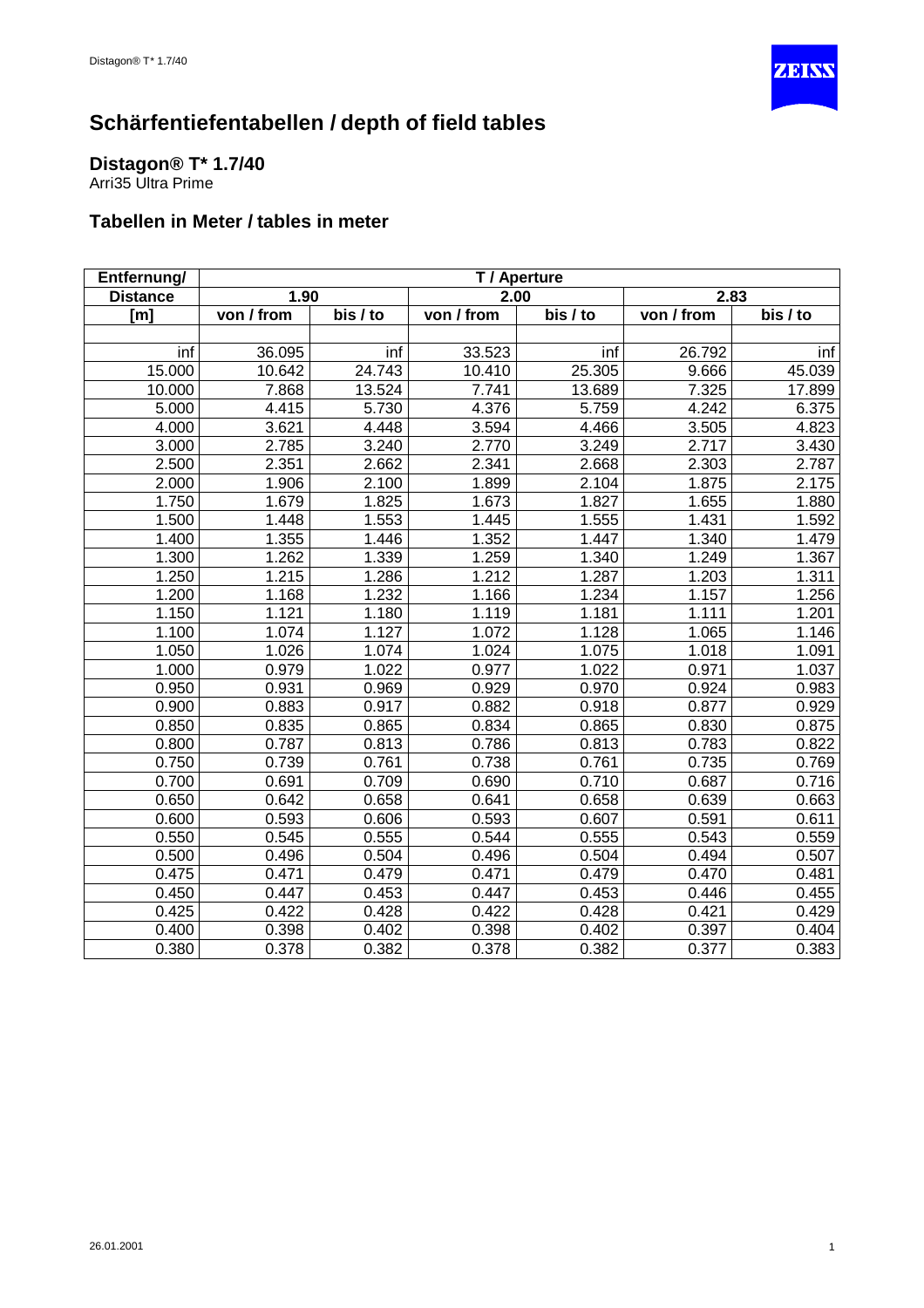

| Entfernung/     | T / Aperture |                       |            |          |            |          |  |
|-----------------|--------------|-----------------------|------------|----------|------------|----------|--|
| <b>Distance</b> | 4.00         |                       | 5.66       |          | 8.00       |          |  |
| [m]             | von / from   | $\overline{bis}$ / to | von / from | bis / to | von / from | bis / to |  |
|                 |              |                       |            |          |            |          |  |
| inf             | 21.689       | inf                   | 15.399     | inf      | 10.416     | inf      |  |
| 15.000          | 8.919        | inf                   | 7.652      | inf      | 6.199      | inf      |  |
| 10.000          | 6.891        | 33.375                | 6.114      | inf      | 5.156      | inf      |  |
| 5.000           | 4.096        | 7.601                 | 3.814      | 9.790    | 3.425      | 15.387   |  |
| 4.000           | 3.405        | 5.484                 | 3.210      | 6.524    | 2.933      | 8.579    |  |
| 3.000           | 2.658        | 3.745                 | 2.540      | 4.193    | 2.366      | 4.938    |  |
| 2.500           | 2.261        | 2.988                 | 2.176      | 3.261    | 2.050      | 3.687    |  |
| 2.000           | 1.847        | 2.292                 | 1.792      | 2.446    | 1.707      | 2.672    |  |
| 1.750           | 1.634        | 1.965                 | 1.591      | 2.075    | 1.524      | 2.233    |  |
| 1.500           | 1.416        | 1.652                 | 1.384      | 1.726    | 1.334      | 1.831    |  |
| 1.400           | 1.327        | 1.529                 | 1.299      | 1.593    | 1.256      | 1.681    |  |
| 1.300           | 1.238        | 1.409                 | 1.214      | 1.462    | 1.177      | 1.535    |  |
| 1.250           | 1.193        | 1.350                 | 1.171      | 1.398    | 1.136      | 1.463    |  |
| 1.200           | 1.147        | 1.291                 | 1.127      | 1.334    | 1.096      | 1.393    |  |
| 1.150           | 1.102        | 1.232                 | 1.084      | 1.271    | 1.054      | 1.325    |  |
| 1.100           | 1.056        | 1.174                 | 1.040      | 1.209    | 1.013      | 1.257    |  |
| 1.050           | 1.011        | 1.117                 | 0.995      | 1.148    | 0.971      | 1.190    |  |
| 1.000           | 0.965        | 1.060                 | 0.951      | 1.087    | 0.929      | 1.125    |  |
| 0.950           | 0.918        | 1.003                 | 0.906      | 1.027    | 0.887      | 1.060    |  |
| 0.900           | 0.872        | 0.946                 | 0.861      | 0.968    | 0.844      | 0.997    |  |
| 0.850           | 0.825        | 0.891                 | 0.816      | 0.909    | 0.800      | 0.934    |  |
| 0.800           | 0.779        | 0.835                 | 0.770      | 0.851    | 0.757      | 0.872    |  |
| 0.750           | 0.731        | 0.780                 | 0.724      | 0.794    | 0.713      | 0.812    |  |
| 0.700           | 0.684        | 0.725                 | 0.678      | 0.737    | 0.668      | 0.752    |  |
| 0.650           | 0.637        | 0.671                 | 0.632      | 0.681    | 0.623      | 0.693    |  |
| 0.600           | 0.589        | 0.617                 | 0.585      | 0.625    | 0.578      | 0.635    |  |
| 0.550           | 0.541        | 0.564                 | 0.538      | 0.570    | 0.532      | 0.578    |  |
| 0.500           | 0.493        | 0.511                 | 0.490      | 0.516    | 0.486      | 0.522    |  |
| 0.475           | 0.469        | 0.484                 | 0.466      | 0.489    | 0.463      | 0.494    |  |
| 0.450           | 0.445        | 0.458                 | 0.443      | 0.462    | 0.439      | 0.466    |  |
| 0.425           | 0.420        | 0.432                 | 0.419      | 0.435    | 0.416      | 0.439    |  |
| 0.400           | 0.396        | 0.406                 | 0.395      | 0.408    | 0.392      | 0.412    |  |
| 0.380           | 0.377        | 0.385                 | 0.375      | 0.387    | 0.373      | 0.390    |  |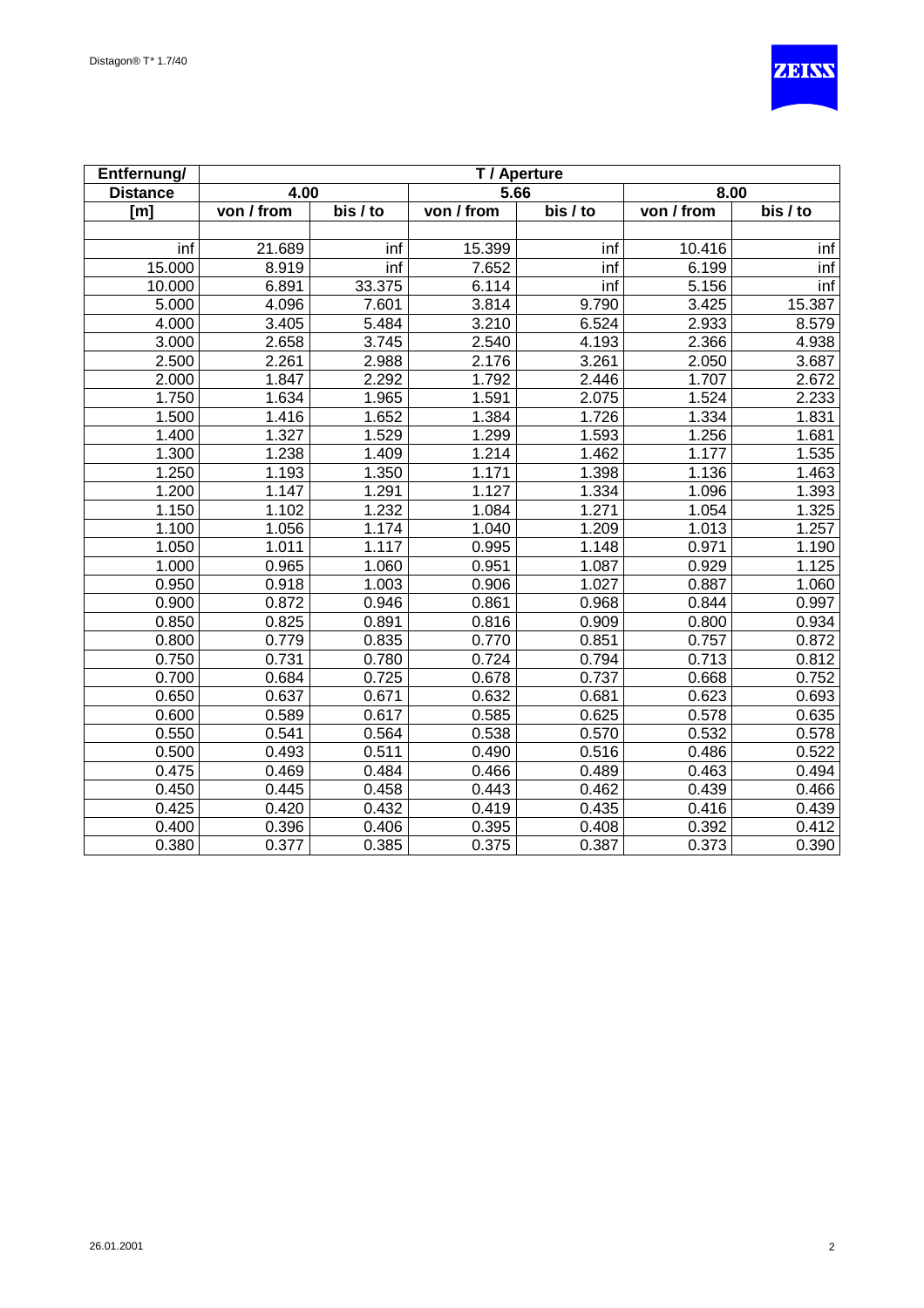

| Entfernung/     | T / Aperture |          |            |                    |            |          |  |
|-----------------|--------------|----------|------------|--------------------|------------|----------|--|
| <b>Distance</b> | 11.31        |          | 16.00      |                    | 22.63      |          |  |
| [m]             | von / from   | bis / to | von / from | $\overline{bis/t}$ | von / from | bis / to |  |
|                 |              |          |            |                    |            |          |  |
| inf             | 7.015        | inf      | 4.782      | inf                | 3.304      | inf      |  |
| 15.000          | 4.827        | inf      | 3.666      | inf                | 2.740      | inf      |  |
| 10.000          | 4.176        | inf      | 3.283      | inf                | 2.524      | inf      |  |
| 5.000           | 2.972        | 66.417   | 2.499      | inf                | 2.042      | inf      |  |
| 4.000           | 2.598        | 14.880   | 2.232      | inf                | 1.864      | inf      |  |
| 3.000           | 2.147        | 6.490    | 1.895      | 11.568             | 1.627      | inf      |  |
| 2.500           | 1.885        | 4.473    | 1.691      | 6.369              | 1.477      | 16.059   |  |
| 2.000           | 1.594        | 3.051    | 1.456      | 3.805              | 1.298      | 5.871    |  |
| 1.750           | 1.435        | 2.486    | 1.324      | 2.956              | 1.194      | 4.041    |  |
| 1.500           | 1.267        | 1.995    | 1.181      | 2.278              | 1.079      | 2.855    |  |
| 1.400           | 1.197        | 1.815    | 1.121      | 2.044              | 1.029      | 2.490    |  |
| 1.300           | 1.125        | 1.644    | 1.059      | 1.827              | 0.977      | 2.170    |  |
| 1.250           | 1.088        | 1.562    | 1.026      | 1.725              | 0.950      | 2.024    |  |
| 1.200           | 1.051        | 1.482    | 0.994      | 1.626              | 0.923      | 1.887    |  |
| 1.150           | 1.014        | 1.404    | 0.961      | 1.531              | 0.895      | 1.758    |  |
| 1.100           | 0.976        | 1.327    | 0.927      | 1.439              | 0.866      | 1.635    |  |
| 1.050           | 0.937        | 1.252    | 0.893      | 1.350              | 0.837      | 1.520    |  |
| 1.000           | 0.898        | 1.179    | 0.858      | 1.264              | 0.806      | 1.410    |  |
| 0.950           | 0.859        | 1.108    | 0.822      | 1.182              | 0.776      | 1.306    |  |
| 0.900           | 0.819        | 1.038    | 0.786      | 1.101              | 0.744      | 1.206    |  |
| 0.850           | 0.778        | 0.969    | 0.749      | 1.024              | 0.711      | 1.112    |  |
| 0.800           | 0.737        | 0.903    | 0.711      | 0.948              | 0.678      | 1.022    |  |
| 0.750           | 0.696        | 0.837    | 0.673      | 0.876              | 0.644      | 0.937    |  |
| 0.700           | 0.654        | 0.773    | 0.634      | 0.805              | 0.609      | 0.855    |  |
| 0.650           | 0.611        | 0.711    | 0.594      | 0.736              | 0.572      | 0.777    |  |
| 0.600           | 0.568        | 0.649    | 0.554      | 0.670              | 0.535      | 0.702    |  |
| 0.550           | 0.524        | 0.589    | 0.512      | 0.605              | 0.497      | 0.630    |  |
| 0.500           | 0.479        | 0.530    | 0.470      | 0.543              | 0.458      | 0.561    |  |
| 0.475           | 0.457        | 0.501    | 0.449      | 0.512              | 0.438      | 0.528    |  |
| 0.450           | 0.434        | 0.473    | 0.427      | 0.482              | 0.418      | 0.495    |  |
| 0.425           | 0.411        | 0.444    | 0.405      | 0.452              | 0.397      | 0.463    |  |
| 0.400           | 0.389        | 0.416    | 0.383      | 0.423              | 0.377      | 0.432    |  |
| 0.380           | 0.370        | 0.394    | 0.366      | 0.399              | 0.360      | 0.407    |  |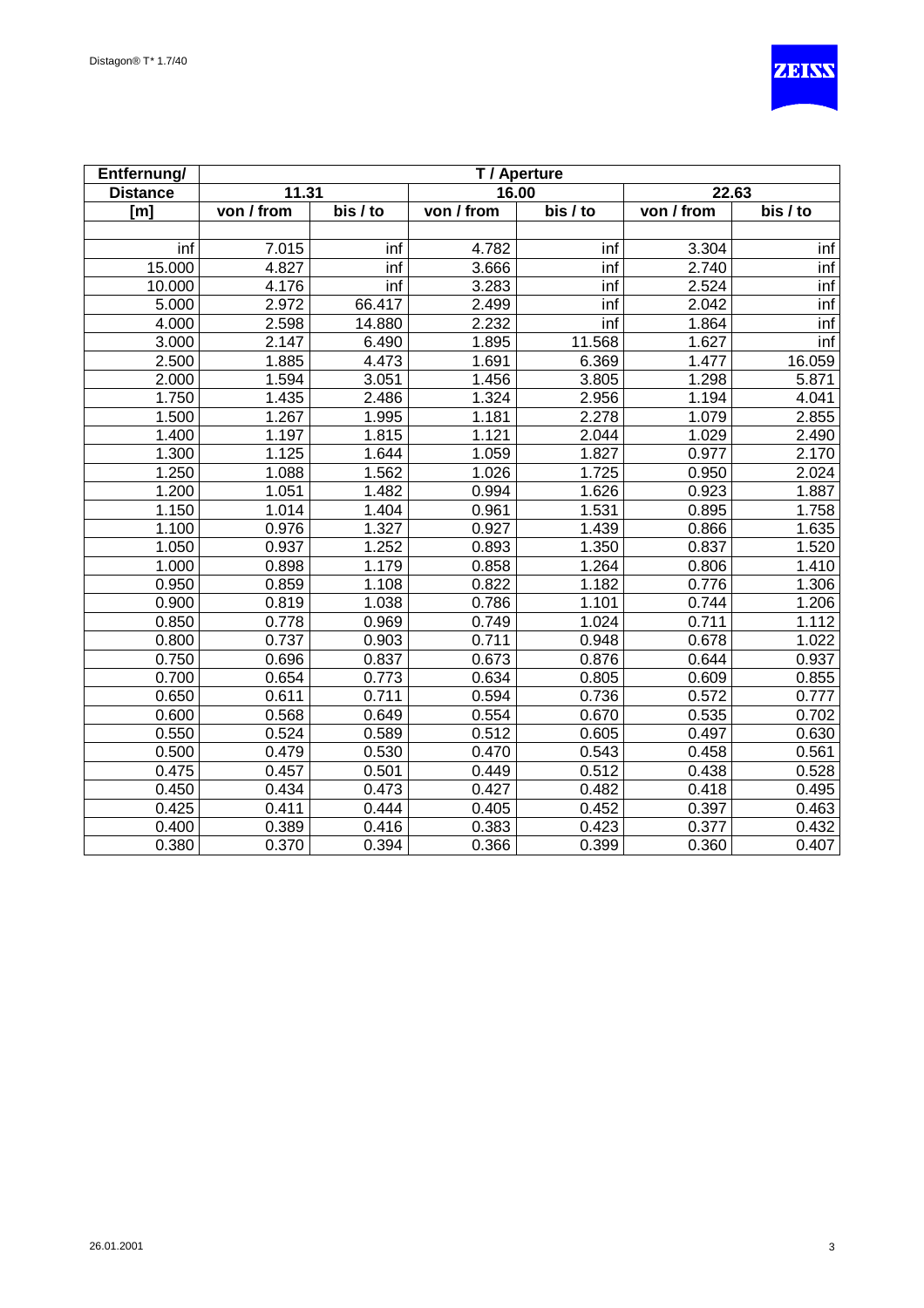

<span id="page-29-0"></span>**Planar® T\* 1.7/50** Arri35 Ultra Prime

| Entfernung/     | T / Aperture |                    |            |          |            |          |
|-----------------|--------------|--------------------|------------|----------|------------|----------|
| <b>Distance</b> | 1.90         |                    | 2.00       |          | 2.83       |          |
| [ml]            | von / from   | $\overline{bis/t}$ | von / from | bis / to | von / from | bis / to |
|                 |              |                    |            |          |            |          |
| inf             | 60.254       | inf                | 59.492     | inf      | 50.627     | inf      |
| 30.000          | 20.062       | 59.614             | 19.976     | 66.312   | 18.869     | 402.030  |
| 15.000          | 12.034       | 19.924             | 12.003     | 20.615   | 11.595     | 27.785   |
| 10.000          | 8.595        | 11.960             | 8.579      | 12.205   | 8.369      | 14.390   |
| 9.000           | 7.848        | 10.554             | 7.834      | 10.744   | 7.659      | 12.398   |
| 8.000           | 7.078        | 9.202              | 7.067      | 9.345    | 6.924      | 10.569   |
| 7.000           | 6.286        | 7.900              | 6.277      | 8.005    | 6.164      | 8.883    |
| 6.000           | 5.469        | 6.647              | 5.463      | 6.721    | 5.377      | 7.326    |
| 5.000           | 4.628        | 5.439              | 4.623      | 5.488    | 4.562      | 5.882    |
| 4.500           | 4.197        | 4.851              | 4.193      | 4.890    | 4.143      | 5.199    |
| 4.000           | 3.760        | 4.274              | 3.757      | 4.304    | 3.716      | 4.540    |
| 3.500           | 3.316        | 3.707              | 3.313      | 3.729    | 3.282      | 3.904    |
| 3.000           | 2.865        | 3.149              | 2.863      | 3.165    | 2.839      | 3.289    |
| 2.750           | 2.636        | 2.874              | 2.635      | 2.887    | 2.615      | 2.990    |
| 2.500           | 2.406        | 2.602              | 2.405      | 2.612    | 2.389      | 2.695    |
| 2.250           | 2.174        | 2.331              | 2.173      | 2.340    | 2.160      | 2.406    |
| 2.000           | 1.941        | 2.063              | 1.940      | 2.070    | 1.929      | 2.121    |
| 1.900           | 1.846        | 1.957              | 1.846      | 1.963    | 1.836      | 2.008    |
| 1.800           | 1.752        | 1.851              | 1.751      | 1.856    | 1.743      | 1.896    |
| 1.700           | 1.657        | 1.745              | 1.657      | 1.750    | 1.649      | 1.785    |
| 1.600           | 1.562        | 1.639              | 1.562      | 1.644    | 1.555      | 1.674    |
| 1.500           | 1.467        | 1.534              | 1.467      | 1.538    | 1.461      | 1.565    |
| 1.400           | 1.372        | 1.430              | 1.371      | 1.433    | 1.366      | 1.456    |
| 1.300           | 1.276        | 1.325              | 1.275      | 1.328    | 1.271      | 1.347    |
| 1.250           | 1.228        | 1.273              | 1.227      | 1.276    | 1.223      | 1.293    |
| 1.200           | 1.180        | 1.221              | 1.179      | 1.223    | 1.175      | 1.240    |
| 1.150           | 1.131        | 1.169              | 1.131      | 1.171    | 1.128      | 1.186    |
| 1.100           | 1.083        | 1.118              | 1.083      | 1.119    | 1.080      | 1.133    |
| 1.050           | 1.035        | 1.066              | 1.034      | 1.067    | 1.031      | 1.080    |
| 1.000           | 0.986        | 1.014              | 0.986      | 1.016    | 0.983      | 1.027    |
| 0.950           | 0.938        | 0.963              | 0.937      | 0.964    | 0.935      | 0.974    |
| 0.900           | 0.889        | 0.911              | 0.889      | 0.912    | 0.887      | 0.921    |
| 0.850           | 0.840        | 0.860              | 0.840      | 0.861    | 0.838      | 0.868    |
| 0.800           | 0.792        | 0.809              | 0.791      | 0.810    | 0.790      | 0.816    |
| 0.750           | 0.743        | 0.757              | 0.743      | 0.758    | 0.741      | 0.764    |
| 0.700           | 0.694        | 0.706              | 0.694      | 0.707    | 0.692      | 0.712    |
| 0.650           | 0.645        | 0.655              | 0.645      | 0.656    | 0.644      | 0.660    |
| 0.600           | 0.596        | 0.604              | 0.596      | 0.605    | 0.595      | 0.608    |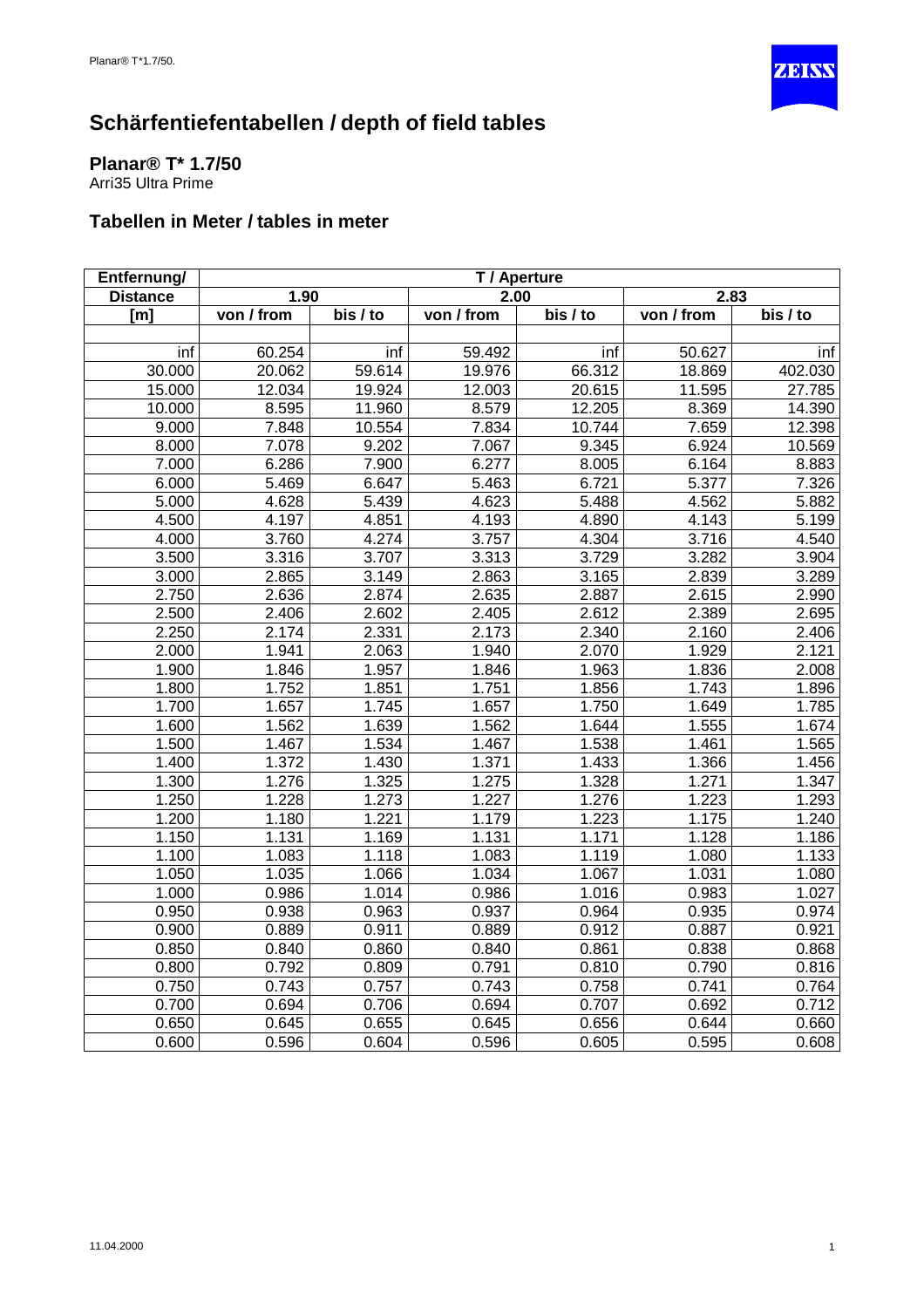

| Entfernung/     | T / Aperture |          |                    |                       |            |          |  |
|-----------------|--------------|----------|--------------------|-----------------------|------------|----------|--|
| <b>Distance</b> | 4.00         |          | 5.66               |                       | 8.00       |          |  |
| [m]             | von / from   | bis / to | von / from         | $\overline{bis}$ / to | von / from | bis / to |  |
|                 |              |          |                    |                       |            |          |  |
| inf             | 38.287       | inf      | 26.100             | inf                   | 17.200     | Inf      |  |
| 30.000          | 16.852       | inf      | 13.990             | inf                   | 10.964     | Inf      |  |
| 15.000          | 10.804       | 48.176   | 9.556              | 387.600               | 8.047      | Inf      |  |
| 10.000          | 7.950        | 18.400   | 7.256              | 27.569                | 6.356      | 74.701   |  |
| 9.000           | 7.307        | 15.256   | 6.718              | 21.051                | 5.940      | 40.554   |  |
| 8.000           | 6.636        | 12.572   | 6.147              | 16.249                | 5.490      | 25.808   |  |
| 7.000           | 5.935        | 10.252   | 5.542              | 12.564                | 5.004      | 17.586   |  |
| 6.000           | 5.202        | 8.228    | 4.899              | 9.647                 | 4.475      | 12.343   |  |
| 5.000           | 4.436        | 6.446    | 4.214              | 7.281                 | 3.898      | 8.708    |  |
| 4.500           | 4.039        | 5.633    | 3.855              | 6.257                 | 3.590      | 7.279    |  |
| 4.000           | 3.633        | 4.866    | 3.484              | 5.322                 | 3.267      | 6.040    |  |
| 3.500           | 3.217        | 4.141    | 3.100              | 4.464                 | 2.928      | 4.956    |  |
| 3.000           | 2.791        | 3.454    | 2.703              | 3.675                 | 2.572      | 3.998    |  |
| 2.750           | 2.574        | 3.125    | 2.499              | 3.303                 | 2.388      | 3.561    |  |
| 2.500           | 2.354        | 2.804    | 2.292              | 2.945                 | 2.198      | 3.147    |  |
| 2.250           | 2.132        | 2.491    | 2.081              | 2.601                 | 2.004      | 2.756    |  |
| 2.000           | 1.907        | 2.186    | 1.867              | 2.270                 | 1.805      | 2.385    |  |
| 1.900           | 1.816        | 2.066    | 1.780              | 2.140                 | 1.724      | 2.243    |  |
| 1.800           | 1.725        | 1.948    | 1.692              | 2.013                 | 1.642      | 2.103    |  |
| 1.700           | 1.633        | 1.830    | 1.604              | 1.887                 | 1.559      | 1.966    |  |
| 1.600           | 1.541        | 1.714    | 1.515              | 1.764                 | 1.475      | 1.831    |  |
| 1.500           | 1.448        | 1.599    | 1.426              | 1.642                 | 1.390      | 1.700    |  |
| 1.400           | 1.355        | 1.485    | 1.335              | 1.521                 | 1.305      | 1.571    |  |
| 1.300           | 1.262        | 1.372    | 1.245              | 1.403                 | 1.218      | 1.444    |  |
| 1.250           | 1.215        | 1.316    | 1.199              | 1.344                 | 1.174      | 1.382    |  |
| 1.200           | 1.168        | 1.260    | 1.153              | 1.286                 | 1.130      | 1.320    |  |
| 1.150           | 1.120        | 1.205    | $\overline{1.107}$ | 1.228                 | 1.086      | 1.259    |  |
| 1.100           | 1.073        | 1.150    | 1.061              | 1.171                 | 1.042      | 1.198    |  |
| 1.050           | 1.026        | 1.095    | 1.015              | 1.114                 | 0.997      | 1.139    |  |
| 1.000           | 0.978        | 1.040    | 0.968              | 1.057                 | 0.953      | 1.079    |  |
| 0.950           | 0.930        | 0.986    | 0.921              | 1.001                 | 0.907      | 1.020    |  |
| 0.900           | 0.882        | 0.932    | 0.875              | 0.945                 | 0.862      | 0.962    |  |
| 0.850           | 0.834        | 0.878    | 0.827              | 0.889                 | 0.817      | 0.904    |  |
| 0.800           | 0.786        | 0.824    | 0.780              | 0.834                 | 0.771      | 0.847    |  |
| 0.750           | 0.738        | 0.771    | 0.733              | 0.779                 | 0.725      | 0.790    |  |
| 0.700           | 0.690        | 0.718    | 0.685              | 0.725                 | 0.678      | 0.734    |  |
| 0.650           | 0.641        | 0.665    | 0.638              | 0.671                 | 0.632      | 0.679    |  |
| 0.600           | 0.593        | 0.612    | 0.590              | 0.617                 | 0.585      | 0.624    |  |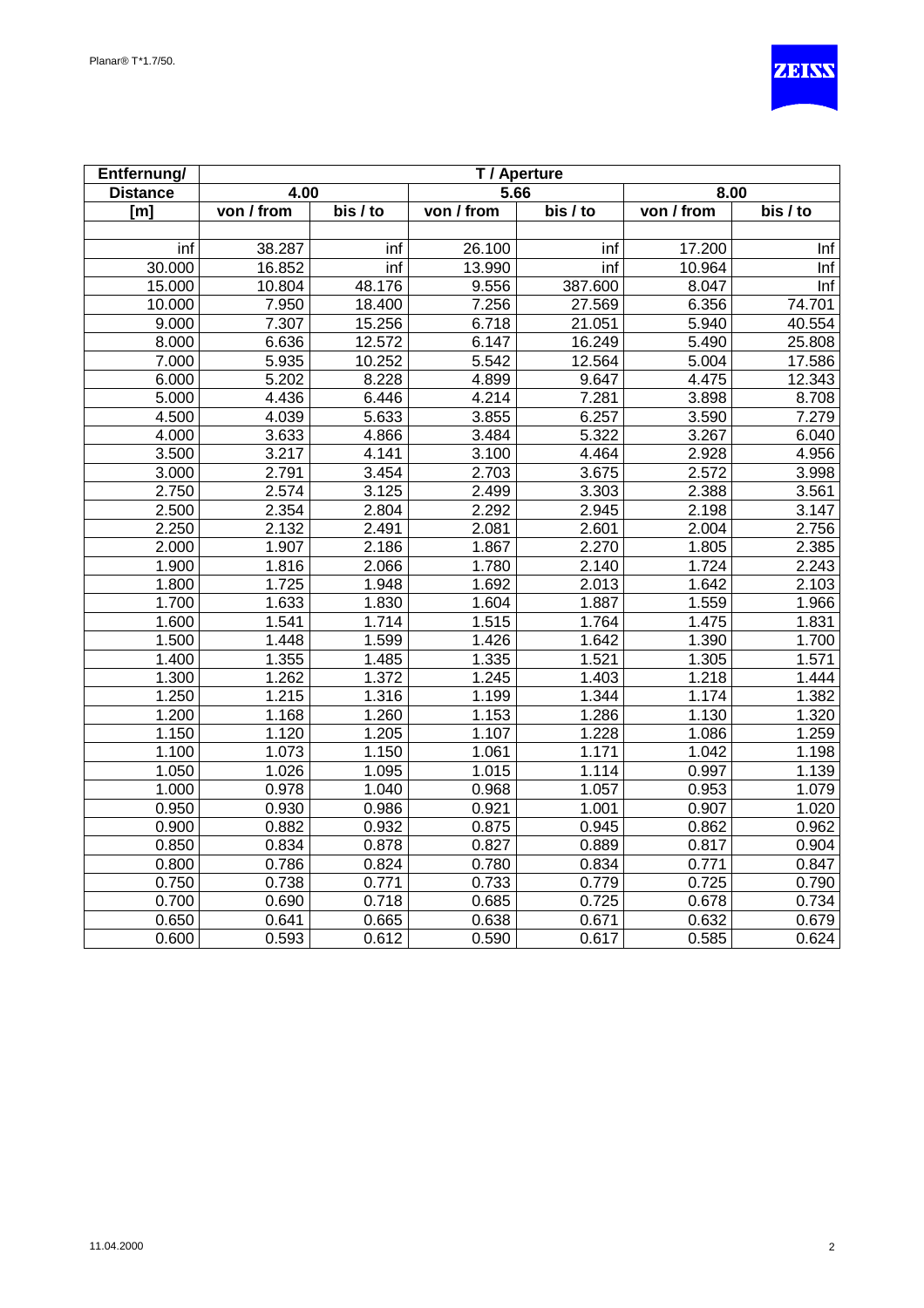

| Entfernung/     | T / Aperture      |                       |            |          |            |                       |  |
|-----------------|-------------------|-----------------------|------------|----------|------------|-----------------------|--|
| <b>Distance</b> | 11.31             |                       | 16.00      |          | 22.63      |                       |  |
| [m]             | von / from        | $\overline{bis}$ / to | von / from | bis / to | von / from | $\overline{bis}$ / to |  |
|                 |                   |                       |            |          |            |                       |  |
| inf             | 11.399            | inf                   | 7.704      | inf      | 5.288      | inf                   |  |
| 30.000          | 8.289             | inf                   | 6.154      | inf      | 4.514      | inf                   |  |
| 15.000          | 6.512             | inf                   | 5.123      | inf      | 3.938      | inf                   |  |
| 10.000          | $\frac{1}{5.363}$ | inf                   | 4.388      | inf      | 3.493      | inf                   |  |
| 9.000           | 5.065             | inf                   | 4.188      | inf      | 3.366      | inf                   |  |
| 8.000           | 4.736             | 123.063               | 3.962      | inf      | 3.219      | inf                   |  |
| 7.000           | 4.371             | 37.982                | 3.705      | inf      | 3.049      | inf                   |  |
| 6.000           | 3.964             | 19.763                | 3.410      | 127.052  | 2.848      | inf                   |  |
| 5.000           | 3.506             | 11.823                | 3.068      | 23.766   | 2.608      | inf                   |  |
| 4.500           | 3.256             | 9.326                 | 2.875      | 15.413   | 2.469      | 205.812               |  |
| 4.000           | 2.989             | 7.377                 | 2.666      | 10.708   | 2.314      | 29.731                |  |
| 3.500           | 2.704             | 5.815                 | 2.439      | 7.690    | 2.142      | 14.158                |  |
| 3.000           | 2.399             | 4.535                 | 2.189      | 5.589    | 1.949      | 8.335                 |  |
| 2.750           | 2.238             | 3.978                 | 2.056      | 4.761    | 1.843      | 6.606                 |  |
| 2.500           | 2.072             | 3.467                 | 1.915      | 4.043    | 1.731      | 5.290                 |  |
| 2.250           | 1.899             | 2.996                 | 1.768      | 3.413    | 1.610      | 4.253                 |  |
| 2.000           | 1.720             | 2.561                 | 1.612      | 2.857    | 1.482      | 3.417                 |  |
| 1.900           | 1.647             | 2.397                 | 1.548      | 2.652    | 1.428      | 3.125                 |  |
| 1.800           | 1.572             | 2.237                 | 1.482      | 2.457    | 1.372      | 2.855                 |  |
| 1.700           | 1.496             | 2.082                 | 1.415      | 2.270    | 1.315      | 2.603                 |  |
| 1.600           | 1.419             | 1.931                 | 1.346      | 2.091    | 1.256      | 2.368                 |  |
| 1.500           | 1.341             | 1.784                 | 1.276      | 1.919    | 1.195      | 2.148                 |  |
| 1.400           | 1.261             | 1.642                 | 1.205      | 1.754    | 1.133      | 1.942                 |  |
| 1.300           | 1.181             | 1.504                 | 1.131      | 1.596    | 1.068      | 1.749                 |  |
| 1.250           | 1.140             | 1.436                 | 1.094      | 1.520    | 1.035      | 1.656                 |  |
| 1.200           | 1.099             | 1.369                 | 1.056      | 1.445    | 1.002      | 1.567                 |  |
| 1.150           | 1.057             | 1.303                 | 1.018      | 1.371    | 0.967      | 1.480                 |  |
| 1.100           | 1.015             | 1.238                 | 0.979      | 1.299    | 0.933      | 1.395                 |  |
| 1.050           | 0.973             | 1.174                 | 0.940      | 1.228    | 0.898      | 1.313                 |  |
| 1.000           | 0.930             | 1.111                 | 0.901      | 1.158    | 0.862      | 1.233                 |  |
| 0.950           | 0.888             | 1.048                 | 0.861      | 1.090    | 0.826      | 1.155                 |  |
| 0.900           | 0.844             | 0.986                 | 0.820      | 1.023    | 0.789      | 1.079                 |  |
| 0.850           | 0.801             | 0.926                 | 0.779      | 0.957    | 0.751      | 1.006                 |  |
| 0.800           | 0.757             | 0.865                 | 0.738      | 0.893    | 0.713      | 0.934                 |  |
| 0.750           | 0.713             | 0.806                 | 0.696      | 0.829    | 0.674      | 0.864                 |  |
| 0.700           | 0.668             | 0.748                 | 0.654      | 0.767    | 0.635      | 0.796                 |  |
| 0.650           | 0.623             | 0.690                 | 0.611      | 0.706    | 0.595      | 0.730                 |  |
| 0.600           | 0.577             | 0.633                 | 0.567      | 0.646    | 0.554      | 0.665                 |  |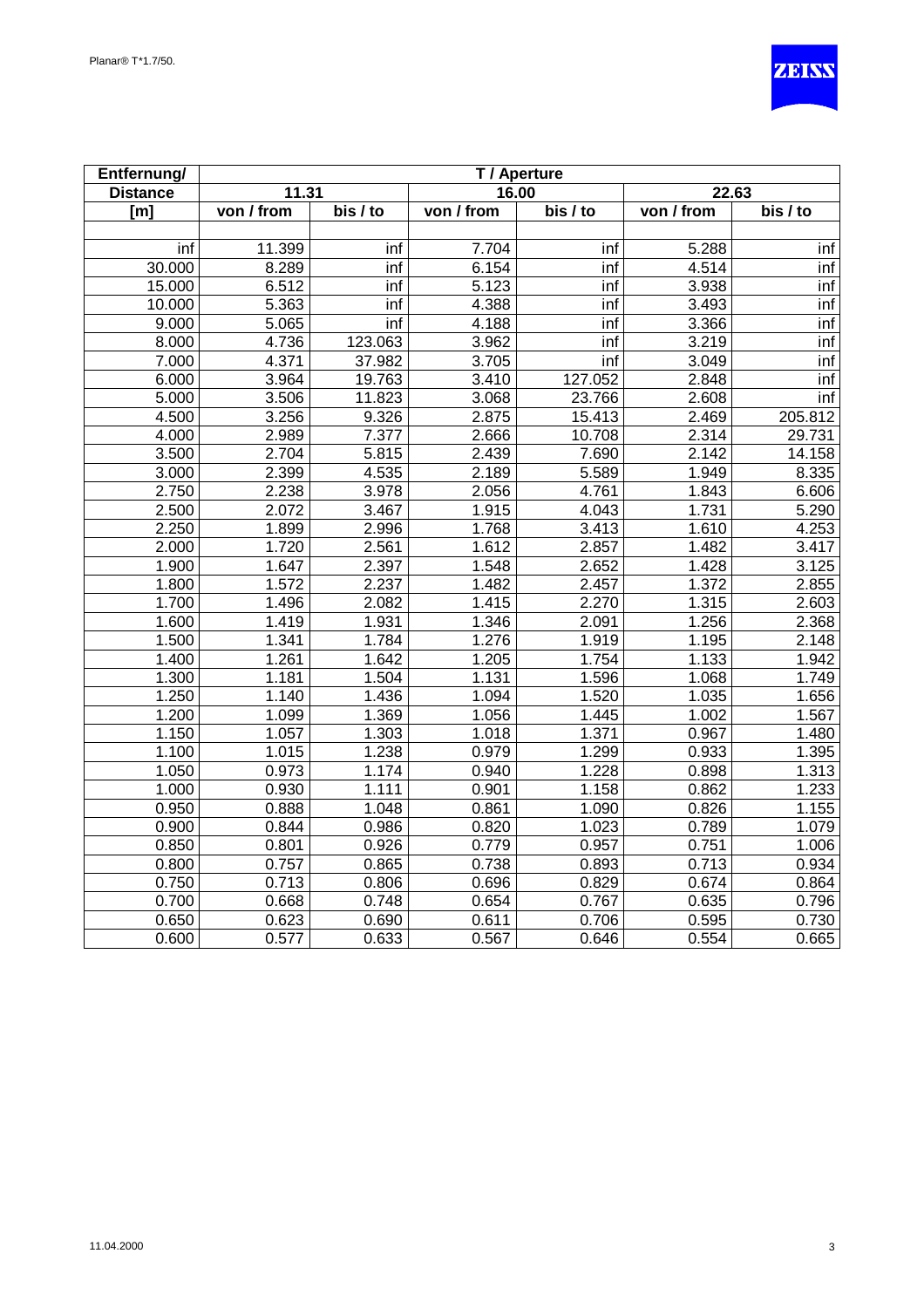

<span id="page-32-0"></span>**Planar® T\* 1.7/65** Arri35 Ultra Prime

| Entfernung/     | T / Aperture |                       |            |                       |            |          |
|-----------------|--------------|-----------------------|------------|-----------------------|------------|----------|
| <b>Distance</b> |              | 1.90                  | 2.00       |                       | 2.83       |          |
| [feet]          | von / from   | $\overline{bis}$ / to | von / from | $\overline{bis}$ / to | von / from | bis / to |
|                 |              |                       |            |                       |            |          |
| inf             | 144.859      | inf                   | 133.421    | inf                   | 100.068    | inf      |
| 30.000          | 24.873       | 51.308                | 24.515     | 52.912                | 23.105     | 85.126   |
| 15.000          | 13.605       | 18.897                | 13.497     | 19.109                | 13.060     | 22.109   |
| 10.000          | 9.363        | 11.581                | 9.312      | 11.660                | 9.103      | 12.704   |
| 9.000           | 8.481        | 10.257                | 8.440      | 10.319                | 8.268      | 11.126   |
| 8.000           | 7.588        | 8.975                 | 7.555      | 9.022                 | 7.417      | 9.631    |
| 7.000           | 6.684        | 7.732                 | 6.658      | 7.767                 | 6.551      | 8.213    |
| 6.000           | 5.767        | 6.527                 | 5.748      | 6.552                 | 5.668      | 6.864    |
| 5.000           | 4.838        | 5.358                 | 4.825      | 5.375                 | 4.768      | 5.581    |
| 4.500           | 4.369        | 4.787                 | 4.358      | 4.800                 | 4.312      | 4.963    |
| 4.000           | 3.896        | 4.223                 | 3.888      | 4.233                 | 3.851      | 4.359    |
| 3.500           | 3.421        | 3.668                 | 3.414      | 3.676                 | 3.386      | 3.770    |
| 3.000           | 2.942        | 3.122                 | 2.937      | 3.127                 | 2.917      | 3.194    |
| 2.750           | 2.701        | 2.851                 | 2.697      | 2.856                 | 2.680      | 2.911    |
| 2.500           | 2.460        | 2.583                 | 2.457      | 2.586                 | 2.442      | 2.631    |
| 2.250           | 2.218        | 2.316                 | 2.215      | 2.319                 | 2.204      | 2.354    |
| 2.000           | 1.975        | 2.051                 | 1.973      | 2.054                 | 1.964      | 2.081    |
| 1.900           | 1.877        | 1.946                 | 1.875      | 1.948                 | 1.867      | 1.972    |
| 1.800           | 1.780        | 1.841                 | 1.778      | 1.843                 | 1.771      | 1.864    |
| 1.700           | 1.682        | 1.736                 | 1.681      | 1.738                 | 1.674      | 1.757    |
| 1.600           | 1.584        | 1.632                 | 1.583      | 1.633                 | 1.577      | 1.650    |
| 1.500           | 1.486        | 1.528                 | 1.485      | 1.529                 | 1.480      | 1.543    |
| 1.400           | 1.388        | 1.424                 | 1.387      | 1.425                 | 1.383      | 1.437    |
| 1.300           | 1.290        | 1.320                 | 1.289      | 1.321                 | 1.285      | 1.332    |
| 1.250           | 1.241        | 1.268                 | 1.240      | 1.269                 | 1.236      | 1.279    |
| 1.200           | 1.191        | 1.217                 | 1.191      | 1.218                 | 1.188      | 1.226    |
| 1.150           | 1.142        | 1.165                 | 1.142      | 1.166                 | 1.139      | 1.174    |
| 1.100           | 1.093        | 1.114                 | 1.092      | 1.114                 | 1.090      | 1.122    |
| 1.050           | 1.044        | 1.062                 | 1.043      | 1.063                 | 1.041      | 1.070    |
| 1.000           | 0.994        | 1.011                 | 0.994      | 1.012                 | 0.992      | 1.017    |
| 0.950           | 0.945        | 0.960                 | 0.944      | 0.960                 | 0.942      | 0.965    |
| 0.900           | 0.895        | 0.909                 | 0.895      | 0.909                 | 0.893      | 0.914    |
| 0.850           | 0.846        | 0.858                 | 0.846      | 0.858                 | 0.844      | 0.862    |
| 0.800           | 0.796        | 0.807                 | 0.796      | 0.807                 | 0.795      | 0.810    |
| 0.750           | 0.747        | 0.756                 | 0.747      | 0.756                 | 0.746      | 0.759    |
| 0.700           | 0.697        | 0.705                 | 0.697      | 0.705                 | 0.696      | 0.707    |
| 0.650           | 0.648        | 0.654                 | 0.648      | 0.654                 | 0.647      | 0.656    |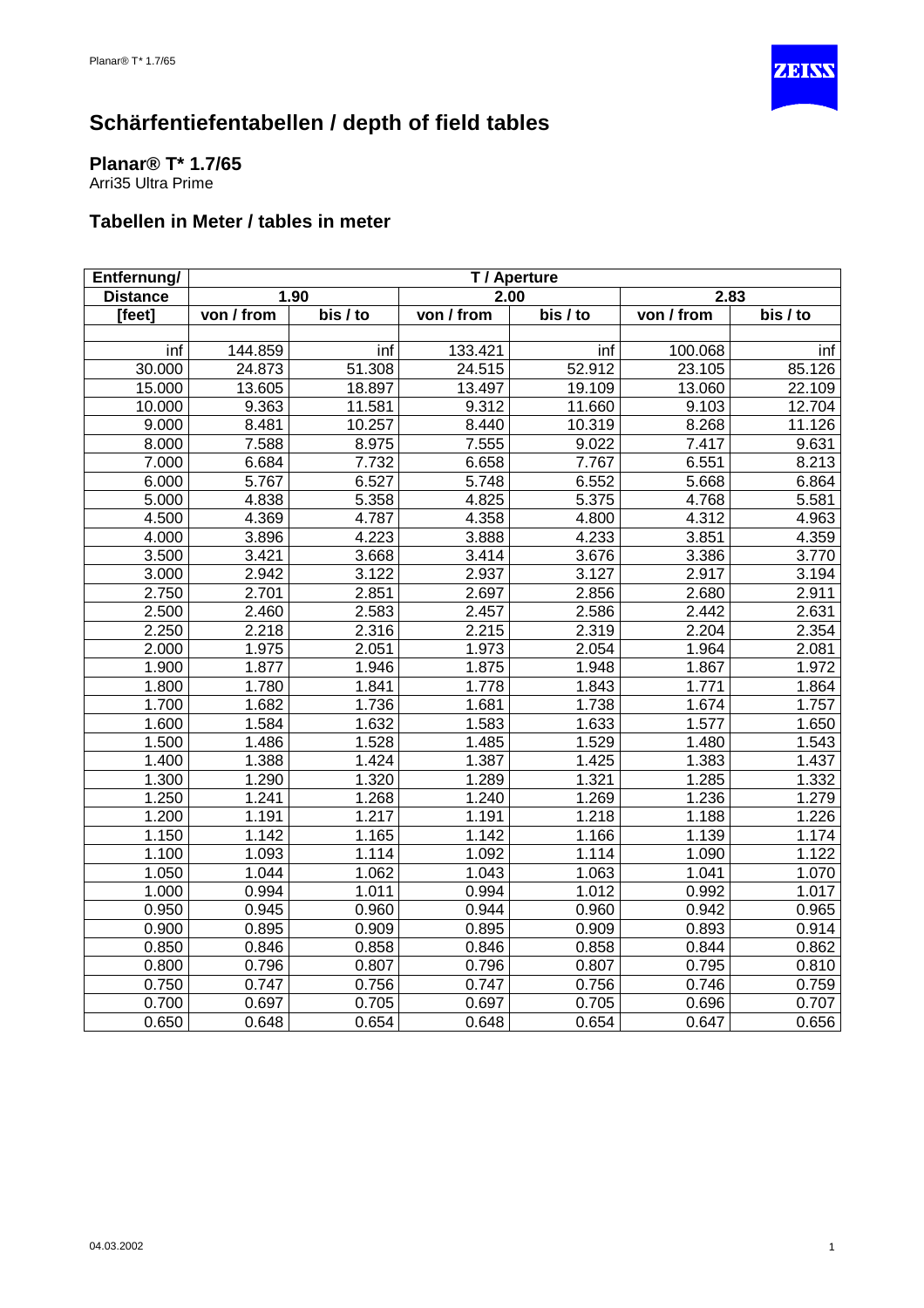

| Entfernung/          | T / Aperture |                       |            |                           |            |                       |
|----------------------|--------------|-----------------------|------------|---------------------------|------------|-----------------------|
| <b>Distance</b>      |              | 4.00                  | 5.66       |                           | 8.00       |                       |
| $\overline{[f}$ eet] | von / from   | $\overline{bis}$ / to | von / from | $\overline{bis}$ / to     | von / from | $\overline{bis}$ / to |
|                      |              |                       |            |                           |            |                       |
| inf                  | 69.416       | inf                   | 44.964     | inf                       | 28.882     | inf                   |
| 30.000               | 20.977       | 375.500               | 18.031     | $\overline{\mathsf{inf}}$ | 14.756     | inf                   |
| 15.000               | 12.355       | 27.617                | 11.276     | 39.780                    | 9.909      | 92.178                |
| 10.000               | 8.756        | 14.335                | 8.203      | 17.018                    | 7.459      | 22.440                |
| 9.000                | 7.981        | 12.355                | 7.520      | 14.292                    | 6.891      | 17.921                |
| 8.000                | 7.186        | 10.535                | 6.811      | 11.908                    | 6.292      | 14.316                |
| 7.000                | 6.371        | 8.858                 | 6.075      | 9.805                     | 5.660      | 11.375                |
| 6.000                | 5.533        | 7.307                 | 5.310      | 7.936                     | 4.991      | 8.929                 |
| 5.000                | 4.673        | 5.869                 | 4.513      | 6.265                     | 4.283      | 6.863                 |
| 4.500                | 4.234        | 5.188                 | 4.103      | 5.493                     | 3.913      | 5.946                 |
| 4.000                | 3.789        | 4.531                 | 3.685      | 4.761                     | 3.531      | 5.095                 |
| 3.500                | 3.339        | 3.896                 | 3.258      | 4.064                     | 3.138      | 4.303                 |
| 3.000                | 2.881        | 3.283                 | 2.821      | 3.400                     | 2.732      | 3.564                 |
| 2.750                | 2.651        | 2.984                 | 2.600      | 3.080                     | 2.524      | 3.213                 |
| 2.500                | 2.418        | 2.690                 | 2.376      | 2.767                     | 2.313      | 2.873                 |
| 2.250                | 2.184        | 2.401                 | 2.150      | 2.462                     | 2.099      | 2.545                 |
| 2.000                | 1.948        | 2.117                 | 1.921      | 2.163                     | 1.881      | 2.226                 |
| 1.900                | 1.853        | 2.005                 | 1.829      | 2.046                     | 1.792      | 2.102                 |
| 1.800                | 1.758        | 1.893                 | 1.737      | 1.929                     | 1.704      | 1.979                 |
| 1.700                | 1.663        | 1.782                 | 1.644      | 1.814                     | 1.614      | 1.857                 |
| 1.600                | 1.567        | 1.672                 | 1.550      | 1.700                     | 1.524      | 1.737                 |
| 1.500                | 1.471        | 1.562                 | 1.457      | 1.586                     | 1.434      | 1.619                 |
| 1.400                | 1.375        | 1.453                 | 1.362      | 1.474                     | 1.343      | 1.502                 |
| 1.300                | 1.279        | 1.345                 | 1.268      | 1.363                     | 1.251      | 1.386                 |
| 1.250                | 1.231        | 1.291                 | 1.220      | 1.307                     | 1.205      | 1.329                 |
| 1.200                | 1.182        | 1.238                 | 1.173      | 1.252                     | 1.159      | 1.272                 |
| 1.150                | 1.134        | 1.184                 | 1.125      | 1.197                     | 1.112      | 1.215                 |
| 1.100                | 1.085        | 1.131                 | 1.078      | 1.143                     | 1.066      | 1.159                 |
| 1.050                | 1.037        | 1.078                 | 1.030      | 1.089                     | 1.019      | 1.103                 |
| 1.000                | 0.988        | 1.025                 | 0.982      | 1.034                     | 0.972      | 1.047                 |
| 0.950                | 0.939        | 0.972                 | 0.934      | 0.981                     | 0.925      | 0.992                 |
| 0.900                | 0.890        | 0.920                 | 0.886      | 0.927                     | 0.878      | 0.937                 |
| 0.850                | 0.842        | 0.867                 | 0.837      | 0.874                     | 0.831      | 0.882                 |
| 0.800                | 0.793        | 0.815                 | 0.789      | 0.820                     | 0.783      | 0.828                 |
| 0.750                | 0.744        | 0.763                 | 0.740      | 0.767                     | 0.735      | 0.774                 |
| 0.700                | 0.695        | 0.711                 | 0.692      | 0.715                     | 0.688      | 0.720                 |
| 0.650                | 0.645        | 0.659                 | 0.643      | 0.662                     | 0.640      | 0.667                 |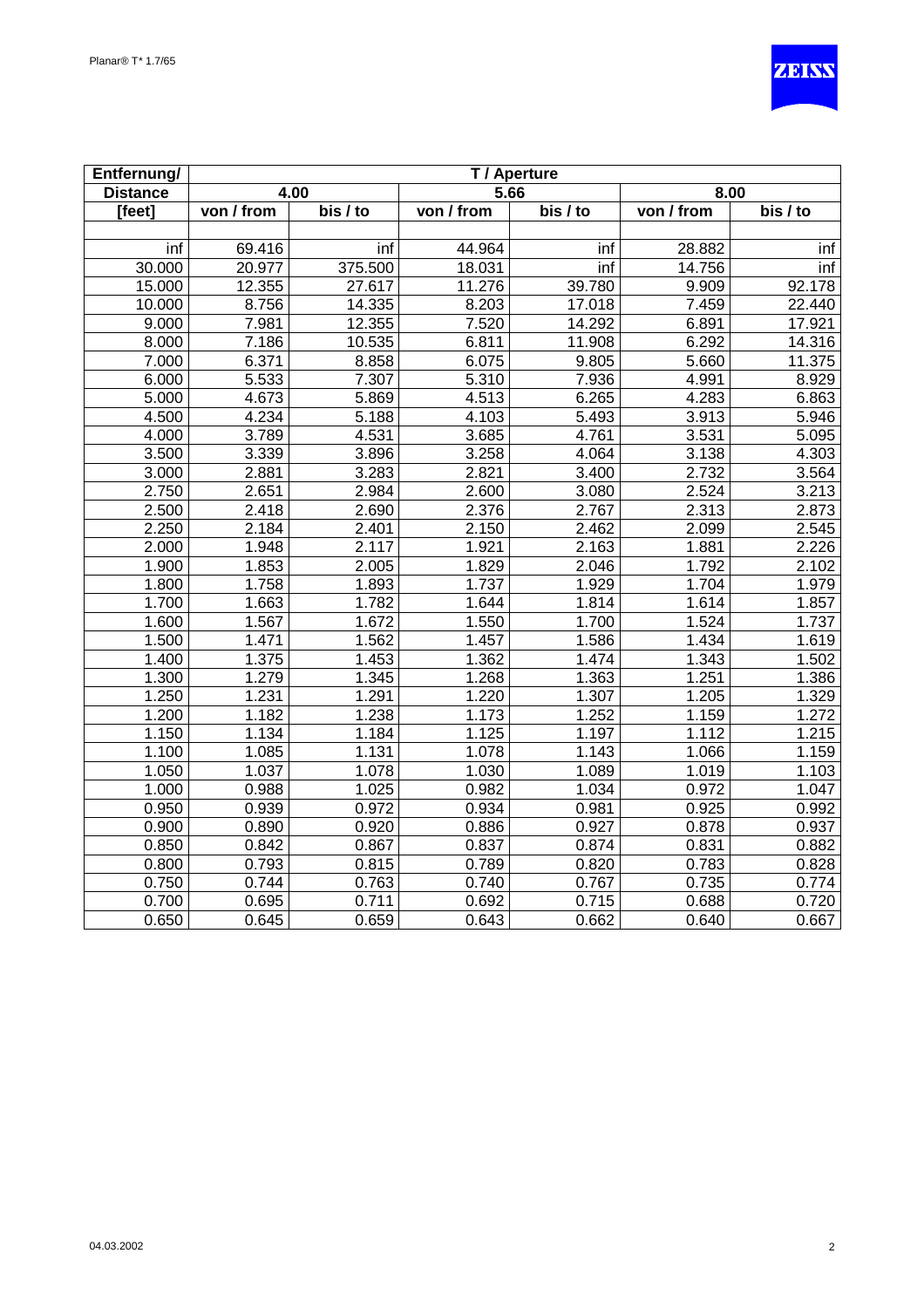

| Entfernung/     | T / Aperture |                       |            |                              |            |          |
|-----------------|--------------|-----------------------|------------|------------------------------|------------|----------|
| <b>Distance</b> |              | 11.31                 | 16.00      |                              | 22.63      |          |
| [feet]          | von / from   | $\overline{bis}$ / to | von / from | $\overline{\text{bis}}$ / to | von / from | bis / to |
|                 |              |                       |            |                              |            |          |
| inf             | 18.985       | inf                   | 12.690     | inf                          | 8.660      | inf      |
| 30.000          | 11.667       | inf                   | 8.954      | int                          | 6.752      | inf      |
| 15.000          | 8.421        | inf                   | 6.918      | inf                          | 5.533      | inf      |
| 10.000          | 6.589        | 39.916                | 5.636      | int                          | 4.683      | inf      |
| 9.000           | 6.143        | 27.523                | 5.308      | 105.952                      | 4.456      | inf      |
| 8.000           | 5.664        | 19.828                | 4.949      | 42.353                       | 4.201      | inf      |
| 7.000           | 5.148        | 14.585                | 4.552      | 23.904                       | 3.914      | 257.577  |
| 6.000           | 4.590        | 10.783                | 4.112      | 15.121                       | 3.587      | 35.266   |
| 5.000           | 3.986        | 7.900                 | 3.623      | 9.985                        | 3.211      | 15.969   |
| 4.500           | 3.664        | 6.705                 | 3.356      | 8.141                        | 3.001      | 11.701   |
| 4.000           | 3.329        | 5.639                 | 3.074      | 6.615                        | 2.775      | 8.770    |
| 3.500           | 2.978        | 4.681                 | 2.774      | 5.330                        | 2.529      | 6.634    |
| 3.000           | 2.611        | 3.817                 | 2.454      | 4.233                        | 2.263      | 5.008    |
| 2.750           | 2.421        | 3.416                 | 2.286      | 3.743                        | 2.120      | 4.332    |
| 2.500           | 2.227        | 3.033                 | 2.113      | 3.286                        | 1.972      | 3.728    |
| 2.250           | 2.028        | 2.668                 | 1.934      | 2.860                        | 1.816      | 3.185    |
| 2.000           | 1.824        | 2.319                 | 1.749      | 2.461                        | 1.653      | 2.695    |
| 1.900           | 1.742        | 2.184                 | 1.673      | 2.308                        | 1.585      | 2.512    |
| 1.800           | 1.658        | 2.051                 | 1.596      | 2.159                        | 1.516      | 2.335    |
| 1.700           | 1.574        | 1.920                 | 1.518      | 2.014                        | 1.446      | 2.165    |
| 1.600           | 1.488        | 1.792                 | 1.439      | 1.873                        | 1.375      | 2.001    |
| 1.500           | 1.402        | 1.665                 | 1.359      | 1.734                        | 1.302      | 1.843    |
| 1.400           | 1.315        | 1.541                 | 1.277      | 1.600                        | 1.227      | 1.691    |
| 1.300           | 1.227        | 1.419                 | 1.195      | 1.468                        | 1.151      | 1.543    |
| 1.250           | 1.183        | 1.359                 | 1.153      | 1.403                        | 1.113      | 1.471    |
| 1.200           | 1.139        | 1.299                 | 1.111      | 1.339                        | 1.074      | 1.401    |
| 1.150           | 1.094        | 1.240                 | 1.068      | 1.276                        | 1.035      | 1.331    |
| 1.100           | 1.049        | 1.181                 | 1.026      | 1.213                        | 0.995      | 1.263    |
| 1.050           | 1.004        | 1.123                 | 0.983      | 1.152                        | 0.955      | 1.195    |
| 1.000           | 0.959        | 1.065                 | 0.940      | 1.091                        | 0.914      | 1.129    |
| 0.950           | 0.913        | 1.007                 | 0.896      | 1.030                        | 0.873      | 1.064    |
| 0.900           | 0.867        | 0.951                 | 0.852      | 0.970                        | 0.831      | 1.000    |
| 0.850           | 0.821        | 0.894                 | 0.808      | 0.911                        | 0.790      | 0.937    |
| 0.800           | 0.775        | 0.838                 | 0.763      | 0.853                        | 0.747      | 0.875    |
| 0.750           | 0.728        | 0.783                 | 0.718      | 0.795                        | 0.704      | 0.814    |
| 0.700           | 0.681        | 0.727                 | 0.673      | 0.738                        | 0.661      | 0.754    |
| 0.650           | 0.634        | 0.673                 | 0.627      | 0.681                        | 0.617      | 0.694    |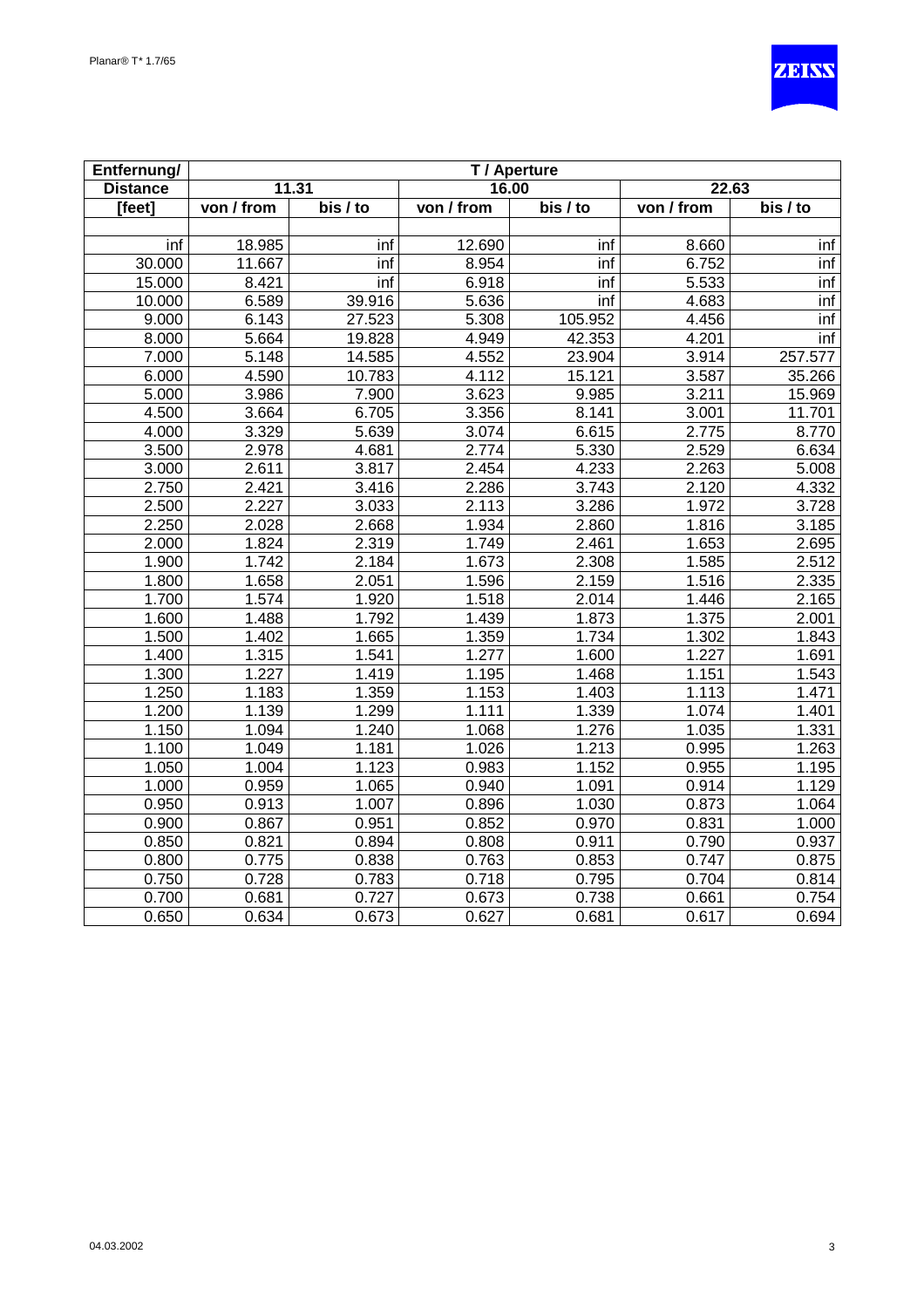

<span id="page-35-0"></span>**Planar® T\* 1.7/85** Arri35 Ultra Prime

| Entfernung/     | T / Aperture |          |                    |                       |            |          |  |
|-----------------|--------------|----------|--------------------|-----------------------|------------|----------|--|
| <b>Distance</b> | 1.90         |          | 2.00               |                       |            | 2.83     |  |
| [m]             | von / from   | bis / to | von / from         | $\overline{bis}$ / to | von / from | bis / to |  |
|                 |              |          |                    |                       |            |          |  |
| inf             | 156.031      | inf      | 147.711            | inf                   | 146.414    | inf      |  |
| 30.000          | 25.192       | 37.093   | 24.966             | 37.594                | 24.921     | 48.114   |  |
| 15.000          | 13.702       | 16.573   | 13.636             | 16.671                | 13.620     | 18.442   |  |
| 10.000          | 9.410        | 10.670   | 9.379              | 10.711                | 9.371      | 11.407   |  |
| 9.000           | 8.521        | 9.538    | 8.495              | 9.570                 | 8.488      | 10.120   |  |
| 8.000           | 7.620        | 8.421    | 7.600              | 8.446                 | 7.594      | 8.870    |  |
| 7.000           | 6.709        | 7.319    | 6.693              | 7.337                 | 6.688      | 7.654    |  |
| 6.000           | 5.786        | 6.231    | 5.774              | 6.245                 | 5.770      | 6.471    |  |
| 5.000           | 4.851        | 5.158    | 4.843              | 5.167                 | 4.840      | 5.320    |  |
| 4.500           | 4.380        | 4.627    | 4.373              | 4.634                 | 4.371      | 4.756    |  |
| 4.000           | 3.905        | 4.099    | 3.900              | 4.105                 | 3.898      | 4.199    |  |
| 3.500           | 3.428        | 3.575    | 3.424              | 3.580                 | 3.422      | 3.650    |  |
| 3.000           | 2.948        | 3.054    | 2.945              | 3.058                 | 2.943      | 3.108    |  |
| 2.750           | 2.706        | 2.795    | $\overline{2.704}$ | 2.798                 | 2.702      | 2.840    |  |
| 2.500           | 2.464        | 2.537    | 2.462              | 2.539                 | 2.461      | 2.573    |  |
| 2.250           | 2.221        | 2.280    | 2.220              | 2.281                 | 2.219      | 2.308    |  |
| 2.000           | 1.978        | 2.023    | 1.976              | 2.024                 | 1.975      | 2.045    |  |
| 1.900           | 1.880        | 1.921    | 1.879              | 1.922                 | 1.878      | 1.940    |  |
| 1.800           | 1.782        | 1.818    | 1.781              | 1.819                 | 1.780      | 1.836    |  |
| 1.700           | 1.684        | 1.716    | 1.683              | 1.717                 | 1.682      | 1.732    |  |
| 1.600           | 1.586        | 1.614    | 1.585              | 1.615                 | 1.585      | 1.628    |  |
| 1.500           | 1.488        | 1.512    | 1.487              | 1.513                 | 1.487      | 1.524    |  |
| 1.400           | 1.390        | 1.411    | 1.389              | 1.411                 | 1.388      | 1.421    |  |
| 1.300           | 1.291        | 1.309    | 1.291              | 1.310                 | 1.290      | 1.317    |  |
| 1.250           | 1.242        | 1.258    | 1.241              | 1.259                 | 1.241      | 1.266    |  |
| 1.200           | 1.193        | 1.208    | 1.192              | 1.208                 | 1.192      | 1.214    |  |
| 1.150           | 1.143        | 1.157    | 1.143              | 1.157                 | 1.142      | 1.163    |  |
| 1.100           | 1.094        | 1.106    | 1.094              | 1.107                 | 1.093      | 1.112    |  |
| 1.050           | 1.045        | 1.056    | 1.044              | 1.056                 | 1.044      | 1.061    |  |
| 1.000           | 0.995        | 1.005    | 0.995              | 1.005                 | 0.994      | 1.009    |  |
| 0.950           | 0.946        | 0.954    | 0.945              | 0.955                 | 0.945      | 0.958    |  |
| 0.900           | 0.896        | 0.904    | 0.896              | 0.904                 | 0.896      | 0.907    |  |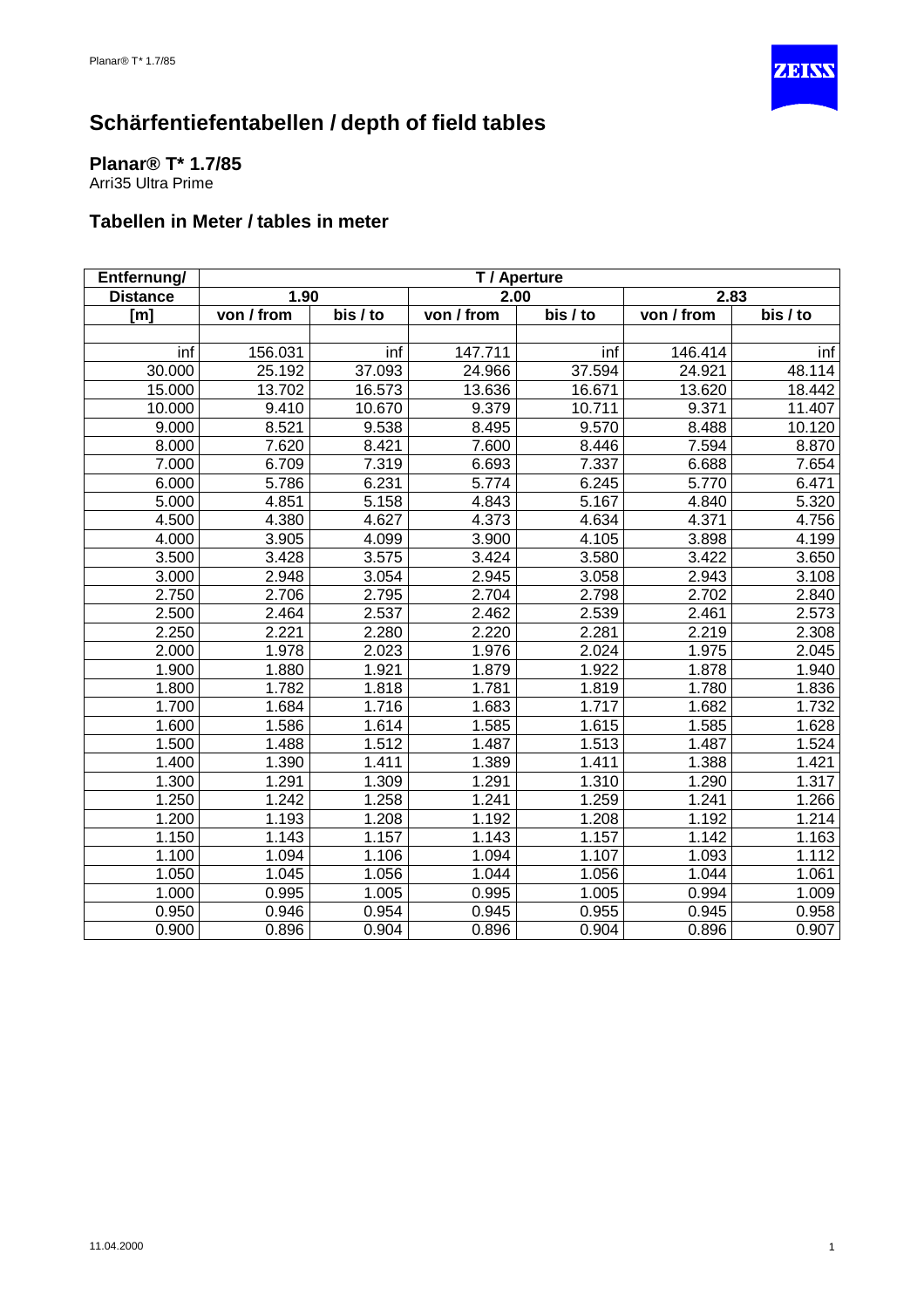

| Entfernung/     |            |          |            | T / Aperture |            |          |
|-----------------|------------|----------|------------|--------------|------------|----------|
| <b>Distance</b> | 4.00       |          | 5.66       |              | 8.00       |          |
| [m]             | von / from | bis / to | von / from | bis / to     | von / from | bis / to |
|                 |            |          |            |              |            |          |
| inf             | 110.128    | inf      | 72.852     | inf          | 47.553     | inf      |
| 30.000          | 23.603     | 67.626   | 21.283     | 127.876      | 18.437     | inf      |
| 15.000          | 13.218     | 20.712   | 12.462     | 24.172       | 11.436     | 30.905   |
| 10.000          | 9.179      | 12.229   | 8.811      | 13.347       | 8.288      | 15.156   |
| 9.000           | 8.331      | 10.760   | 8.027      | 11.614       | 7.592      | 12.955   |
| 8.000           | 7.468      | 9.355    | 7.223      | 9.991        | 6.870      | 10.965   |
| 7.000           | 6.590      | 8.010    | 6.400      | 8.470        | 6.122      | 9.157    |
| 6.000           | 5.698      | 6.722    | 5.555      | 7.041        | 5.346      | 7.506    |
| 5.000           | 4.789      | 5.487    | 4.689      | 5.695        | 4.540      | 5.993    |
| 4.500           | 4.329      | 4.888    | 4.247      | 5.052        | 4.125      | 5.283    |
| 4.000           | 3.865      | 4.301    | 3.800      | 4.427        | 3.703      | 4.602    |
| 3.500           | 3.397      | 3.726    | 3.347      | 3.819        | 3.272      | 3.948    |
| 3.000           | 2.925      | 3.162    | 2.888      | 3.228        | 2.832      | 3.318    |
| 2.750           | 2.687      | 2.884    | 2.656      | 2.939        | 2.609      | 3.013    |
| 2.500           | 2.448      | 2.609    | 2.423      | 2.653        | 2.384      | 2.713    |
| 2.250           | 2.208      | 2.337    | 2.188      | 2.372        | 2.156      | 2.419    |
| 2.000           | 1.967      | 2.067    | 1.951      | 2.094        | 1.927      | 2.130    |
| 1.900           | 1.870      | 1.960    | 1.856      | 1.984        | 1.834      | 2.016    |
| 1.800           | 1.774      | 1.853    | 1.761      | 1.874        | 1.741      | 1.903    |
| 1.700           | 1.677      | 1.747    | 1.665      | 1.766        | 1.648      | 1.790    |
| 1.600           | 1.579      | 1.641    | 1.569      | 1.657        | 1.554      | 1.679    |
| 1.500           | 1.482      | 1.536    | 1.473      | 1.550        | 1.460      | 1.568    |
| 1.400           | 1.385      | 1.430    | 1.377      | 1.442        | 1.365      | 1.458    |
| 1.300           | 1.287      | 1.326    | 1.280      | 1.336        | 1.270      | 1.349    |
| 1.250           | 1.238      | 1.274    | 1.232      | 1.283        | 1.223      | 1.295    |
| 1.200           | 1.189      | 1.221    | 1.183      | 1.230        | 1.175      | 1.241    |
| 1.150           | 1.140      | 1.169    | 1.135      | 1.177        | 1.127      | 1.187    |
| 1.100           | 1.091      | 1.118    | 1.086      | 1.124        | 1.080      | 1.133    |
| 1.050           | 1.042      | 1.066    | 1.038      | 1.072        | 1.032      | 1.080    |
| 1.000           | 0.993      | 1.014    | 0.989      | 1.019        | 0.983      | 1.027    |
| 0.950           | 0.943      | 0.962    | 0.940      | 0.967        | 0.935      | 0.974    |
| 0.900           | 0.894      | 0.911    | 0.891      | 0.915        | 0.887      | 0.921    |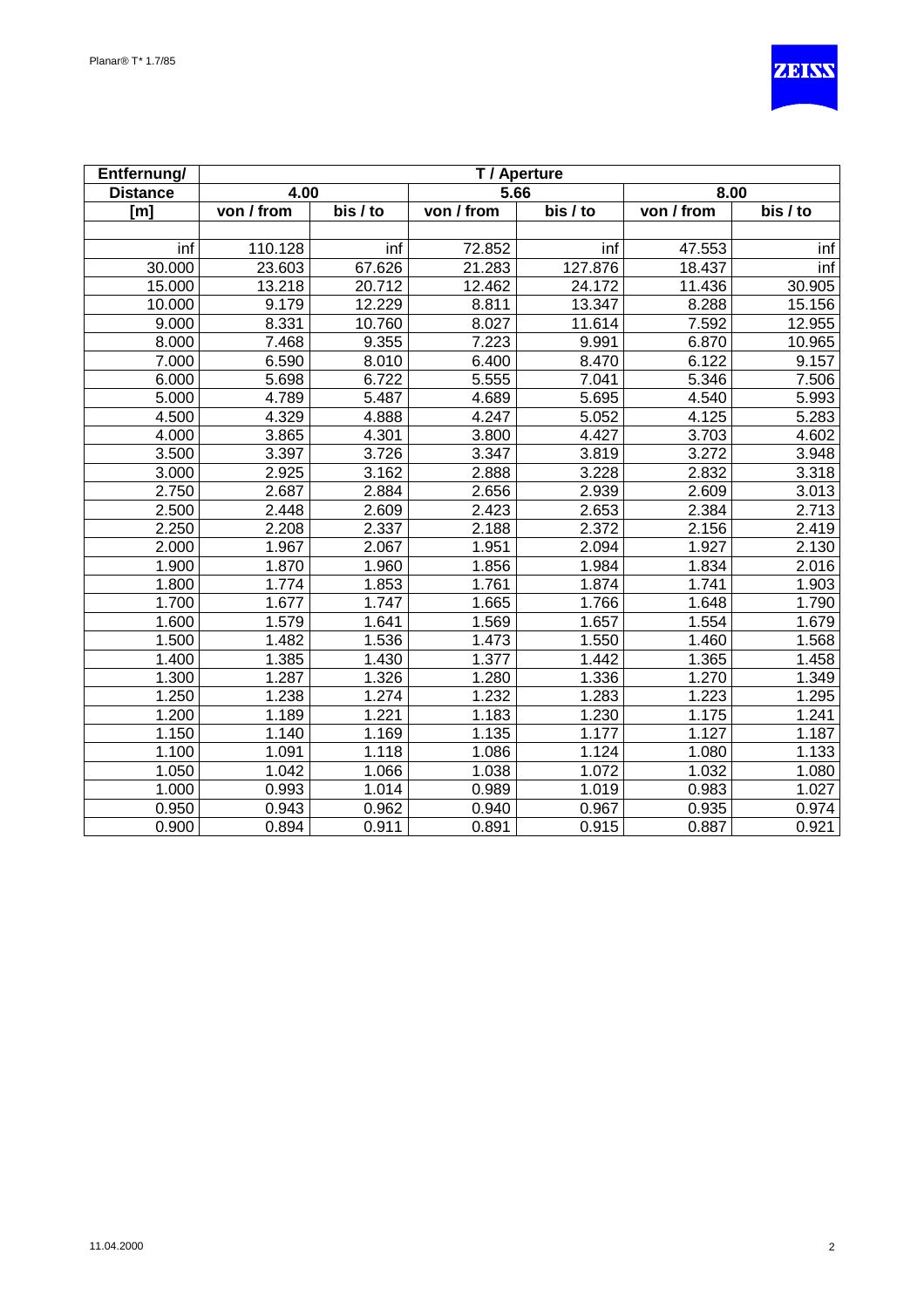

| Entfernung/     | T / Aperture |          |            |          |                    |          |
|-----------------|--------------|----------|------------|----------|--------------------|----------|
| <b>Distance</b> | 11.31        |          | 16.00      |          | 22.63              |          |
| [m]             | von / from   | bis / to | von / from | bis / to | von / from         | bis / to |
|                 |              |          |            |          |                    |          |
| inf             | 31.009       | inf      | 20.704     | inf      | 14.071             | inf      |
| 30.000          | 15.296       | inf      | 12.299     | inf      | 9.624              | inf      |
| 15.000          | 10.152       | 48.749   | 8.748      | 251.894  | 7.313              | inf      |
| 10.000          | 7.597        | 18.441   | 6.788      | 26.448   | 5.897              | 68.174   |
| 9.000           | 7.009        | 15.275   | 6.316      | 20.371   | 5.539              | 38.450   |
| 8.000           | 6.391        | 12.576   | 5.811      | 15.825   | 5.149              | 24.887   |
| 7.000           | 5.740        | 10.248   | 5.270      | 12.297   | 4.721              | 17.121   |
| 6.000           | 5.054        | 8.220    | 4.688      | 9.479    | 4.251              | 12.091   |
| 5.000           | 4.329        | 6.436    | 4.060      | 7.177    | 3.730              | 8.567    |
| 4.500           | 3.951        | 5.623    | 3.727      | 6.177    | 3.449              | 7.173    |
| 4.000           | 3.563        | 4.855    | 3.380      | 5.260    | 3.151              | 5.961    |
| 3.500           | 3.163        | 4.131    | 3.020      | 4.417    | 2.837              | 4.896    |
| 3.000           | 2.751        | 3.445    | 2.643      | 3.640    | 2.504              | 3.955    |
| 2.750           | 2.541        | 3.116    | 2.449      | 3.273    | 2.330              | 3.524    |
| 2.500           | 2.327        | 2.796    | 2.251      | 2.920    | 2.151              | 3.116    |
| 2.250           | 2.110        | 2.483    | 2.048      | 2.580    | 1.966              | 2.730    |
| 2.000           | 1.890        | 2.179    | 1.841      | 2.252    | 1.775              | 2.364    |
| 1.900           | 1.801        | 2.060    | 1.757      | 2.124    | 1.697              | 2.223    |
| 1.800           | 1.712        | 1.941    | 1.672      | 1.998    | 1.618              | 2.084    |
| 1.700           | 1.622        | 1.824    | 1.586      | 1.874    | 1.538              | 1.949    |
| 1.600           | 1.531        | 1.708    | 1.499      | 1.751    | 1.457              | 1.816    |
| 1.500           | 1.440        | 1.594    | 1.412      | 1.630    | 1.375              | 1.685    |
| 1.400           | 1.348        | 1.480    | 1.324      | 1.511    | 1.292              | 1.558    |
| 1.300           | 1.256        | 1.367    | 1.235      | 1.394    | $\overline{1.207}$ | 1.432    |
| 1.250           | 1.209        | 1.312    | 1.190      | 1.335    | 1.165              | 1.371    |
| 1.200           | 1.163        | 1.256    | 1.146      | 1.278    | 1.122              | 1.310    |
| 1.150           | 1.116        | 1.201    | 1.100      | 1.220    | 1.079              | 1.249    |
| 1.100           | 1.069        | 1.146    | 1.055      | 1.163    | 1.035              | 1.189    |
| 1.050           | 1.022        | 1.091    | 1.009      | 1.107    | 0.992              | 1.130    |
| 1.000           | 0.975        | 1.036    | 0.964      | 1.050    | 0.948              | 1.071    |
| 0.950           | 0.928        | 0.982    | 0.918      | 0.994    | 0.903              | 1.012    |
| 0.900           | 0.881        | 0.928    | 0.871      | 0.939    | 0.859              | 0.954    |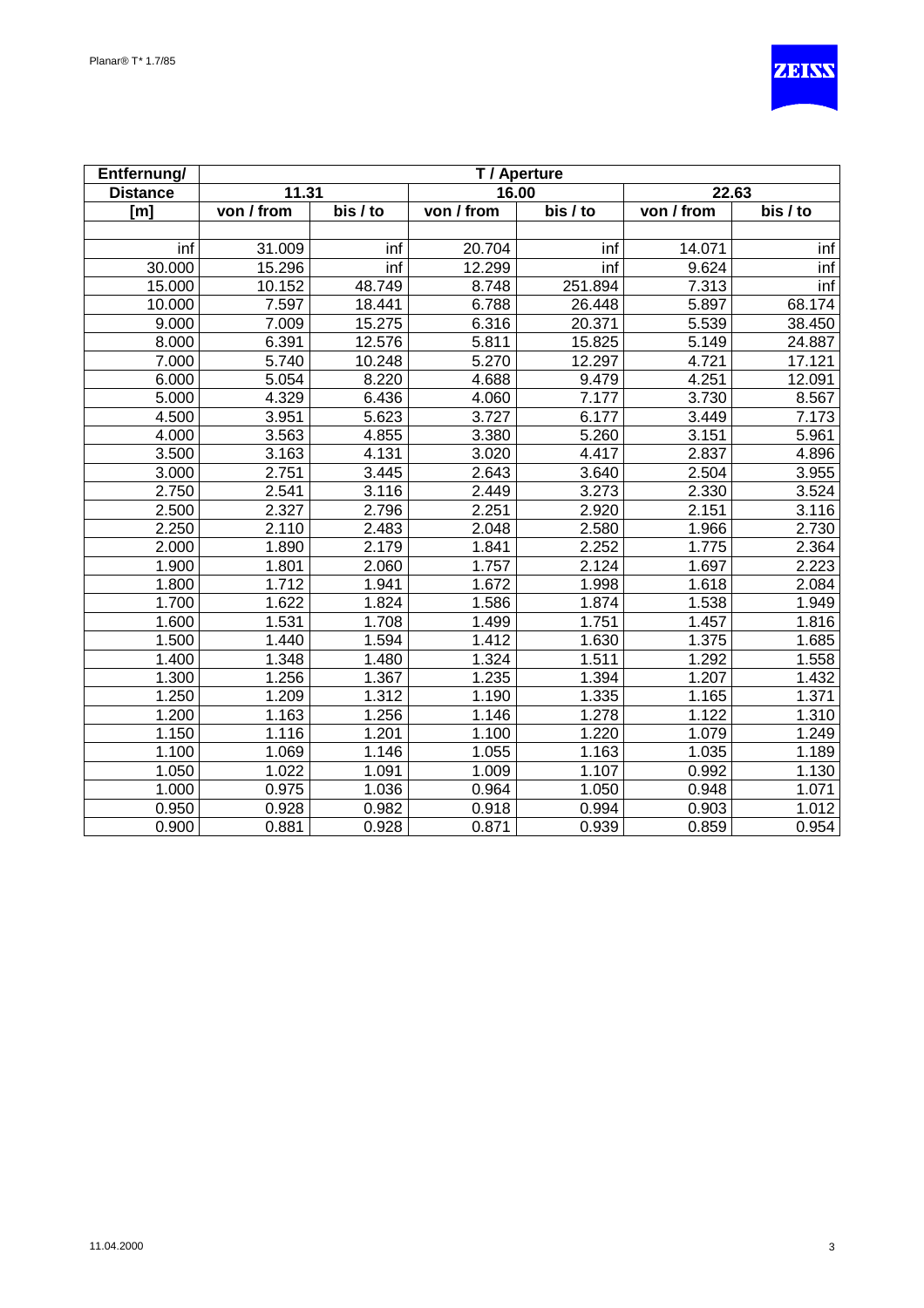

#### <span id="page-38-0"></span>**Sonnar® T\* 1.7/100** Arri35 Ultra Prime

| Entfernung/     |                    |          |            | T / Aperture       |            |          |
|-----------------|--------------------|----------|------------|--------------------|------------|----------|
| <b>Distance</b> | 1.90               |          | 2.00       |                    | 2.83       |          |
| [m]             | von / from         | bis / to | von / from | bis / to           | von / from | bis / to |
|                 |                    |          |            |                    |            |          |
| inf             | 230.217            | inf      | 222.651    | inf                | 145.646    | inf      |
| 30.000          | 26.561             | 34.472   | 26.457     | 34.880             | 24.904     | 36.945   |
| 15.000          | 14.093             | 16.033   | 14.064     | 16.120             | 13.616     | 16.545   |
| 14.000          | 13.208             | 14.895   | 13.182     | 14.970             | 12.788     | 15.336   |
| 13.000          | 12.315             | 13.767   | 12.293     | 13.831             | 11.950     | 14.143   |
| 12.000          | 11.414             | 12.650   | 11.395     | 12.704             | 11.101     | 12.966   |
| 11.000          | 10.507             | 11.543   | 10.491     | 11.588             | 10.241     | 11.805   |
| 10.000          | 9.591              | 10.446   | 9.578      | 10.482             | 9.370      | 10.659   |
| 9.000           | 8.668              | 9.359    | 8.657      | 9.388              | 8.487      | 9.529    |
| 8.000           | 7.738              | 8.281    | 7.729      | 8.304              | 7.594      | 8.414    |
| 7.000           | 6.799              | 7.214    | 6.792      | 7.231              | 6.688      | 7.314    |
| 6.500           | 6.327              | 6.683    | 6.321      | 6.698              | 6.231      | 6.769    |
| 6.000           | 5.852              | 6.156    | 5.847      | 6.168              | 5.770      | 6.228    |
| 5.500           | $\overline{5.376}$ | 5.630    | 5.372      | 5.640              | 5.307      | 5.690    |
| 5.000           | 4.898              | 5.107    | 4.894      | 5.115              | 4.841      | 5.156    |
| 4.500           | 4.417              | 4.586    | 4.415      | 4.593              | 4.371      | 4.626    |
| 4.000           | 3.935              | 4.067    | 3.933      | 4.073              | 3.899      | 4.098    |
| 3.750           | 3.693              | 3.809    | 3.691      | 3.813              | 3.661      | 3.836    |
| 3.500           | 3.451              | 3.551    | 3.449      | 3.555              | 3.423      | 3.574    |
| 3.250           | 3.208              | 3.294    | 3.206      | 3.297              | 3.184      | 3.314    |
| 3.000           | 2.964              | 3.037    | 2.963      | 3.040              | 2.944      | 3.054    |
| 2.750           | 2.720              | 2.781    | 2.719      | 2.783              | 2.703      | 2.795    |
| 2.500           | 2.475              | 2.525    | 2.474      | 2.527              | 2.461      | 2.537    |
| 2.250           | 2.230              | 2.270    | 2.230      | 2.272              | 2.219      | 2.279    |
| 2.000           | 1.985              | 2.016    | 1.984      | 2.017              | 1.976      | 2.023    |
| 1.900           | 1.886              | 1.914    | 1.886      | 1.915              | 1.878      | 1.921    |
| 1.800           | 1.788              | 1.813    | 1.787      | 1.813              | 1.781      | 1.818    |
| 1.700           | 1.689              | 1.711    | 1.689      | $\overline{1.712}$ | 1.683      | 1.716    |
| 1.600           | 1.590              | 1.610    | 1.590      | 1.610              | 1.585      | 1.614    |
| 1.500           | 1.492              | 1.508    | 1.491      | 1.509              | 1.487      | 1.512    |
| 1.450           | 1.442              | 1.458    | 1.442      | 1.458              | 1.438      | 1.461    |
| 1.400           | 1.393              | 1.407    | 1.393      | 1.408              | 1.389      | 1.411    |
| 1.350           | 1.343              | 1.357    | 1.343      | 1.357              | 1.340      | 1.360    |
| 1.300           | 1.294              | 1.306    | 1.294      | 1.307              | 1.291      | 1.309    |
| 1.250           | 1.244              | 1.256    | 1.244      | 1.256              | 1.241      | 1.258    |
| 1.200           | 1.195              | 1.205    | 1.195      | 1.206              | 1.192      | 1.207    |
| 1.150           | 1.145              | 1.155    | 1.145      | 1.155              | 1.143      | 1.157    |
| 1.100           | 1.096              | 1.104    | 1.096      | 1.105              | 1.094      | 1.106    |
| 1.050           | 1.046              | 1.054    | 1.046      | 1.054              | 1.044      | 1.055    |
| 1.000           | 0.997              | 1.003    | 0.997      | 1.004              | 0.995      | 1.005    |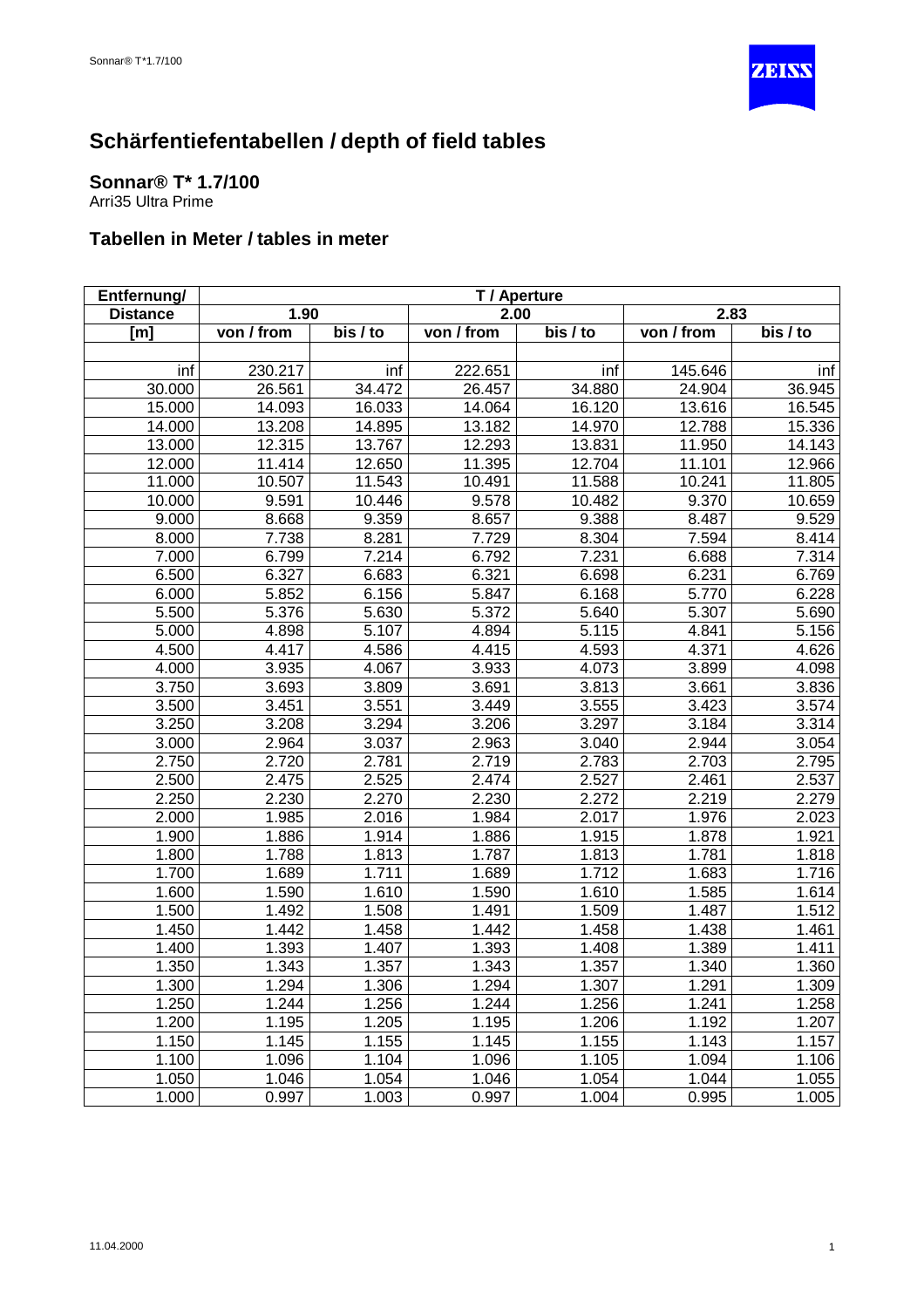

| Entfernung/     |            |          |            | T / Aperture |            |          |
|-----------------|------------|----------|------------|--------------|------------|----------|
| <b>Distance</b> | 4.00       |          | 5.66       |              | 8.00       |          |
| [m]             | von / from | bis / to | von / from | bis / to     | von / from | bis / to |
|                 |            |          |            |              |            |          |
| inf             | 107.924    | inf      | 78.742     | inf          | 55.792     | inf      |
| 30.000          | 23.507     | 41.844   | 21.761     | 51.307       | 19.552     | 73.266   |
| 15.000          | 13.190     | 17.454   | 12.625     | 18.897       | 11.853     | 21.224   |
| 14.000          | 12.412     | 16.112   | 11.911     | 17.333       | 11.222     | 19.269   |
| 13.000          | 11.621     | 14.800   | 11.181     | 15.822       | 10.572     | 17.417   |
| 12.000          | 10.817     | 13.515   | 10.435     | 14.361       | 9.903      | 15.661   |
| 11.000          | 9.999      | 12.258   | 9.672      | 12.948       | 9.214      | 13.994   |
| 10.000          | 9.167      | 11.027   | 8.892      | 11.581       | 8.504      | 12.409   |
| 9.000           | 8.321      | 9.821    | 8.094      | 10.257       | 7.772      | 10.900   |
| 8.000           | 7.460      | 8.640    | 7.278      | 8.975        | 7.018      | 9.462    |
| 7.000           | 6.585      | 7.483    | 6.443      | 7.732        | 6.238      | 8.089    |
| 6.500           | 6.141      | 6.914    | 6.018      | 7.125        | 5.840      | 7.426    |
| 6.000           | 5.694      | 6.350    | 5.588      | 6.527        | 5.434      | 6.778    |
| 5.500           | 5.242      | 5.791    | 5.153      | 5.938        | 5.022      | 6.145    |
| 5.000           | 4.787      | 5.239    | 4.712      | 5.358        | 4.603      | 5.525    |
| 4.500           | 4.328      | 4.691    | 4.267      | 4.786        | 4.178      | 4.918    |
| 4.000           | 3.864      | 4.150    | 3.816      | 4.223        | 3.745      | 4.325    |
| 3.750           | 3.631      | 3.881    | 3.588      | 3.945        | 3.525      | 4.033    |
| 3.500           | 3.396      | 3.613    | 3.359      | 3.668        | 3.304      | 3.744    |
| 3.250           | 3.161      | 3.347    | 3.129      | 3.394        | 3.081      | 3.458    |
| 3.000           | 2.924      | 3.082    | 2.897      | 3.121        | 2.857      | 3.175    |
| 2.750           | 2.687      | 2.818    | 2.664      | 2.851        | 2.630      | 2.896    |
| 2.500           | 2.448      | 2.556    | 2.429      | 2.582        | 2.401      | 2.619    |
| 2.250           | 2.208      | 2.294    | 2.193      | 2.316        | 2.170      | 2.344    |
| 2.000           | 1.967      | 2.035    | 1.955      | 2.051        | 1.938      | 2.073    |
| 1.900           | 1.871      | 1.931    | 1.860      | 1.946        | 1.844      | 1.965    |
| 1.800           | 1.774      | 1.827    | 1.764      | 1.840        | 1.750      | 1.858    |
| 1.700           | 1.677      | 1.724    | 1.668      | 1.736        | 1.656      | 1.751    |
| 1.600           | 1.580      | 1.621    | 1.572      | 1.631        | 1.561      | 1.645    |
| 1.500           | 1.482      | 1.518    | 1.476      | 1.527        | 1.466      | 1.539    |
| 1.450           | 1.434      | 1.467    | 1.428      | 1.475        | 1.419      | 1.486    |
| 1.400           | 1.385      | 1.416    | 1.379      | 1.423        | 1.371      | 1.433    |
| 1.350           | 1.336      | 1.365    | 1.331      | 1.371        | 1.323      | 1.381    |
| 1.300           | 1.287      | 1.313    | 1.282      | 1.320        | 1.275      | 1.328    |
| 1.250           | 1.238      | 1.262    | 1.234      | 1.268        | 1.227      | 1.276    |
| 1.200           | 1.189      | 1.211    | 1.185      | 1.216        | 1.179      | 1.223    |
| 1.150           | 1.140      | 1.160    | 1.137      | 1.165        | 1.131      | 1.171    |
| 1.100           | 1.091      | 1.109    | 1.088      | 1.113        | 1.083      | 1.119    |
| 1.050           | 1.042      | 1.058    | 1.039      | 1.062        | 1.035      | 1.067    |
| 1.000           | 0.993      | 1.007    | 0.990      | 1.011        | 0.986      | 1.015    |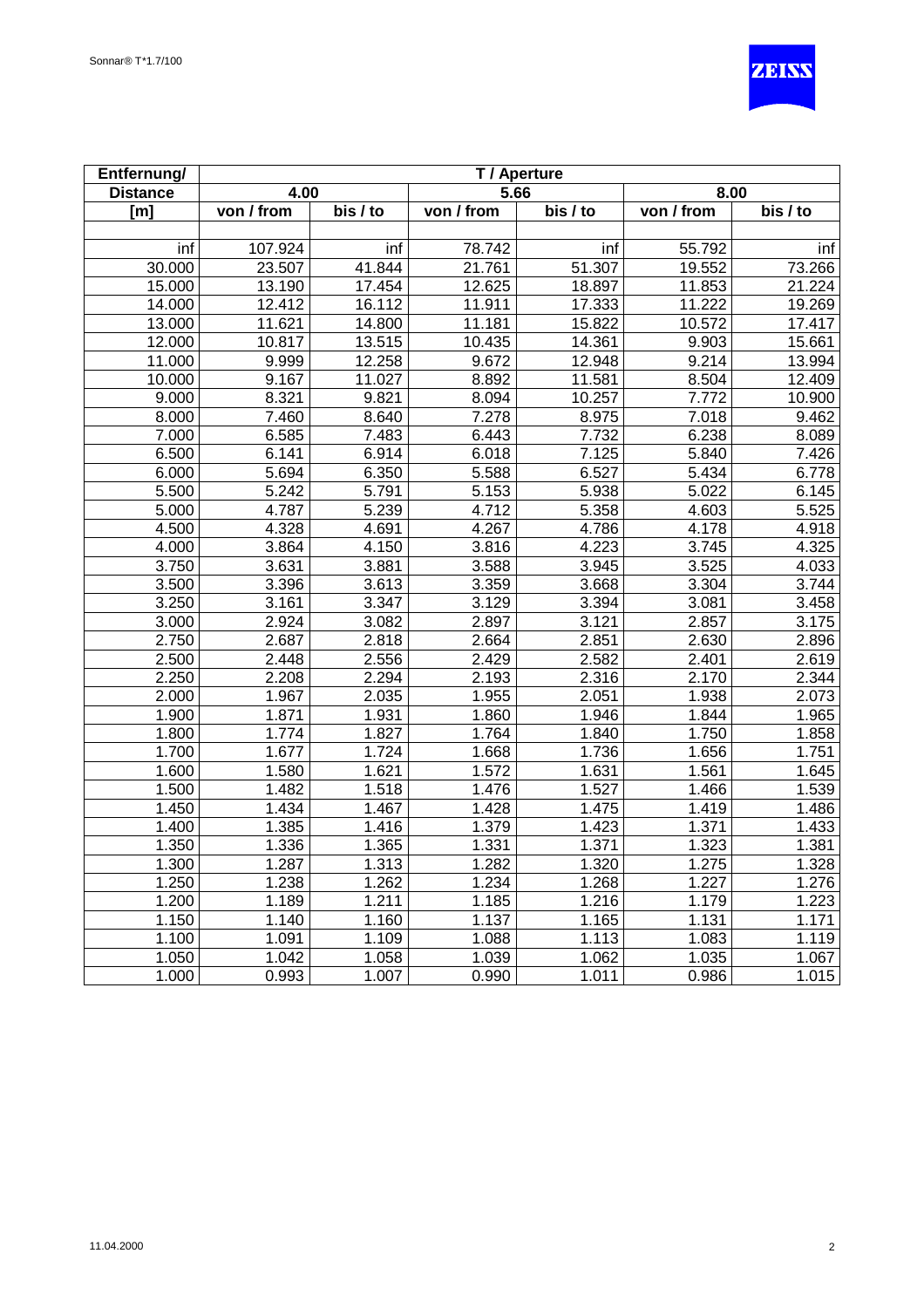

| Entfernung/     |            |          |            | T / Aperture          |                         |          |
|-----------------|------------|----------|------------|-----------------------|-------------------------|----------|
| <b>Distance</b> | 11.31      |          | 16.00      |                       | 22.63                   |          |
| [m]             | von / from | bis / to | von / from | $\overline{bis}$ / to | $\overline{von / from}$ | bis / to |
|                 |            |          |            |                       |                         |          |
| inf             | 39.073     | inf      | 27.309     | inf                   | 19.134                  | inf      |
| 30.000          | 17.016     | 175.916  | 14.343     | inf                   | 11.729                  | inf      |
| 15.000          | 10.877     | 25.507   | 9.726      | 35.449                | 8.456                   | 78.569   |
| 14.000          | 10.344     | 22.731   | 9.298      | 30.295                | 8.132                   | 57.009   |
| 13.000          | 9.790      | 20.194   | 8.849      | 25.943                | 7.788                   | 43.299   |
| 12.000          | 9.215      | 17.868   | 8.378      | 22.219                | 7.421                   | 33.812   |
| 11.000          | 8.616      | 15.727   | 7.881      | 18.996                | 7.030                   | 26.857   |
| 10.000          | 7.993      | 13.750   | 7.358      | 16.180                | 6.612                   | 21.540   |
| 9.000           | 7.344      | 11.919   | 6.805      | 13.698                | 6.164                   | 17.344   |
| 8.000           | 6.667      | 10.218   | 6.222      | 11.494                | 5.682                   | 13.947   |
| 7.000           | 5.961      | 8.633    | 5.604      | 9.523                 | 5.164                   | 11.141   |
| 6.500           | 5.597      | 7.881    | 5.281      | 8.615                 | 4.889                   | 9.914    |
| 6.000           | 5.224      | 7.154    | 4.948      | 7.752                 | 4.604                   | 8.785    |
| 5.500           | 4.842      | 6.451    | 4.606      | 6.931                 | 4.307                   | 7.743    |
| 5.000           | 4.452      | 5.770    | 4.252      | 6.150                 | 3.997                   | 6.778    |
| 4.500           | 4.053      | 5.111    | 3.888      | 5.405                 | 3.674                   | 5.882    |
| 4.000           | 3.645      | 4.472    | 3.511      | 4.694                 | 3.337                   | 5.047    |
| 3.750           | 3.437      | 4.160    | 3.319      | 4.351                 | 3.163                   | 4.652    |
| 3.500           | 3.227      | 3.853    | 3.123      | 4.015                 | 2.986                   | 4.269    |
| 3.250           | 3.015      | 3.550    | 2.924      | 3.687                 | 2.804                   | 3.899    |
| 3.000           | 2.799      | 3.253    | 2.721      | 3.366                 | 2.618                   | 3.541    |
| 2.750           | 2.582      | 2.959    | 2.515      | 3.052                 | 2.427                   | 3.194    |
| 2.500           | 2.361      | 2.670    | 2.306      | 2.745                 | 2.233                   | 2.858    |
| 2.250           | 2.138      | 2.385    | 2.093      | 2.444                 | 2.033                   | 2.532    |
| 2.000           | 1.912      | 2.104    | 1.877      | 2.149                 | 1.829                   | 2.216    |
| 1.900           | 1.821      | 1.993    | 1.789      | 2.033                 | 1.746                   | 2.093    |
| 1.800           | 1.730      | 1.883    | 1.701      | 1.918                 | 1.662                   | 1.971    |
| 1.700           | 1.638      | 1.773    | 1.612      | 1.804                 | 1.578                   | 1.850    |
| 1.600           | 1.545      | 1.664    | 1.523      | 1.691                 | 1.492                   | 1.731    |
| 1.500           | 1.452      | 1.555    | 1.433      | 1.579                 | 1.406                   | 1.613    |
| 1.450           | 1.406      | 1.501    | 1.387      | 1.523                 | 1.362                   | 1.554    |
| 1.400           | 1.359      | 1.447    | 1.342      | 1.467                 | 1.319                   | 1.496    |
| 1.350           | 1.312      | 1.394    | 1.296      | 1.412                 | 1.275                   | 1.439    |
| 1.300           | 1.265      | 1.340    | 1.251      | 1.357                 | 1.231                   | 1.381    |
| 1.250           | 1.218      | 1.287    | 1.205      | 1.302                 | 1.186                   | 1.324    |
| 1.200           | 1.171      | 1.233    | 1.159      | 1.247                 | 1.142                   | 1.267    |
| 1.150           | 1.123      | 1.180    | 1.112      | 1.193                 | 1.097                   | 1.211    |
| 1.100           | 1.076      | 1.127    | 1.066      | 1.138                 | 1.052                   | 1.155    |
| 1.050           | 1.028      | 1.074    | 1.019      | 1.084                 | 1.007                   | 1.099    |
| 1.000           | 0.981      | 1.022    | 0.973      | 1.031                 | 0.961                   | 1.044    |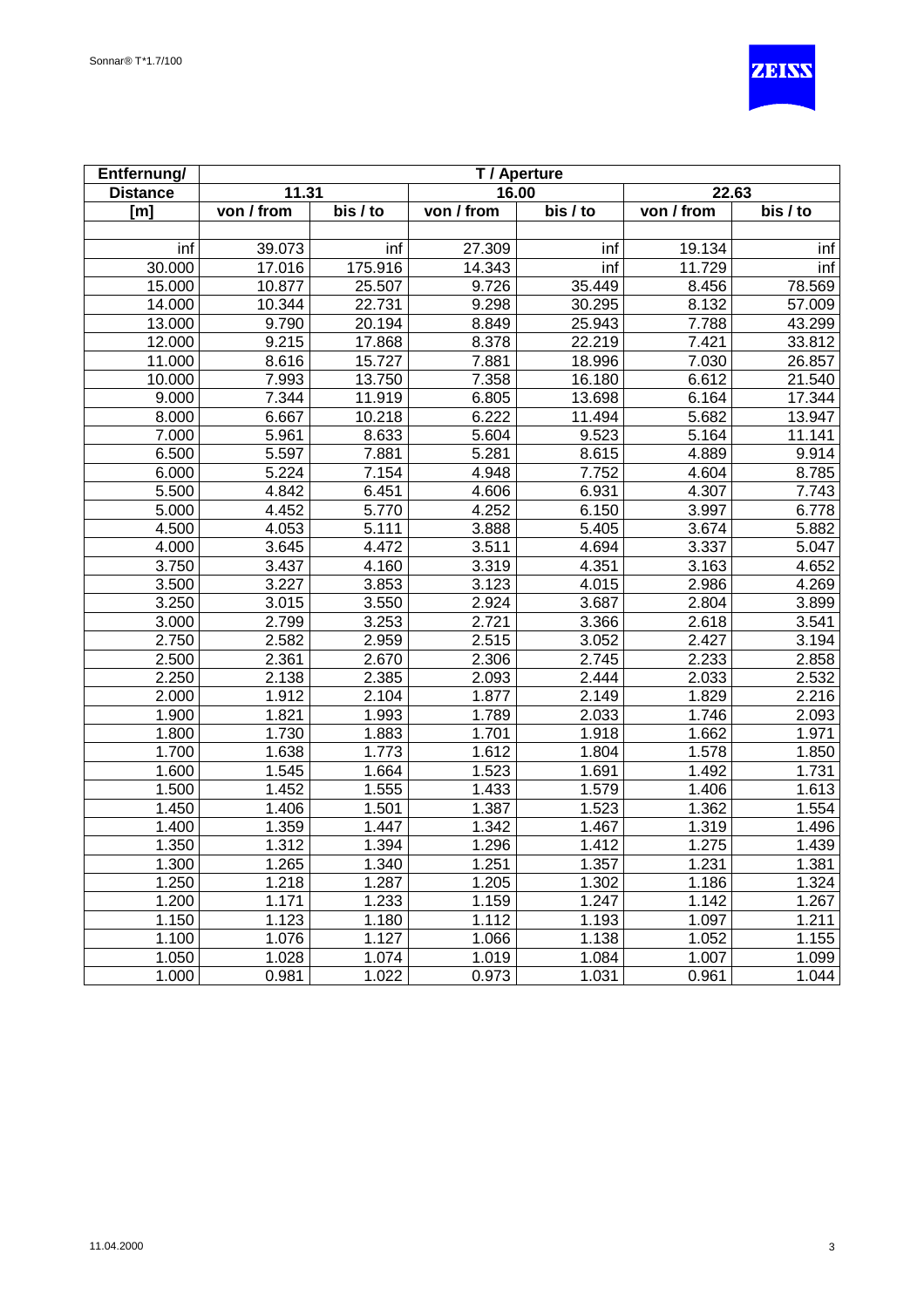

<span id="page-41-0"></span>**Sonnar® T\* 1.7/135** Arri35 Ultra Prime

| Entfernung/     |                    |          |            | T / Aperture |            |          |
|-----------------|--------------------|----------|------------|--------------|------------|----------|
| <b>Distance</b> | 1.90               |          | 2.00       |              | 2.83       |          |
| [m]             | von / from         | bis / to | von / from | bis / to     | von / from | bis / to |
|                 |                    |          |            |              |            |          |
| inf             | 404.096            | inf      | 367.392    | inf          | 239.499    | inf      |
| 70.000          | 59.675             | 84.669   | 58.811     | 84.874       | 54.190     | 91.052   |
| 30.000          | 27.932             | 32.402   | 27.742     | 32.432       | 26.673     | 33.296   |
| 25.000          | 23.548             | 26.645   | 23.413     | 26.666       | 22.648     | 27.247   |
| 20.000          | 19.061             | 21.038   | 18.973     | 21.051       | 18.468     | 21.412   |
| 15.000          | 14.466             | 15.575   | 14.416     | 15.583       | 14.123     | 15.780   |
| 14.000          | 13.534             | 14.500   | 13.490     | 14.506       | 13.234     | 14.677   |
| 13.000          | 12.598             | 13.430   | 12.559     | 13.435       | 12.337     | 13.581   |
| 12.000          | 11.657             | 12.365   | 11.624     | 12.369       | 11.434     | 12.493   |
| 11.000          | 10.711             | 11.305   | 10.683     | 11.309       | 10.523     | 11.413   |
| 10.000          | 9.761              | 10.252   | 9.738      | 10.255       | 9.604      | 10.340   |
| 9.000           | 8.806              | 9.203    | 8.787      | 9.206        | 8.679      | 9.274    |
| 8.000           | 7.847              | 8.160    | 7.832      | 8.162        | 7.746      | 8.216    |
| 7.000           | 6.883              | 7.122    | 6.871      | 7.123        | 6.805      | 7.164    |
| 6.500           | 6.399              | 6.605    | 6.389      | 6.606        | 6.332      | 6.641    |
| 6.000           | 5.914              | 6.089    | 5.906      | 6.090        | 5.857      | 6.120    |
| 5.500           | 5.428              | 5.574    | 5.421      | 5.576        | 5.380      | 5.601    |
| 5.000           | 4.940              | 5.061    | 4.935      | 5.062        | 4.901      | 5.083    |
| 4.500           | 4.452              | 4.549    | 4.447      | 4.550        | 4.420      | 4.567    |
| 4.000           | 3.962              | 4.039    | 3.958      | 4.039        | 3.937      | 4.053    |
| 3.750           | 3.717              | 3.784    | 3.713      | 3.785        | 3.695      | 3.796    |
| 3.500           | 3.471              | 3.530    | 3.468      | 3.530        | 3.452      | 3.540    |
| 3.250           | 3.225              | 3.275    | 3.223      | 3.276        | 3.209      | 3.284    |
| 3.000           | 2.979              | 3.021    | 2.977      | 3.022        | 2.965      | 3.029    |
| 2.750           | 2.732              | 2.768    | 2.731      | 2.768        | 2.721      | 2.774    |
| 2.500           | 2.485              | 2.515    | 2.484      | 2.515        | 2.476      | 2.520    |
| 2.250           | 2.238              | 2.262    | 2.237      | 2.262        | 2.231      | 2.266    |
| 2.000           | 1.991              | 2.009    | 1.990      | 2.009        | 1.985      | 2.013    |
| 1.900           | $\overline{1.892}$ | 1.908    | 1.891      | 1.908        | 1.887      | 1.911    |
| 1.800           | 1.793              | 1.807    | 1.792      | 1.807        | 1.788      | 1.810    |
| 1.700           | 1.694              | 1.706    | 1.693      | 1.707        | 1.689      | 1.709    |
| 1.600           | 1.594              | 1.606    | 1.594      | 1.606        | 1.591      | 1.608    |
| 1.500           | 1.495              | 1.505    | 1.495      | 1.505        | 1.492      | 1.507    |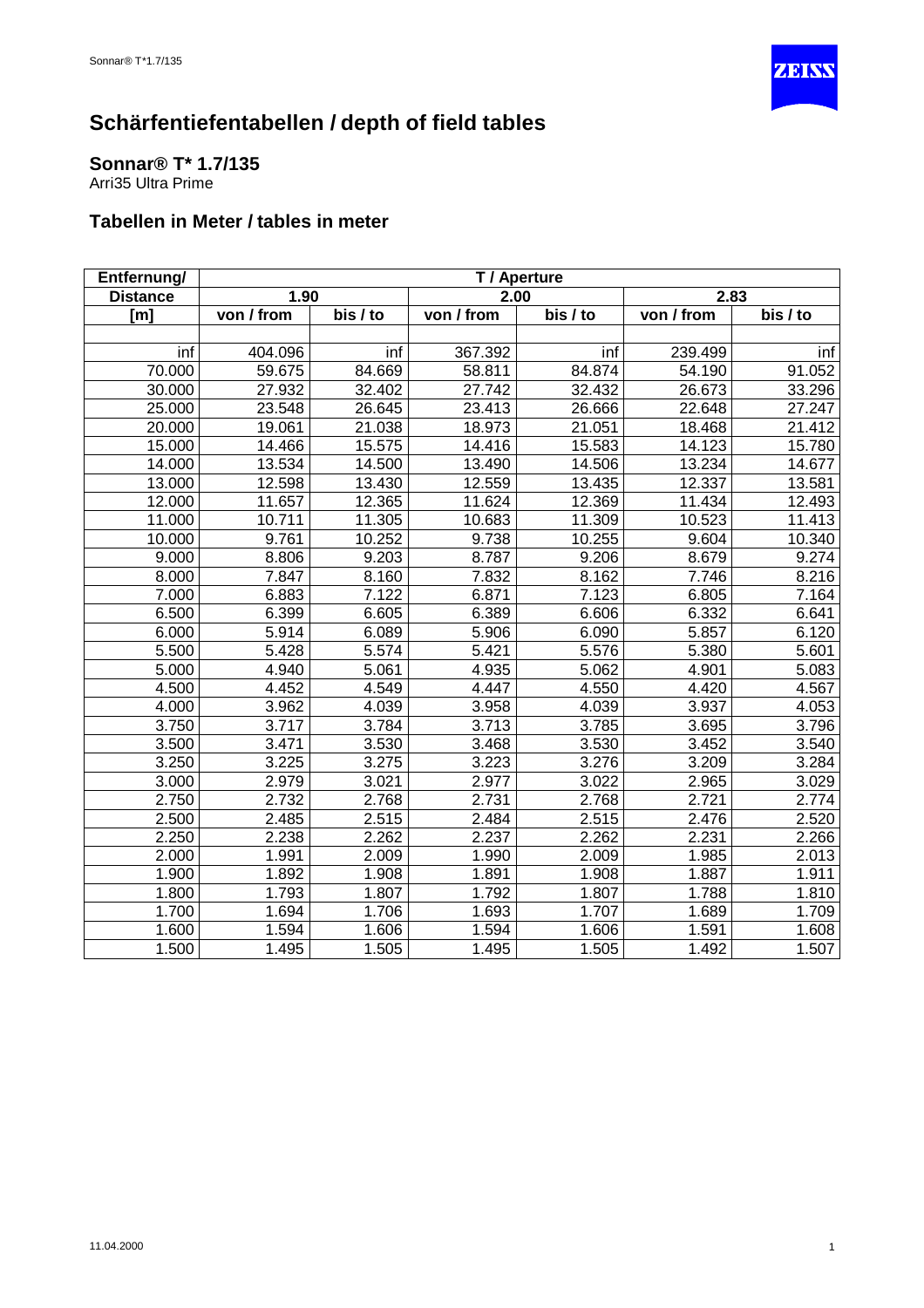

| Entfernung/     |            |                    |            | T / Aperture |                                 |          |
|-----------------|------------|--------------------|------------|--------------|---------------------------------|----------|
| <b>Distance</b> | 4.00       |                    | 5.66       |              | 8.00                            |          |
| [m]             | von / from | bis / to           | von / from | bis / to     | $\overline{\text{von } I}$ from | bis / to |
|                 |            |                    |            |              |                                 |          |
| inf             | 188.106    | inf                | 141.931    | inf          | 101.533                         | inf      |
| 70.000          | 51.033     | 111.598            | 46.894     | 160.435      | 41.449                          | 364.292  |
| 30.000          | 25.885     | 35.692             | 24.775     | 39.529       | 23.169                          | 45.833   |
| 25.000          | 22.077     | 28.828             | 21.265     | 31.278       | 20.071                          | 35.095   |
| 20.000          | 18.086     | 22.375             | 17.538     | 23.820       | 16.718                          | 25.968   |
| 15.000          | 13.899     | 16.295             | 13.573     | 17.046       | 13.077                          | 18.116   |
| 14.000          | 13.037     | 15.121             | 12.749     | 15.765       | 12.311                          | 16.675   |
| 13.000          | 12.166     | 13.960             | 11.915     | 14.507       | 11.532                          | 15.274   |
| 12.000          | 11.286     | 12.813             | 11.070     | 13.272       | 10.739                          | 13.910   |
| 11.000          | 10.398     | 11.679             | 10.214     | 12.058       | 9.931                           | 12.582   |
| 10.000          | 9.500      | 10.557             | 9.347      | 10.866       | 9.110                           | 11.289   |
| 9.000           | 8.594      | 9.448              | 8.468      | 9.694        | 8.273                           | 10.029   |
| 8.000           | 7.678      | 8.352              | 7.577      | 8.543        | 7.421                           | 8.801    |
| 7.000           | 6.753      | 7.267              | 6.675      | 7.411        | 6.553                           | 7.604    |
| 6.500           | 6.286      | 6.729              | 6.219      | 6.852        | 6.114                           | 7.017    |
| 6.000           | 5.818      | 6.195              | 5.760      | 6.298        | 5.670                           | 6.437    |
| 5.500           | 5.347      | 5.663              | 5.298      | 5.749        | 5.222                           | 5.864    |
| 5.000           | 4.873      | 5.134              | 4.833      | 5.204        | 4.769                           | 5.298    |
| 4.500           | 4.398      | 4.608              | 4.365      | 4.664        | 4.313                           | 4.739    |
| 4.000           | 3.919      | 4.084              | 3.893      | 4.129        | 3.852                           | 4.187    |
| 3.750           | 3.679      | 3.824              | 3.656      | 3.862        | 3.620                           | 3.913    |
| 3.500           | 3.438      | 3.564              | 3.418      | 3.597        | 3.387                           | 3.641    |
| 3.250           | 3.197      | 3.305              | 3.180      | 3.333        | 3.152                           | 3.371    |
| 3.000           | 2.955      | 3.047              | 2.940      | 3.071        | 2.917                           | 3.102    |
| 2.750           | 2.712      | 2.789              | 2.700      | 2.809        | 2.680                           | 2.835    |
| 2.500           | 2.469      | 2.532              | 2.459      | 2.548        | 2.443                           | 2.569    |
| 2.250           | 2.225      | 2.276              | 2.217      | 2.288        | 2.204                           | 2.305    |
| 2.000           | 1.981      | 2.020              | 1.974      | 2.030        | 1.964                           | 2.043    |
| 1.900           | 1.883      | $\overline{1.918}$ | 1.877      | 1.927        | 1.868                           | 1.939    |
| 1.800           | 1.784      | 1.816              | 1.779      | 1.824        | 1.771                           | 1.834    |
| 1.700           | 1.686      | 1.714              | 1.682      | 1.721        | 1.674                           | 1.730    |
| 1.600           | 1.588      | 1.612              | 1.584      | 1.618        | 1.578                           | 1.626    |
| 1.500           | 1.490      | 1.511              | 1.486      | 1.516        | 1.480                           | 1.523    |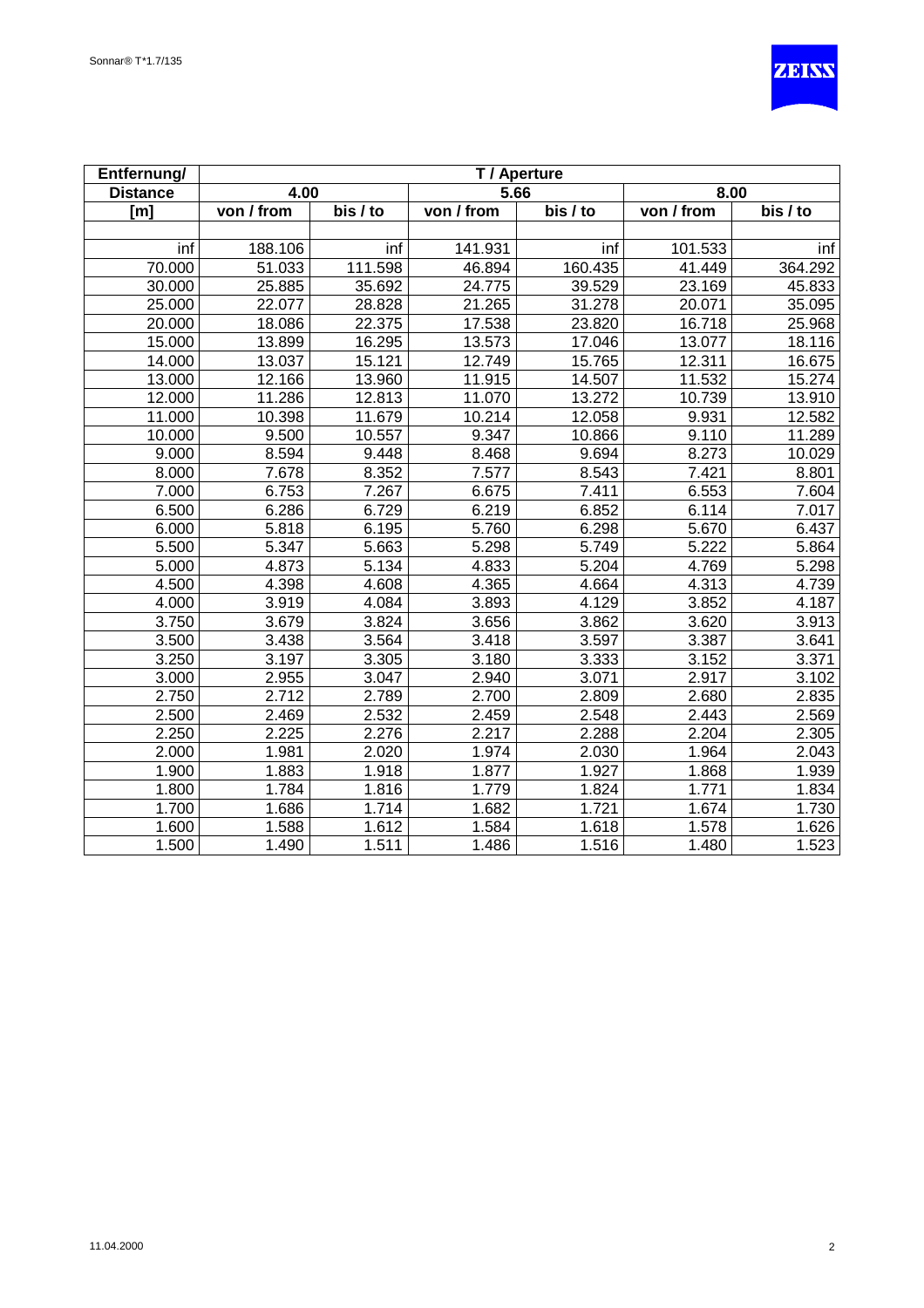

| Entfernung/     |            |                     |            | T / Aperture |            |                       |
|-----------------|------------|---------------------|------------|--------------|------------|-----------------------|
| <b>Distance</b> | 11.31      |                     | 16.00      |              | 22.63      |                       |
| [m]             | von / from | bis / to            | von / from | bis / to     | von / from | $\overline{bis}$ / to |
|                 |            |                     |            |              |            |                       |
| inf             | 70.646     | inf                 | 48.947     | inf          | 34.070     | inf                   |
| 70.000          | 35.178     | inf                 | 28.824     | inf          | 22.935     | inf                   |
| 30.000          | 21.073     | 57.990              | 18.619     | 91.160       | 15.975     | 465.449               |
| 25.000          | 18.480     | 41.800              | 16.566     | 56.649       | 14.441     | 113.165               |
| 20.000          | 15.600     | 29.462              | 14.215     | 36.130       | 12.623     | 52.995                |
| 15.000          | 12.384     | 19.747              | 11.497     | 22.529       | 10.434     | 28.095                |
| 14.000          | 11.695     | 18.046              | 10.901     | 20.341       | 9.942      | 24.770                |
| 13.000          | 10.990     | 16.415              | 10.286     | 18.291       | 9.428      | 21.793                |
| 12.000          | 10.267     | 14.850              | 9.651      | 16.367       | 8.893      | 19.114                |
| 11.000          | 9.527      | $\overline{13.345}$ | 8.995      | 14.557       | 8.333      | 16.688                |
| 10.000          | 8.769      | 11.899              | 8.316      | 12.852       | 7.748      | 14.483                |
| 9.000           | 7.991      | 10.506              | 7.614      | 11.242       | 7.136      | 12.469                |
| 8.000           | 7.194      | 9.166               | 6.887      | 9.720        | 6.494      | 10.622                |
| 7.000           | 6.376      | 7.874               | 6.135      | 8.278        | 5.821      | 8.923                 |
| 6.500           | 5.959      | 7.246               | 5.748      | 7.586        | 5.473      | 8.123                 |
| 6.000           | 5.537      | 6.629               | 5.354      | 6.912        | 5.115      | 7.354                 |
| 5.500           | 5.109      | 6.022               | 4.954      | 6.255        | 4.748      | 6.614                 |
| 5.000           | 4.675      | 5.427               | 4.545      | 5.614        | 4.372      | 5.901                 |
| 4.500           | 4.236      | 4.841               | 4.129      | 4.989        | 3.987      | 5.214                 |
| 4.000           | 3.791      | 4.266               | 3.706      | 4.380        | 3.591      | 4.552                 |
| 3.750           | 3.566      | 3.982               | 3.491      | 4.081        | 3.389      | 4.229                 |
| 3.500           | 3.340      | 3.701               | 3.274      | 3.786        | 3.184      | 3.912                 |
| 3.250           | 3.112      | 3.421               | 3.055      | 3.494        | 2.977      | 3.601                 |
| 3.000           | 2.882      | 3.145               | 2.833      | 3.205        | 2.767      | 3.295                 |
| 2.750           | 2.651      | 2.870               | 2.610      | 2.921        | 2.554      | 2.994                 |
| 2.500           | 2.419      | 2.598               | 2.385      | 2.639        | 2.338      | 2.699                 |
| 2.250           | 2.184      | 2.328               | 2.157      | 2.361        | 2.119      | 2.408                 |
| 2.000           | 1.949      | 2.061               | 1.927      | 2.086        | 1.897      | 2.122                 |
| 1.900           | 1.854      | 1.954               | 1.834      | 1.977        | 1.807      | 2.009                 |
| 1.800           | 1.759      | 1.848               | 1.741      | 1.868        | 1.717      | 1.897                 |
| 1.700           | 1.664      | 1.743               | 1.648      | 1.760        | 1.627      | 1.785                 |
| 1.600           | 1.568      | 1.637               | 1.554      | 1.653        | 1.536      | 1.674                 |
| 1.500           | 1.472      | 1.532               | 1.460      | 1.545        | 1.444      | 1.564                 |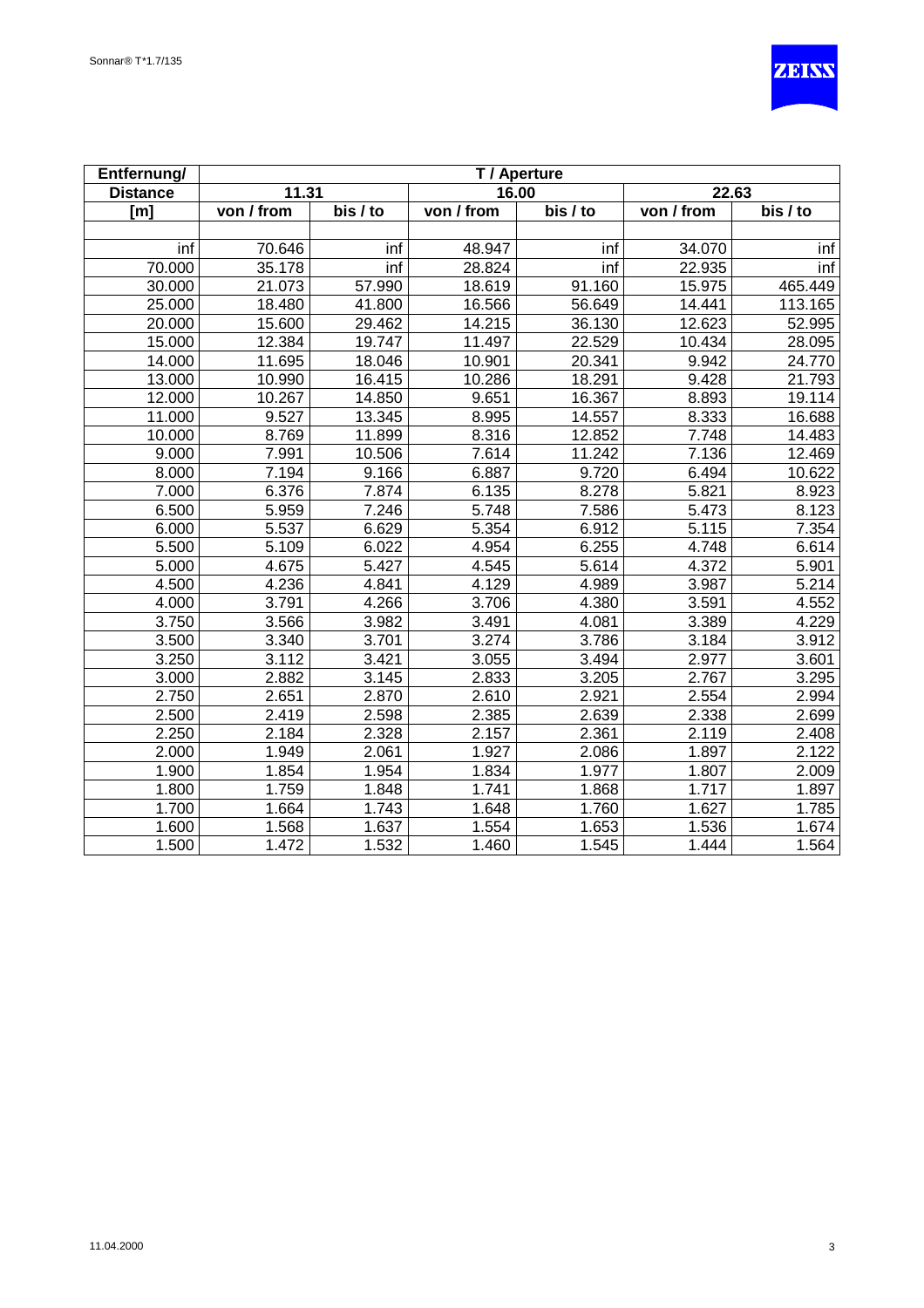

<span id="page-44-0"></span>**Sonnar® T\* 1.8/180** Arri35 Ultra Prime

| Entfernung/     |            |          |                                 | T / Aperture |            |                       |
|-----------------|------------|----------|---------------------------------|--------------|------------|-----------------------|
| <b>Distance</b> | 1.90       |          | 2.00                            |              | 2.83       |                       |
| [m]             | von / from | bis / to | $\overline{\text{von } I}$ from | bis / to     | von / from | $\overline{bis}$ / to |
|                 |            |          |                                 |              |            |                       |
| inf             | 1096.768   | inf      | 1011.815                        | inf          | 620.378    | inf                   |
| 70.000          | 65.800     | 80.291   | 65.472                          | 80.787       | 62.911     | 85.071                |
| 40.000          | 38.593     | 43.150   | 38.480                          | 43.293       | 37.582     | 44.491                |
| 30.000          | 29.201     | 31.733   | 29.137                          | 31.810       | 28.620     | 32.451                |
| 25.000          | 24.443     | 26.190   | 24.398                          | 26.242       | 24.035     | 26.676                |
| 20.000          | 19.641     | 20.753   | 19.613                          | 20.785       | 19.378     | 21.055                |
| 15.000          | 14.796     | 15.419   | 14.781                          | 15.435       | 14.648     | 15.583                |
| 14.000          | 13.822     | 14.364   | 13.809                          | 14.377       | 13.693     | 14.506                |
| 13.000          | 12.846     | 13.313   | 12.836                          | 13.324       | 12.735     | 13.434                |
| 12.000          | 11.869     | 12.266   | 11.860                          | 12.275       | 11.774     | 12.368                |
| 11.000          | 10.889     | 11.223   | 10.882                          | 11.230       | 10.810     | 11.308                |
| 10.000          | 9.908      | 10.183   | 9.903                           | 10.189       | 9.843      | 10.253                |
| 9.000           | 8.925      | 9.148    | 8.921                           | 9.152        | 8.873      | 9.204                 |
| 8.000           | 7.941      | 8.116    | 7.938                           | 8.120        | 7.900      | 8.160                 |
| 7.000           | 6.954      | 7.089    | 6.952                           | 7.091        | 6.923      | 7.121                 |
| 6.500           | 6.461      | 6.576    | 6.459                           | 6.578        | 6.434      | 6.604                 |
| 6.000           | 5.966      | 6.065    | 5.965                           | 6.066        | 5.944      | 6.088                 |
| 5.500           | 5.472      | 5.554    | 5.471                           | 5.555        | 5.453      | 5.574                 |
| 5.000           | 4.977      | 5.044    | 4.976                           | 5.045        | 4.961      | 5.060                 |
| 4.500           | 4.481      | 4.536    | 4.480                           | 4.536        | 4.469      | 4.548                 |
| 4.000           | 3.985      | 4.028    | 3.985                           | 4.028        | 3.975      | 4.038                 |
| 3.900           | 3.886      | 3.927    | 3.885                           | 3.927        | 3.877      | 3.936                 |
| 3.800           | 3.786      | 3.825    | 3.786                           | 3.825        | 3.778      | 3.834                 |
| 3.700           | 3.687      | 3.724    | 3.687                           | 3.724        | 3.679      | 3.732                 |
| 3.600           | 3.588      | 3.622    | 3.588                           | 3.623        | 3.580      | 3.630                 |
| 3.500           | 3.488      | 3.521    | 3.488                           | 3.521        | 3.481      | 3.528                 |
| 3.400           | 3.389      | 3.420    | 3.389                           | 3.420        | 3.382      | 3.427                 |
| 3.300           | 3.290      | 3.319    | 3.290                           | 3.319        | 3.283      | 3.325                 |
| 3.200           | 3.190      | 3.218    | 3.190                           | 3.218        | 3.184      | 3.223                 |
| 3.100           | 3.091      | 3.116    | 3.091                           | 3.116        | 3.085      | 3.122                 |
| 3.000           | 2.991      | 3.015    | 2.991                           | 3.015        | 2.986      | 3.020                 |
| 2.900           | 2.892      | 2.914    | 2.892                           | 2.914        | 2.887      | 2.919                 |
| 2.800           | 2.793      | 2.813    | 2.793                           | 2.813        | 2.788      | 2.818                 |
| 2.700           | 2.693      | 2.712    | 2.693                           | 2.712        | 2.689      | 2.716                 |
| 2.600           | 2.594      | 2.611    | 2.594                           | 2.611        | 2.590      | 2.615                 |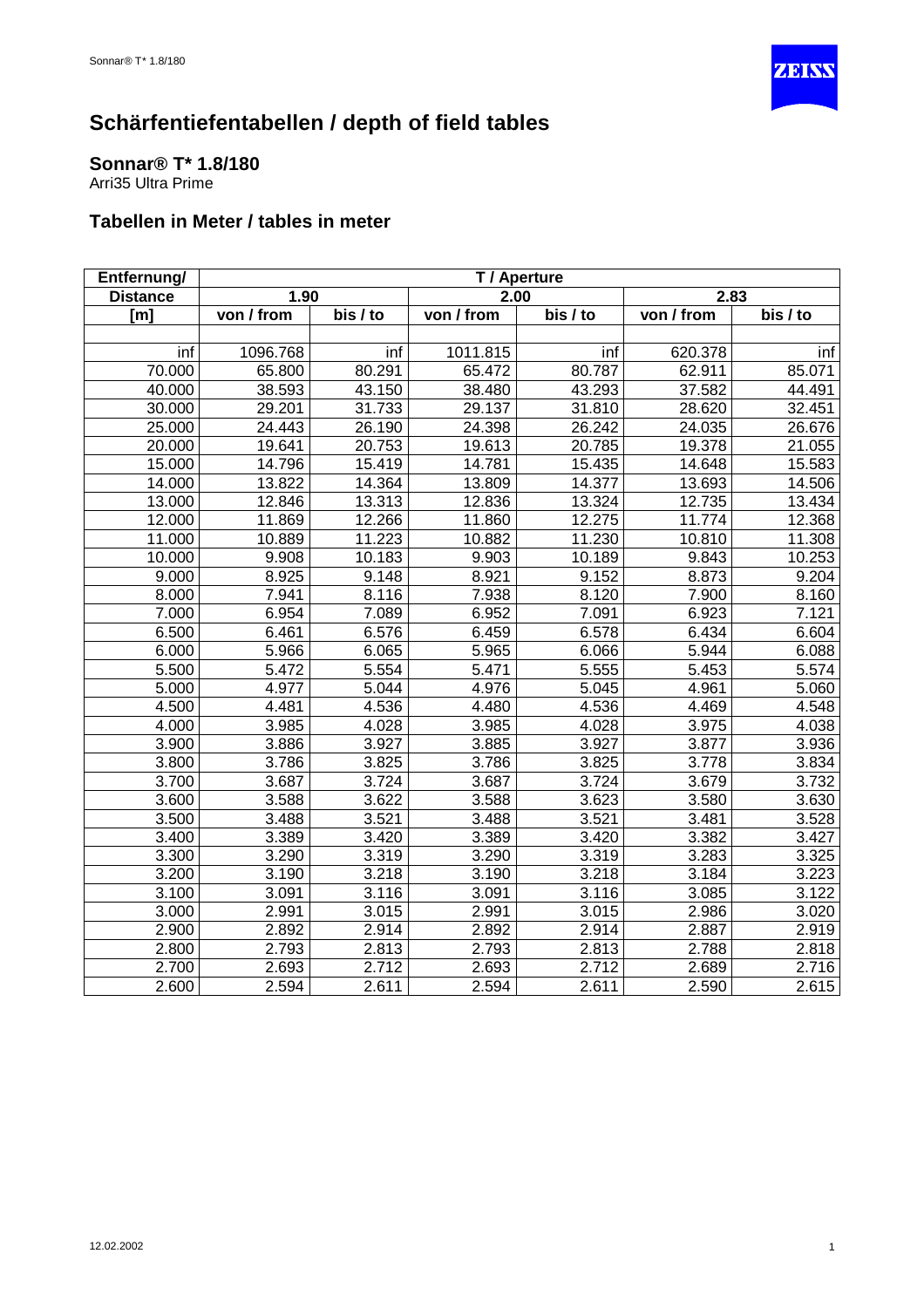

| Entfernung/      |            |                    |            | T / Aperture        |            |          |
|------------------|------------|--------------------|------------|---------------------|------------|----------|
| <b>Distance</b>  | 4.00       |                    | 5.66       |                     | 8.00       |          |
| [ <sub>m</sub> ] | von / from | bis / to           | von / from | $\overline{bis}$ to | von / from | bis / to |
|                  |            |                    |            |                     |            |          |
| inf              | 401.964    | inf                | 290.316    | inf                 | 199.988    | inf      |
| 70.000           | 59.634     | 91.928             | 56.417     | 106.785             | 51.875     | 134.546  |
| 40.000           | 36.390     | 46.293             | 35.168     | 49.770              | 33.351     | 55.051   |
| 30.000           | 27.925     | 33.398             | 27.200     | 35.166              | 26.102     | 37.717   |
| 25.000           | 23.543     | 27.312             | 23.027     | 28.480              | 22.235     | 30.128   |
| 20.000           | 19.058     | 21.448             | 18.718     | 22.161              | 18.193     | 23.143   |
| 15.000           | 14.465     | 15.796             | 14.269     | 16.177              | 13.963     | 16.693   |
| 14.000           | 13.533     | 14.690             | 13.362     | 15.019              | 13.093     | 15.461   |
| 13.000           | 12.597     | 13.592             | 12.448     | 13.873              | 12.215     | 14.249   |
| 12.000           | 11.656     | 12.502             | 11.529     | 12.738              | 11.328     | 13.054   |
| 11.000           | 10.711     | 11.419             | 10.603     | 11.616              | 10.434     | 11.877   |
| 10.000           | 9.761      | 10.344             | 9.671      | 10.505              | 9.531      | 10.718   |
| 9.000            | 8.806      | 9.277              | 8.734      | 9.405               | 8.619      | 9.575    |
| 8.000            | 7.847      | 8.217              | 7.789      | 8.317               | 7.698      | 8.449    |
| 7.000            | 6.883      | $\overline{7}.165$ | 6.839      | 7.240               | 6.769      | 7.339    |
| 6.500            | 6.399      | 6.641              | 6.361      | 6.706               | 6.300      | 6.791    |
| 6.000            | 5.914      | 6.120              | 5.882      | 6.174               | 5.830      | 6.246    |
| 5.500            | 5.428      | 5.600              | 5.401      | 5.645               | 5.357      | 5.705    |
| 5.000            | 4.941      | 5.082              | 4.918      | 5.119               | 4.882      | 5.167    |
| 4.500            | 4.452      | 4.566              | 4.434      | 4.595               | 4.405      | 4.634    |
| 4.000            | 3.962      | 4.051              | 3.948      | 4.074               | 3.925      | 4.104    |
| 3.900            | 3.864      | 3.949              | 3.851      | 3.970               | 3.829      | 3.999    |
| 3.800            | 3.766      | 3.846              | 3.753      | 3.867               | 3.733      | 3.894    |
| 3.700            | 3.668      | 3.743              | 3.656      | 3.763               | 3.636      | 3.788    |
| 3.600            | 3.570      | 3.641              | 3.558      | 3.659               | 3.540      | 3.683    |
| 3.500            | 3.472      | 3.539              | 3.461      | 3.556               | 3.443      | 3.579    |
| 3.400            | 3.373      | 3.436              | 3.363      | 3.453               | 3.347      | 3.474    |
| 3.300            | 3.275      | 3.334              | 3.265      | 3.349               | 3.250      | 3.369    |
| 3.200            | 3.176      | 3.232              | 3.167      | 3.246               | 3.153      | 3.265    |
| 3.100            | 3.078      | 3.130              | 3.069      | 3.143               | 3.056      | 3.160    |
| 3.000            | 2.979      | 3.028              | 2.971      | 3.040               | 2.959      | 3.056    |
| 2.900            | 2.881      | 2.926              | 2.873      | 2.937               | 2.862      | 2.952    |
| 2.800            | 2.782      | 2.824              | 2.775      | 2.835               | 2.764      | 2.848    |
| 2.700            | 2.683      | 2.722              | 2.677      | 2.732               | 2.667      | 2.745    |
| 2.600            | 2.585      | 2.620              | 2.579      | 2.629               | 2.570      | 2.641    |